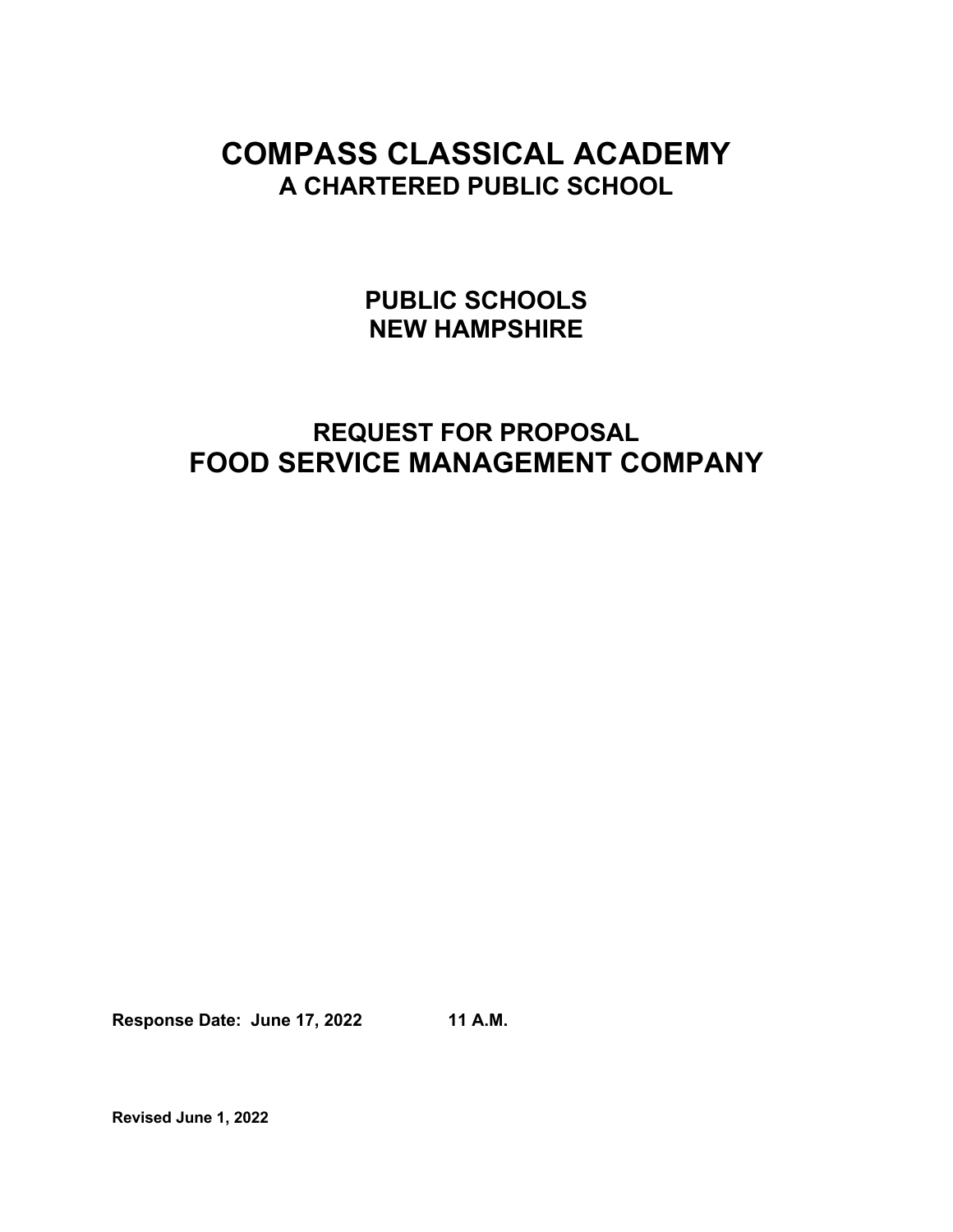#### **REQUEST FOR PROPOSALS FOOD SERVICE MANAGEMENT**

June 1, 2022

be sent to:

The Compass Classical Academy (CCA), a Charter Public School in New Hampshire is accepting proposals for a FOOD SERVICE MANAGEMENT CONTRACT (FSMC) for the CCA until *11 am* on June 17, 2022. At this time Requests For Proposals (RFP) will be opened in the administrative offices located at 15 Elkin Street, Franklin, New Hampshire 03235.

Submit one (1) original and two (2) copies in a sealed envelope. The original needs to contain original signatures. All proposals must be clearly marked on envelope: FOOD SERVICES PROPOSAL and should

JUDY TILTON – DIRECTOR COMPASS CLASSICAL ACADEMY 15 ELKINS STREET FRANKLIN, NH 03235

Proposals may be submitted up to, and no proposals maybe withdrawn after *11:00 o'clock* on *June 17, 2022.* Any proposals submitted after that time will be disqualified and returned. Compass Classical Academy will not waive or extend this requirement for any reason. Telephone, facsimile, electronic mail and telegraphic proposals will not be accepted.

Enclosed are our requirements and specifications.

At the time designated by Compass Classical Academy, a NH Chartered Public School, all proposals will be opened in the administrative offices located at 15 Elkins Street Franklin, NH, and subsequently evaluated. The Compass Classical Academy reserves the right to reject any and/or all proposals received or any parts thereof for any reason whatsoever, to waive any informality in any proposal or in any provision in the request for proposals, to require a modification of the contract terms at any time, and to select the bidder who, in the opinion of the School, will meet the best interests of the Compass Classical Academy (CCA), provided that nothing herein shall be deemed to waive any requirement of federal, state or local law. Under no circumstances will CCA be responsible for the cost of preparing any bid or proposal. The Compass Classical Academy reserves the right to waive any and all guidelines herein and to reject any and all proposals if considered to be in the best interests of the Compass Classical Academy.

Thank you for your interest in the Compass Classical Academy.

Sincerely,

Judy Tilton, Director Compass Classical Academy 15 Elkins Street Franklin, New Hampshire 03235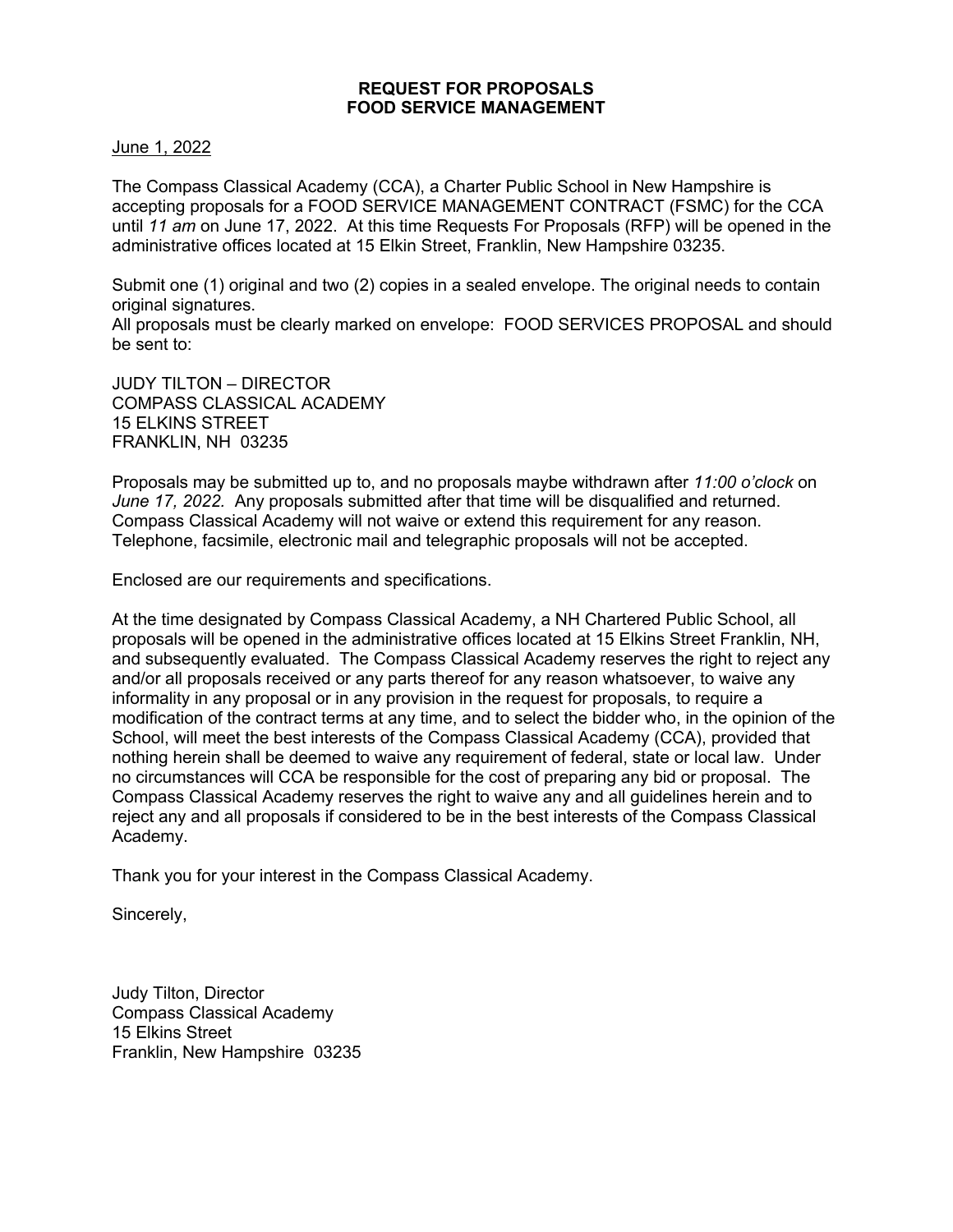# **TABLE OF CONTENTS**

| <b>Section I</b>     | Instructions                                      | $\overline{2}$ |
|----------------------|---------------------------------------------------|----------------|
| <b>Section II</b>    | Qualifications                                    | 4              |
| <b>Section III</b>   | <b>Program Objectives</b>                         | 4              |
| <b>Section IV</b>    | Scope and Purpose                                 | 5              |
| <b>Section V</b>     | Specifications                                    | 5              |
| <b>Section VI</b>    | Equipment                                         | 5              |
| <b>Section VII</b>   | <b>Facilities</b>                                 | 6              |
| <b>Section VIII</b>  | <b>Sanitation and Safety</b>                      | 6              |
| <b>Section IX</b>    | Employees                                         | 7              |
| <b>Section X</b>     | Free and Reduced Lunch                            | $\overline{7}$ |
| <b>Section XI</b>    | Meals - Portions, Planning and Purchasing         | 8              |
| <b>Section XII</b>   | <b>Federally Donated Commodities</b>              | 9              |
| <b>Section XIII</b>  | Food Inventory, Storage and Procurement           | 11             |
| <b>Section XIV</b>   | Financial Accounting, Reporting Systems & Records | 12             |
| <b>Section XV</b>    | Licenses, Fees, Taxes                             | 12             |
| <b>Section XVI</b>   | Performance & Proposal Bond                       | 13             |
| <b>Section XVII</b>  | Insurance                                         | 13             |
| <b>Section XVIII</b> | Contract Terms, Renewal and Termination           | 13             |
| <b>Section XIX</b>   | <b>Special and General</b>                        | 14             |
| <b>Section XX</b>    | Acceptance of Proposals and Awards                | 15             |
| <b>Section XXI</b>   | <b>Proposal Format and Contents</b>               | 16             |
| <b>Section XXII</b>  | <b>Evaluation of Proposals</b>                    | 18             |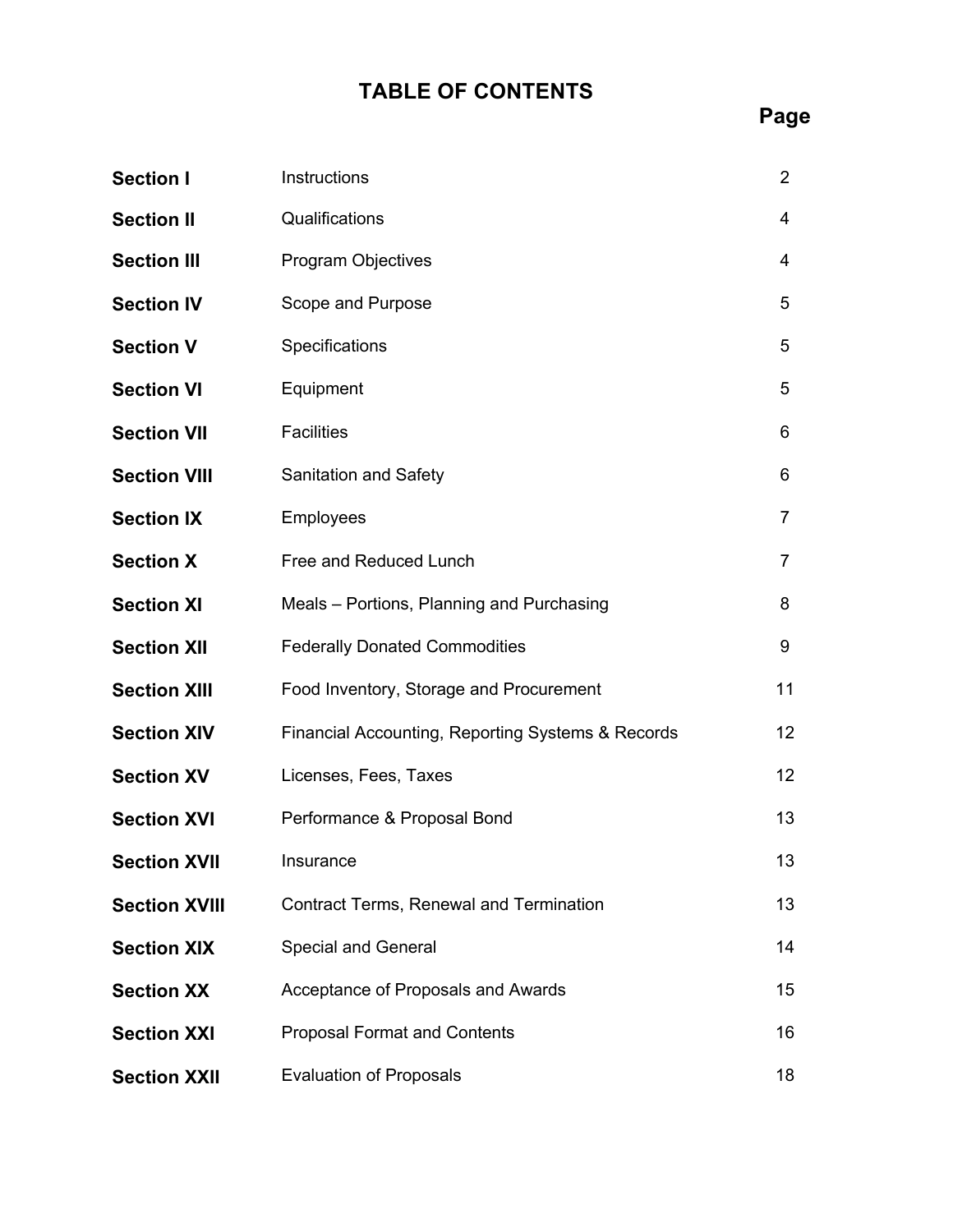#### **Schedules**

| Α. | <b>Cost Responsibility Survey</b> | 22 |
|----|-----------------------------------|----|
| В. | <b>Procurement Specifications</b> | 24 |
| C. | <b>Price List</b>                 | 25 |
| D. | <b>Enrollment/Serving Times</b>   | 26 |
| Е. | <b>Financial Schedules</b>        | 27 |
| F. | <b>Reimbursement Rates</b>        | 31 |

- **Addendums** A. Non-Collusion Affidavit
	- B. Independent Price Determination
	- C. Certification Regarding Lobbying
	- D. Disclosure of Lobbying Activities
	- E. Suspension & Debarment Certification
	- F. Clean Air/Water Certificate<br>G. Energy Policy and Conserva
	- G. Energy Policy and Conservation Act Statement
	- H. Potential Change of Location Understanding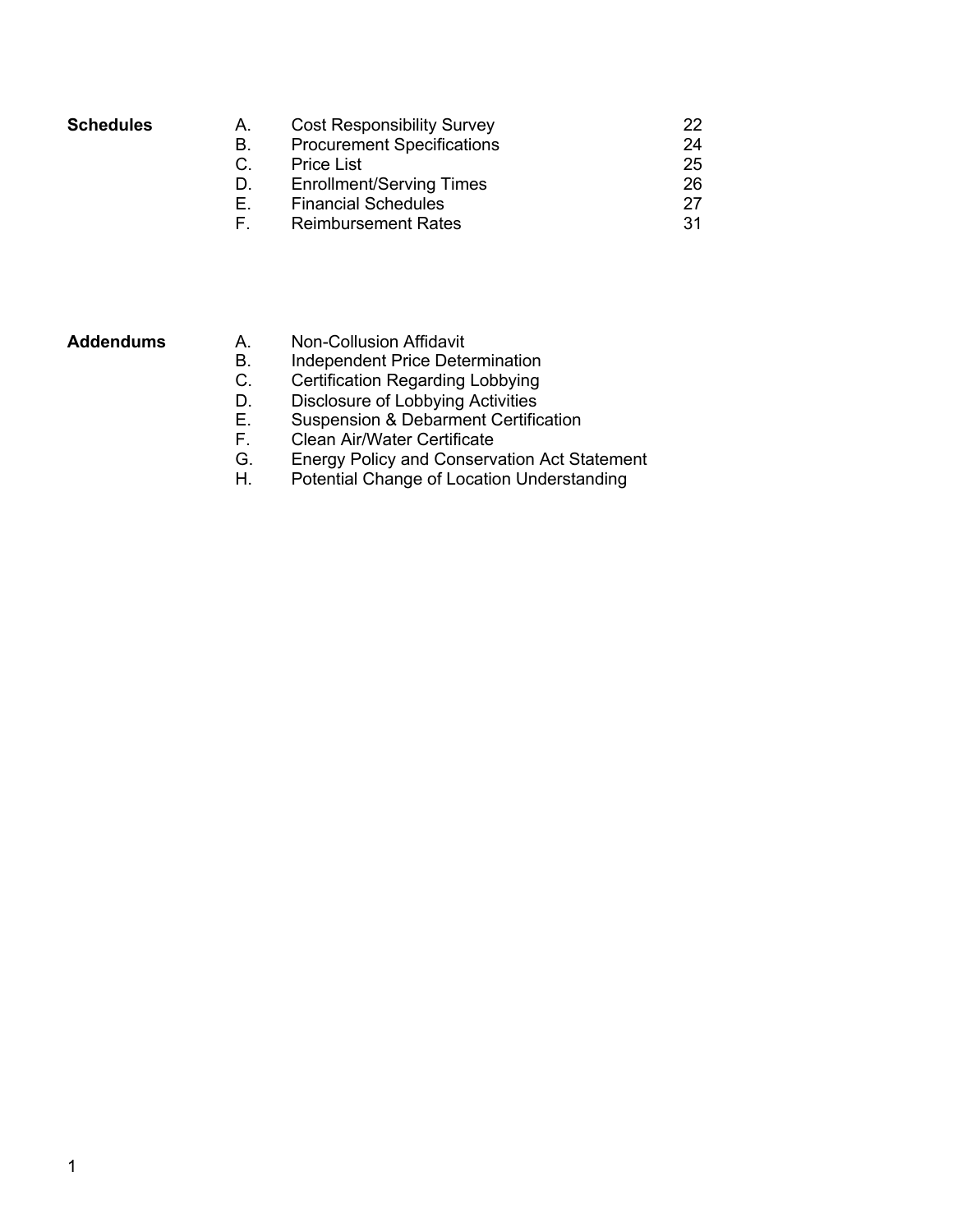#### **SECTION I: Instructions**

#### **1.1 Purpose of this request for proposal (RFP):**

The organization or individual responding to this request will be referred to as the FSMC (Food Service Management Company) and the contract will be between the FSMC and Compass Classical Academy (CCA), a New Hampshire Chartered Public School.

This solicitation is for the purpose of entering into a contract for the operation of a food service program for the Compass Classical Academy. The Compass Classical Academy (CCA) food service program may include any of the following programs: National School Lunch Program (NSLP), School Breakfast Program (SBP), Fresh Fruit and Vegetables Program (FFVP), and/or the Summer Food Service Program (SFSP), After School Snack Program. The FSMC will assume responsibility for the efficient management and consulting service of the food program including, but not limited to; menus, purchasing, receiving, storing, setting up cafeteria lines, counter service, cleanup, sanitation, training, hiring and supervising personnel, and presenting food in a way to create optimum student participation. The program will include the use of federally donated commodities.

#### **1.2 Response Date and Pre-Bid Inquiries**

A copy of your proposal must be received at the Business Office prior to *11Am June 17, 2022*. Any proposal enroute, either in the mail or other locations, will not be considered timely and will be returned unopened. Proposals received after the deadline will be late and ineligible for consideration.

#### Pre-Bid Conference

A pre-proposal conference will be held June 10, 2022 from 4:00pm to 5:30pm at 15 Elkins Street location. All potential FSMC will have the opportunity to view the kitchen facilities. A CCA representative will be available to address questions or concerns you have regarding this Request For Proposal.

#### Pre-Bid Inquiries

Questions related to any portion of this Request for Proposal should be directed in writing to the office. Only written questions will be accepted.

Deadline for inquiries is June 13, 2022 at 5:00pm.

- 1. sent via email at seastman@compassclassicalacademy.com.
- 2. sent via mail: Sue Eastman

Compass Classical Academy

15 Elkins Street Franklin, New Hampshire 03235

Responses that include interpretations, classifications, modifications, and supplemental instructions in the form of written agenda will be provided to all FSMC on record in the Business Office (BO). CCA will not be responsible for, nor honor any claims resulting from, or alleged to be the result of misunderstanding by the FSMC. No phone or in person inquiries will be accepted. It is the FSMC's responsibility to bring all discrepancies, ambiguities, omissions, or mater that need clarification to the attention of Compass Classical Academy.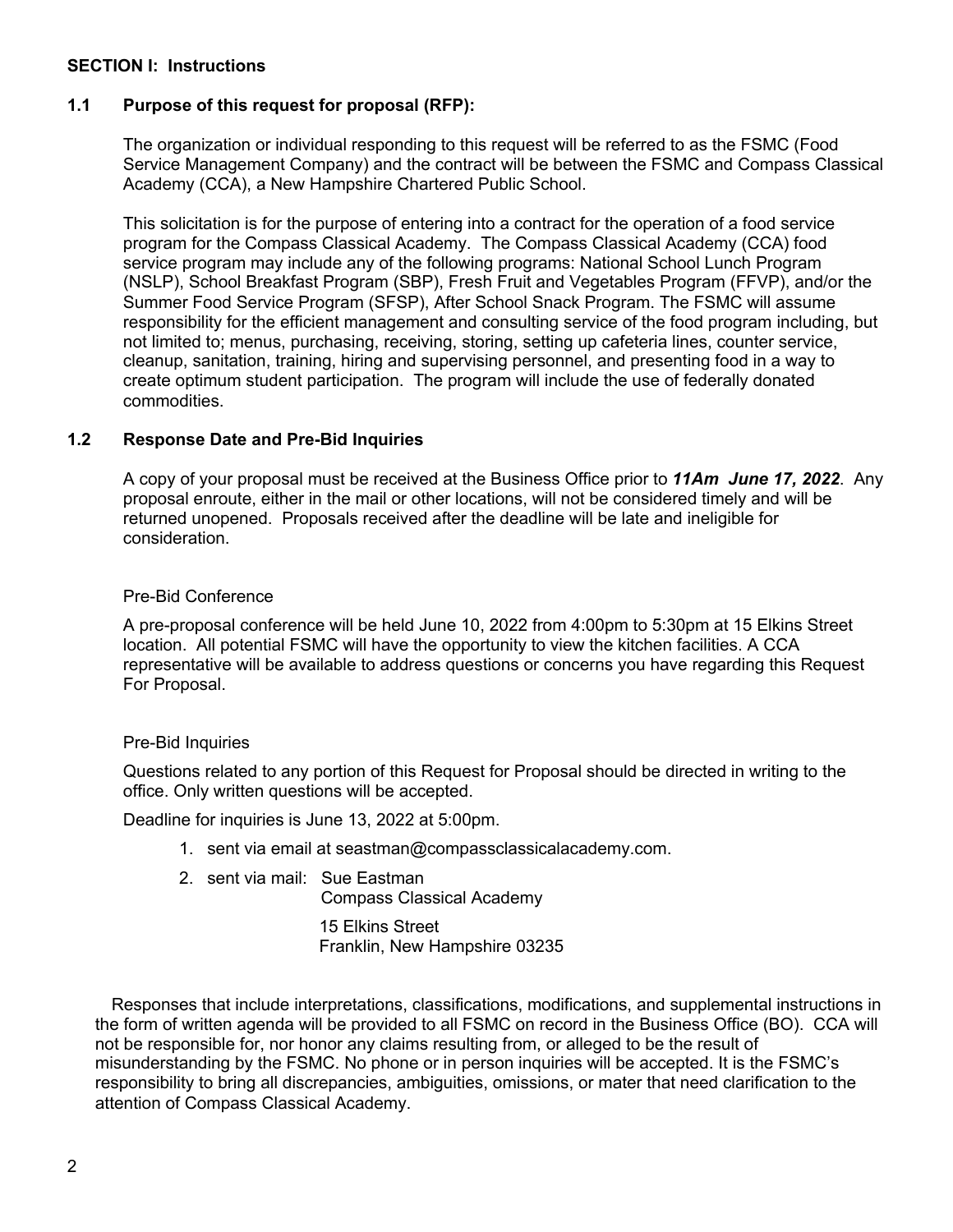#### **Calendar of Events**

The required dates and times by with actions must be completed and, where applicable, locations are listed in the following chart. If the CCA determines that it is necessary to change a date, time or location it will issue an addendum to this RFP.

| <b>Calendar of Events</b>                                    |                                      |
|--------------------------------------------------------------|--------------------------------------|
| Action                                                       | Date/Time and Location if applicable |
| <b>RFP Released</b>                                          | June 3, 2022                         |
| Pre-Proposal Conference                                      | June 10, 2022 4-5:30pm               |
| Deadline for submission of any communications from potential | June 13, 2022 5:00pm                 |
| <b>Bidders</b>                                               |                                      |
| Deadline for Compass Classical to issue addenda to RFP       | June 14, 2022 noon                   |
|                                                              |                                      |
| Proposal due date                                            | June 17, 2022 11AM                   |
| Proposal opening date                                        | June 17, 2022<br>5 <sub>pm</sub>     |
| Compass Classical Academy selection of proposal              | June 20, 2022 12 noon                |
| Approval and award                                           | June 24, 2022 5:00 pm                |

#### **1.3 Consideration and Award**

Each proposal will be opened to avoid disclosure of contents to competing offerors during the process of negotiation. A register of proposals will be prepared documenting the name and address of each offeror and identify each offeror awarded a contract. The register will be open for public inspection after contract award.

The Compass Classical Academy may award a contract based upon the initial proposals received without discussion of such proposals. Accordingly, each initial proposal should be submitted with the most favorable price and service standpoint. All proposals shall include completed forms as provided by the CCA on Schedule E. The Compass Classical Academy reserves the right to reject any or all proposals received or any parts thereof for any reason whatsoever, to waive any informality in any proposal or in any provision in the request for proposals, to require a modification of contract terms at any time, and to select the bidder who, in the opinion of the CCA, will meet the best interests of the CCA, provided that nothing herein shall be deemed to waive any requirement of federal, state or local law. In the best interest of CCA, to accept or reject any and all proposals or portions thereof, select the next most responsive proposal, or if necessary, issue a new RFP.

CCA has the right to withdraw its proposal if the circumstances change the type of award as described herein.

Under no circumstances will the CCA be responsible for the cost of preparing any bid or proposal.

#### **1.4 Issuing Office**

The Director's Office is the issuing office for this document and all subsequent addenda relating to it.

The information provided herein is intended to assist the FSMC in the preparation of proposals necessary to properly respond to this Request for Proposal (RFP). The RFP is designed to provide interested FSMC's with sufficient basic information to submit proposals meeting minimum requirements but is not intended to limit a proposal's content or exclude any relevant or essential data there from. The FSMC's are at liberty and are encouraged to expand upon the specification details to evidence service capability under any agreement.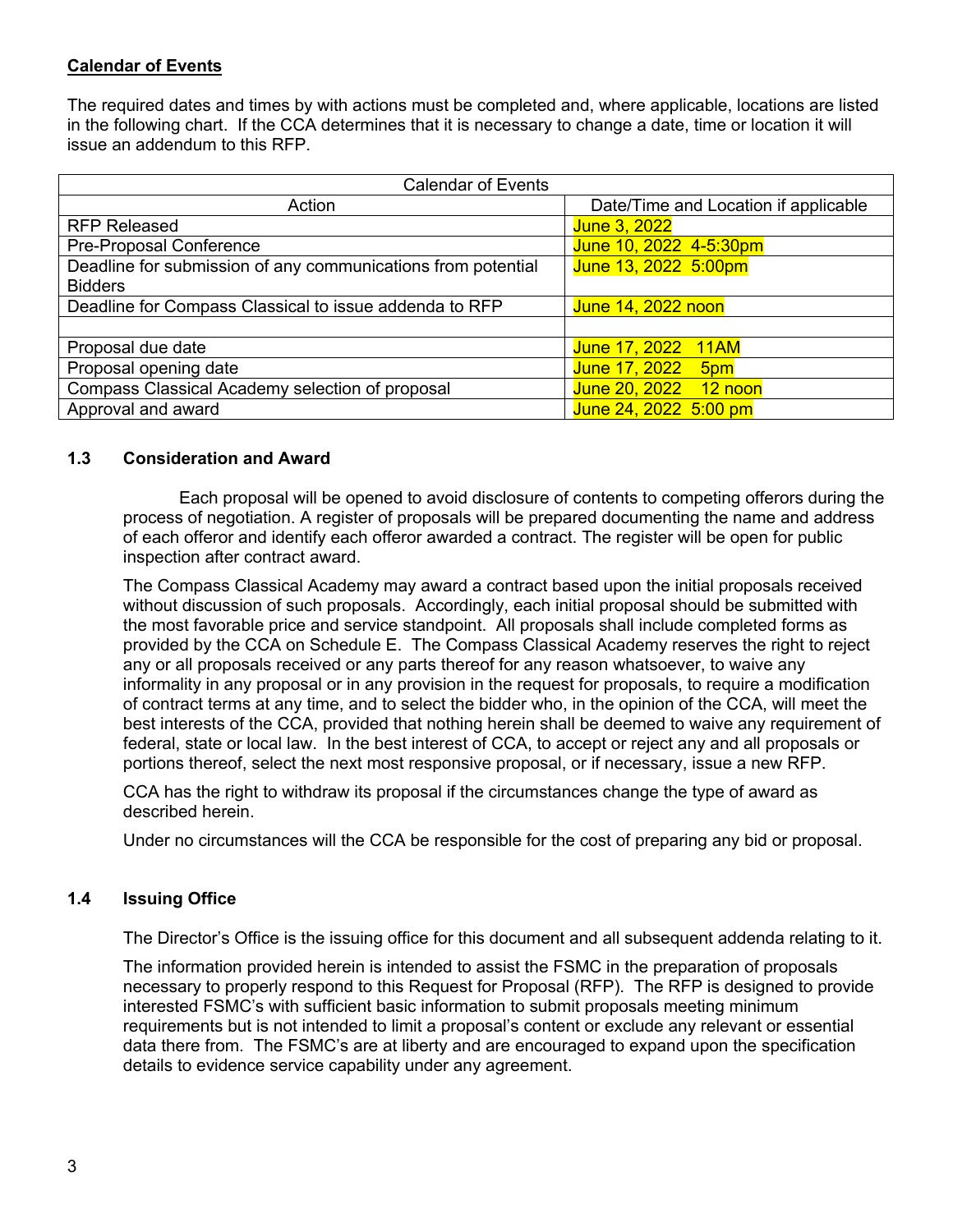#### **SECTION II – Qualifications**

#### **The following conditions must be met at a minimum and addressed in proposals:**

- **2.1** The firm must be of sufficient size and expertise to furnish the resources needed to manage and continuously improve the food services operation. The qualification data shall be submitted by each contractor along with the sealed proposal.
	- a. Company must be licensed to do business in the state of New Hampshire.
	- b. The interested company must have been doing business for three consecutive years or more with school districts.
	- c. Any successful vendor must be willing to provide a performance bond for the amount of the total budgeted expenses of the food service program, should it be awarded. All bidders must include in their proposal a surety letter from an acceptable bonding or surety company indicating ability to obtain the performance bond.
	- d. Annual reports of financial statements certified by a licensed public accountant for the last year must be included with the proposal along with a three (3) year financial summary.
- **2.2** The FSMC must have extensive involvement and experience in the school food services field in the areas of: designing and planning serving and dining areas; selecting and procuring commodities and food service equipment; nutrition; menu planning; on-site production; recording and reporting, Federal reporting and requirements; quality control; employee supervision; staff and management training; employee motivation; marketing; and public relations. The inclusion of model programs in these areas will be advantageous.
- **2.3** All proposals shall be valid and may not be withdrawn for sixty (60) days after submission.

#### **SECTION III: Program Objectives**

#### **The successful FSMC shall conduct the food service program in a manner which best fulfills the following program objectives:**

- **3.1** To provide an appealing and nutritionally sound school reimbursable meal and a la Carte program for students as economically as possible. In order to offer a la carte food service, the FSMC must also offer free, reduced price and full price reimbursable meals to all eligible children. All reimbursable lunches, breakfasts, suppers and/or snacks shall meet the qualifications for USDA reimbursement as described in 7 CFR 210.10, 220.8, 225.16 and 226.20, FFVP et seq.
- **3.2** To promote nutritional awareness and interface with the CCA instructional programs in this area.
- **3.3** Increase participation at all levels of our program by improving food quality at the service point, by upgrading equipment and facilities, by seeking student and parent input, by successful menu variation and planning, by aggressive marketing techniques and by a strong emphasis on public relations.
- **3.4** Provide a management staff and structure, which will offer adequate expertise to ensure that the school food program is one of consistent top quality and of positive regard by students, staff and the public.
- **3.5** The CCA shall establish a formal structure (an advisory board) to routinely and continuously gather input from students, staff, the public and food service employees to ensure the most effective and efficient operation possible and to assist the FSMC in menu planning. The FSMC shall participate in this advisory board.
- **3.6** Establish and conduct management and staff training programs, which will ensure staff development, proper supervision, adherence to health code requirements, and consistent quality control both in production and service.
- **3.7** Provide a financial reporting system that meets federal and state requirements.
- **3.8** The FSMC shall be responsible for nutrition education activities, as applicable.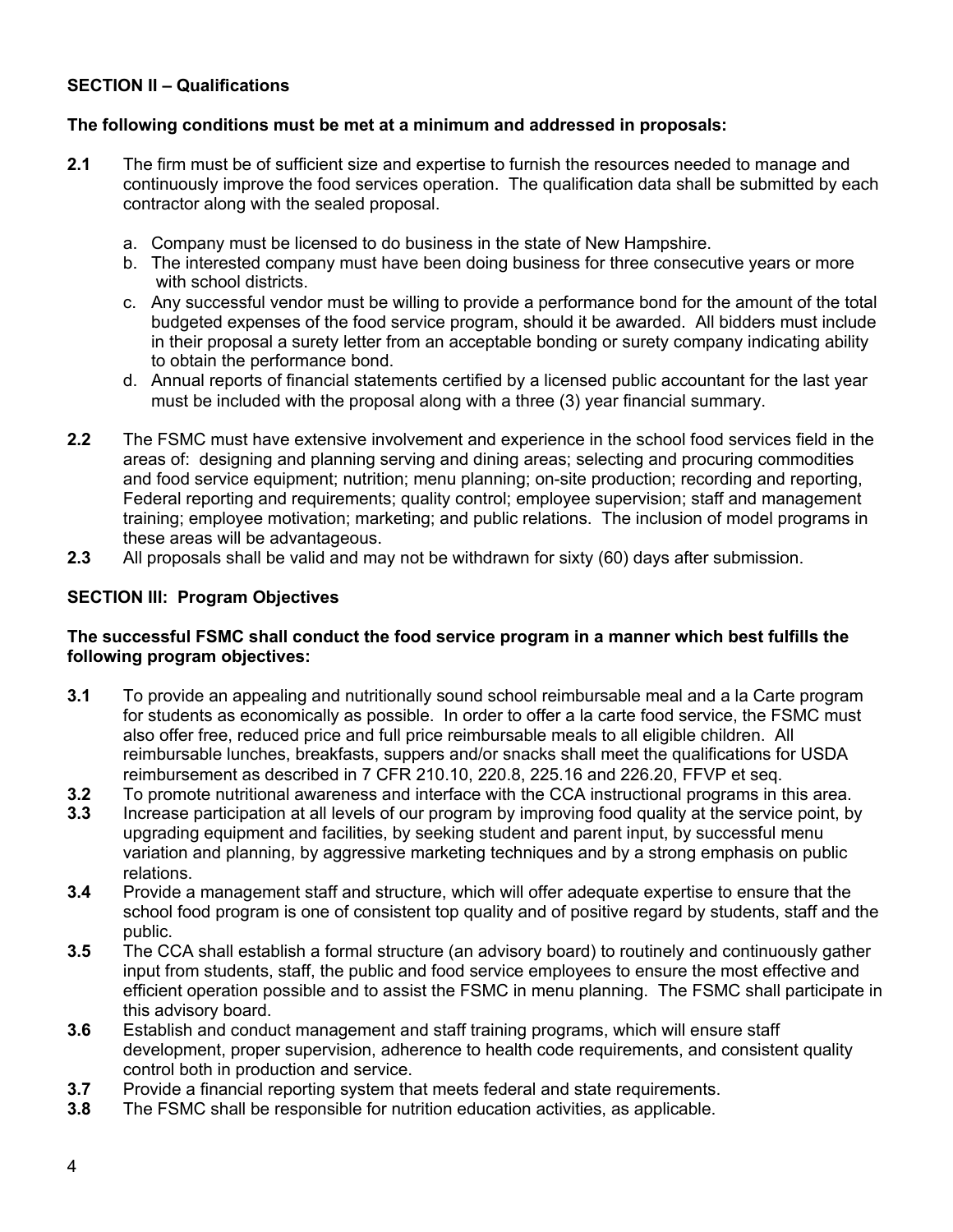**3.9** Provide CCA Administration with monthly operating statements and information regarding the food service program.

#### **SECTION IV –Scope and Purpose**

- **4.1** The FSMC will provide quality, extent and general nature of the food service program and prices to be charged. 210.16(a)(4)
- **4.2** The CCA shall be entitled to all receipts of the food service program.
- **4.3** The FSMC shall be an independent contractor and not an employee of the CCA nor are the employees of the FSMC employees of the CCA.
- **4.4** The FSMC, as an independent contractor, shall have the exclusive right to operate the school food service program and/or special milk program.
- **4.5** The FSMC shall comply with all state, local, and federal laws and regulations, including those requirements and regulations adopted by the Commissioner of Education and the United States Department of Agriculture and any conditions or amendments thereto. (as referenced in 7 CFR Parts 210, 215, 220, 245, 250 and FNS Instruction and Policy)
- **4.6** The FSMC will be responsible for the overall financial responsibility for the nonprofit food service operation; and retain control for the establishment of all prices, including price adjustments, for meals served under the nonprofit school food service account, e.g., pricing for reimbursable meals, a la carte service including vending machines, and adult meals. All records and monies collected for student and adult meals, as well as any delinquent accounts will be the responsibility of the FSMC.
- **4.7** The CCA expects a mutually beneficial relationship with the FSMC to ensure the food service is in conformance with program regulations, CCA Policies and Procedures and student needs.
- **4.8** The FSMC will determine the Debarment and Suspension status of an applying company by including a Debarment Suspension clause in the contract as referenced in 7 CFR 3017.3.
- **4.9** The FSMC shall adhere to the Equal Employment Opportunity Act, as referenced in Part 3016.36(i).

#### **SECTION V – Specifications**

- **5.1** Compass Classical Academy participates in the United States Department of Agriculture (USDA) National School Lunch Program. Commodity Food Program is available for use in the lunch program and it is the intent of the CCA that such items be included in the menus to the greatest extent possible.
- **5.2** It is required that the food service program will be self-supporting and a no-cost operation for the CCA. FSMC will meet all requirements of the National School Lunch and School Breakfast Programs, the *Summer Food Service Program, Special Milk Program, Fresh Fruit and Vegetable Program, etc.*) or the After School Snack Program the United States Department of Agriculture, and any other requirements promulgated by the state of New Hampshire, FSMC costs shall include all expenses associated with the operation of the food service program as submitted in the financial budget of the RFP, on-site costs, all food costs, value of commodities used and management fee.
- **5.3** The contractor shall submit a budget to the CCA Business Manager by January 15th of each year, to be used by the CCA in its budget process and to demonstrate its theoretical ability to meet the above requirement to be self-supporting. Meal prices shall be approved by the CCA.

#### **SECTION VI – Equipment**

- **6.1** The CCA will not be responsible for any losses which may arise due to equipment malfunction or loss of electrical power not within the control of the CCA. The CCA shall not be responsible for loss or damage to equipment owned by the FSMC and located on the CCA premises. The FSMC shall notify the CCA of any CCA equipment issues. Repair or replacement will consider supply chain/delivery issues, and placement on the CCA premises.
- **6.2** The CCA shall furnish and install any equipment or make any structural changes needed to comply with Federal, State and local laws.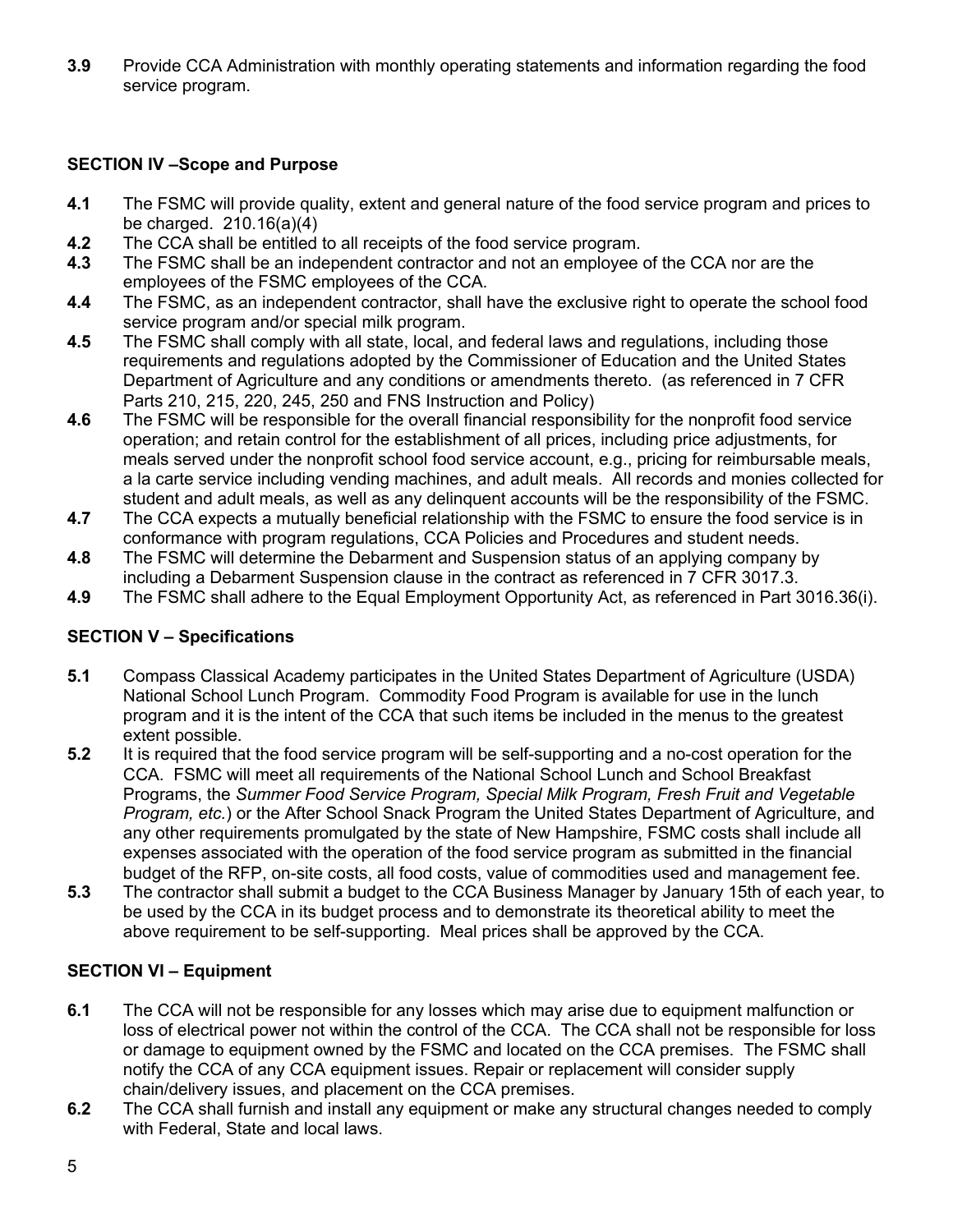- **6.3** All food preparation and serving equipment owned by the CCA shall remain on the premises of the CCA.
- **6.4** The FSMC shall recommend to the CCA the purchase of new or replacement equipment as needed. The FSMC shall account for all equipment and protect it from pilferage or destruction, and will coordinate the repair or replacement of any equipment not functioning properly with the CCA Business Office.
- **6.5** The FSMC shall operate and care for all equipment and food service areas in a clean, safe and healthy condition in accordance with standards acceptable to the CCA and comply with all applicable laws, ordinances, rules and regulations of Federal, State and local authorities.
- **6.6** The CCA shall be responsible for repairs to all permanent fixtures such as faucets, lights, sewers, air conditioning, heating and all other electrical work not considered as being food equipment.

#### **SECTION VII – Facilities**

- **7.1** The CCA shall furnish at its expense, space, light, heat, power, hot and cold water, trash and other utilities as are necessary for the operation of the vended food services prepared off-site. If the FSMC is planning, preparing or serving at a permanent CCA location, the FSMC will negotiate a reasonable and prudent fee to be paid to CCA for said expenses.
- **7.2** The CCA shall make available without cost to the FSMC, areas of the premises agreeable to both parties in which the FSMC shall render its services; such areas as are reasonably necessary for providing efficient food service. The CCA is responsible for maintaining the facilities in a good state of repair and free from vermin.
- **7.3** The CCA may request additional food service programs from the FSMC, including at the discretion of the CCA, under the NSLP, SBP and/or SFSP.
- **7.4** The CCA retains the right to use the food service facilities, provided that such does not interfere with the normal food service operation. CCA may approve the use of the facilities for extracurricular activities before or after the CCA's regularly scheduled meal periods.
- **7.5** The CCA shall have unlimited access to all areas used by the FSMC for purposes of inspections and audits.

#### **SECTION VIII – Sanitation and Safety**

- **8.1** The CCA shall remove all garbage and trash from the designated exterior areas. The FSMC shall place garbage and trash in appropriate containers in the designated areas. The FSMC shall cooperate in the CCA recycling program.
- **8.2** The CCA shall be responsible for cleaning of ducts and hoods, floors in the dining area. Kitchen area walls, ceilings, and light fixtures. The FSMC shall clean the service and kitchen area floors, equipment, including but not limited to stove, ovens, refrigerator, sinks, counters, tables, chairs, silverware and utensils. Prep and storage areas. Delivery areas and dining service tables and chairs.
- **8.3** The CCA shall be responsible for painting and miscellaneous repairs within the kitchen and dining areas.
- **8.4** The FSMC shall comply with all Federal, State, and Local sanitation requirements in the preparation and service of food.
- **8.5** The FSMC shall maintain safety programs for employees as required by Federal, State, and Local authorities, including the FSMC's corporate policies.
- **8.6** The FSMC will provide sanitation standards covering housekeeping, preparation, storage, employees and equipment. The FSMC will also make adjustments to practices and operation of equipment as required.
- **8.7** The FSMC shall maintain all applicable health certifications and assure that all State and local regulations are being met by the FSMC preparing or serving meals at the CCA facility.
- **8.8** The FSMC shall maintain all applicable State and/or local health certification(s) for the duration of the contract for any facility outside the school in which it proposes to prepare meals. The FSMC must meet all applicable State and local health regulations in preparing and serving meals at the CCA facility.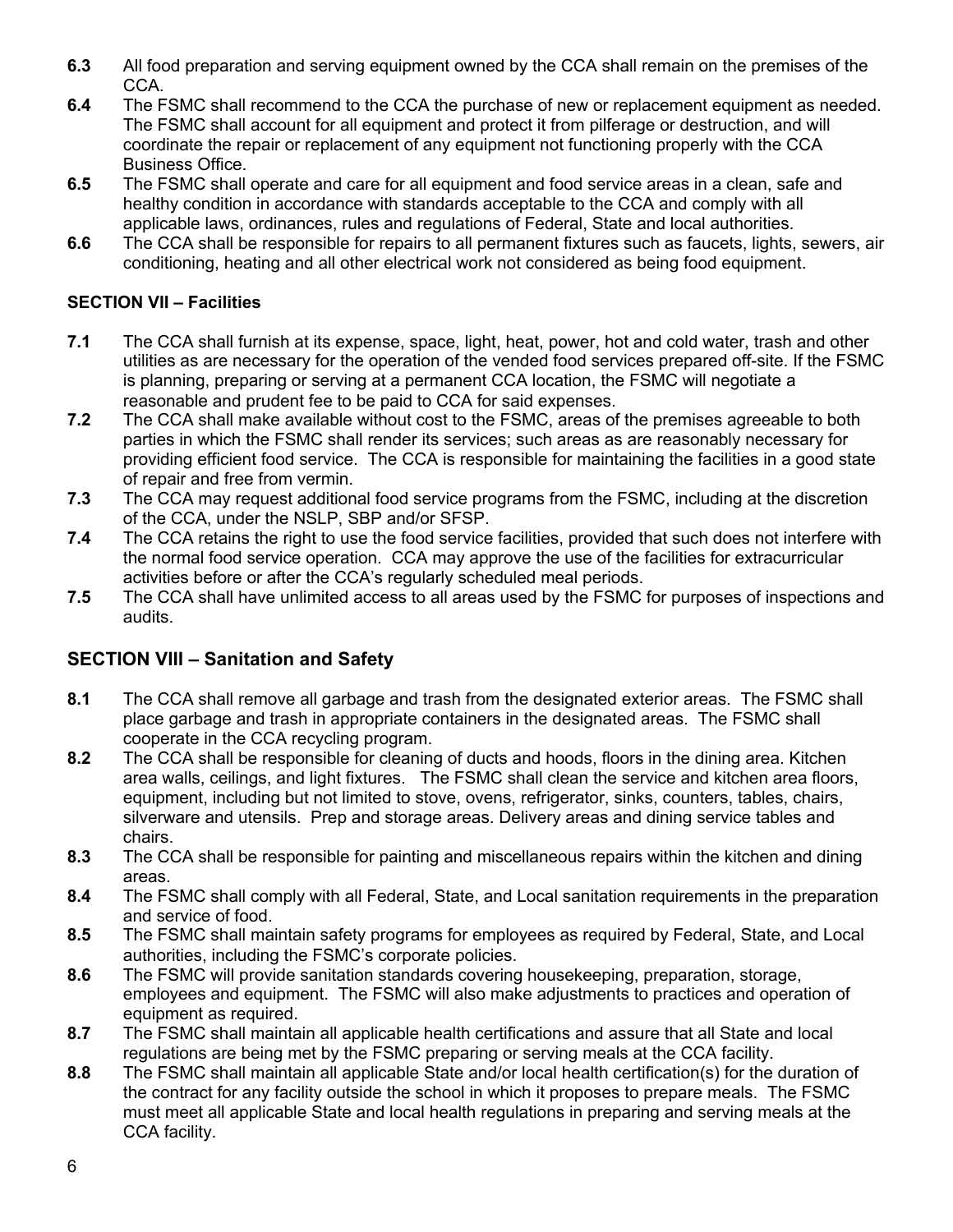#### **SECTION IX – Employees**

- **9.1** The FSMC shall provide all employees and establish schedules, wage rates, and benefit programs.
- **9.2** The FSMC shall have the sole responsibility to compensate its employees, including all applicable taxes, insurances and worker's compensation and shall be solely responsible for any losses incurred by the CCA, resulting from dishonest, fraudulent or negligent acts on the part of its employees or agents. The FSMC is required to provide a fidelity bond for all employees. All food service employees shall comply with all rules (Policies and Procedures) of the Compass Classical Academy.
- **9.3** The FSMC and its employees shall comply with all wage and hours of employment requirements of Federal and State law, including the Contract Work Hours and Safety Standards Act, Part 3016.36(i). All employees of the FSMC shall be paid in accordance with the Fair Labor Standards Act, as amended and any other applicable statutes. In addition, the FSMC will comply with all applicable federal and state employment statutes, including those statutes pertaining to labor relations.
- **9.4** The FSMC shall comply with Title VI of the Civil Rights Act of 1964 and the implementing regulations of the United States Department of Agriculture issued there under and any additions or amendments thereto. The FSMC will be an Equal Opportunity Employer and does not discriminate on the basis USDA protected classes or any other classification protected by state and federal anti-discrimination statutes. The FSMC shall provide personnel for its obligations under the Contract who have the necessary qualifications.
- **9.5** The FSMC shall maintain its own personnel policies and fringe benefits for its employees. The FSMC shall supply with this proposal a full description of the proposed benefit package, including but not limited to, levels of coverage, co-pay features and any other limitations. FSMC will be required to adhere to and post as required all wage, benefits, emergency procedures and chemical regulations.
- **9.6** The FSMC must provide a Food Service Director who will be approved by the CCA and will be responsible for directing the food services program and implementing cooperatively agreed upon strategies for maximizing participation in the school lunch program. The FS Director shall be available to meet with the CCA Director, Administrator, students, and staff to determine ways to improve the program. The FS Director must also be available to participate in town or Board of Directors meetings when food service matters are to be discussed.
- **9.7** The FSMC shall instruct its employees to abide by the policies, rules and regulations, with respect to its use of CCA premises as established by CCA from time to time and which are furnished in writing to the FSMC.
- **9.8** The FSMC shall ensure that all food service employees comply with the rules of the New Hampshire Department of Education regarding fingerprinting and criminal background checks.
- **9.9** The FSMC shall ensure that all food service employees are in compliance with USDA Professional Standards.
- **9.10** The CCA shall ensure that all FSMC food service employees who are working within the CCA facilities are in compliance with USDA Professional Standards and State of New Hampshire fingerprint and background check requirements.
- **9.11** The FSMC will assign a person dedicated to the food service delivery, set up, serving and clean up of vended meals at Compass Classical Academy.

#### **SECTION X – Free and Reduced Lunch Policy**

- **10.1** The written policies of the State of New Hampshire, Department of Education, Bureau of Student Wellness and Nutrition qualification for free or reduced price lunches, shall apply to the FSMC's food service operation. FSMC will work with CCA on mutually beneficial and required guidelines and polices. Free and reduced meals will be reported quarterly to the CCA business office.
- **10.2** The FSMC will be responsible for implementing policies covering free and reduced price meals and milk programs for those students designated by the contracting authority as meeting Federal and State agency requirements for those programs. All such meals shall be served and accounted for in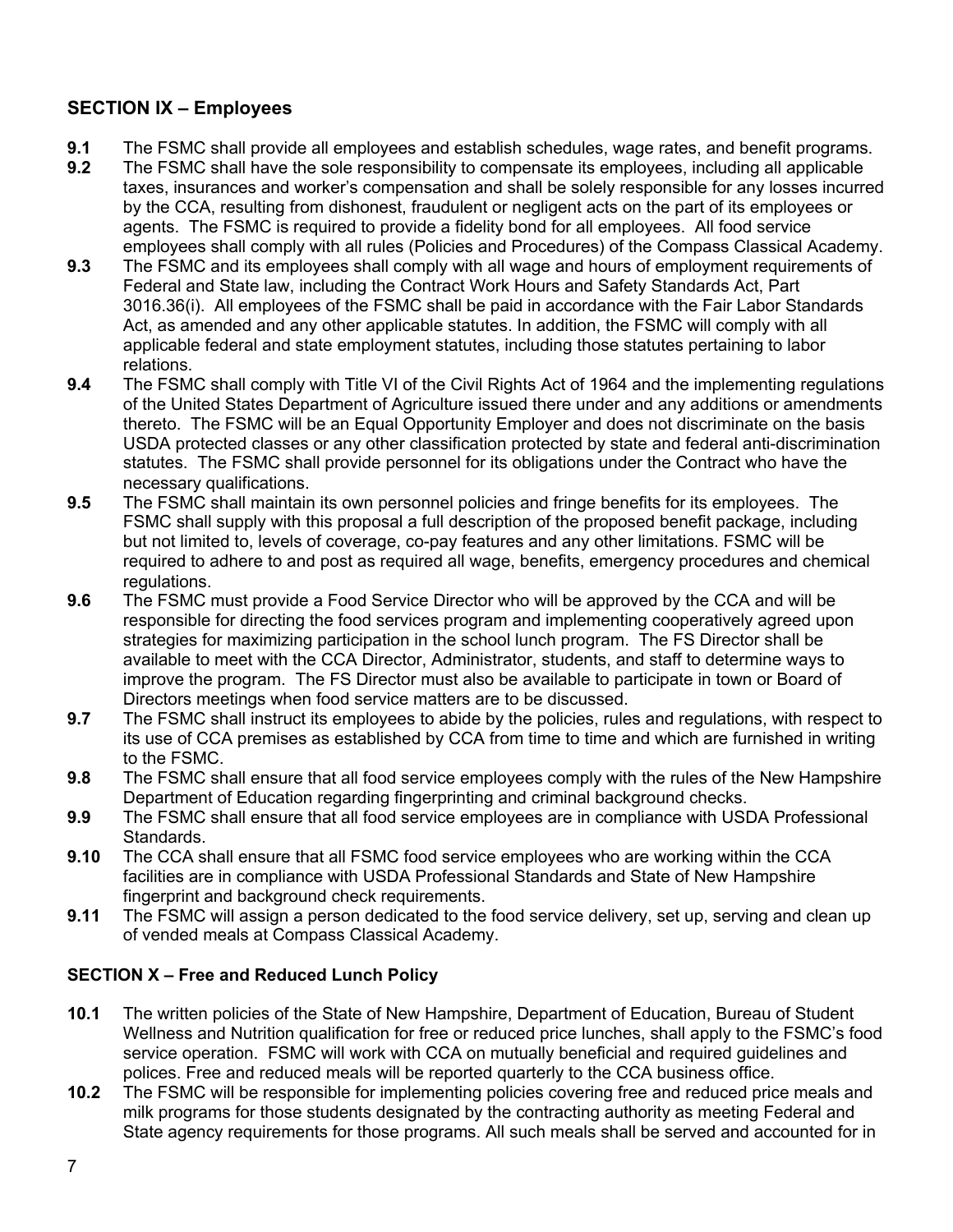a manner approved by the contracting authority so as to protect the anonymity of the recipients. Meals shall be served and proper, accurate pupil participation records shall be maintained by the FSMC.

#### **SECTION XI – Meals – Portions, Planning, and Purchasing**

- **11.1** The FSMC will recommend meal prices for approval by the Compass Classical Academy. The FSMC shall not alter the prices once approved without prior notice and approval by the CCA Business Office.
- **11.2** The FSMC will provide a twenty-one (21) day cycle menu and a Daily Menu Pattern for CCA. The FSMC must adhere to this cycle for the first twenty-one (21) days of meal service. The menu standard as presented in the first twenty-one (21) day menu and the Daily Menu Pattern, must be maintained as to type and quality of meal service. The Daily Menu Pattern should clearly indicate the number and type of choices and offerings that will be offered at all grade levels.
- **11.3** The FSMC shall provide the CCA BO any replacement menus. Waivers for these changes will be made to the State by the FSMC.
- **11.4** The FSMC shall provide detailed specifications for each food component or menu item as specified in 7 CFR Part 210. Specifications shall cover items such as grade, purchase, units, style, condition, weight, ingredients, formulations and delivery time. The minimum procurement standards must be followed, per 2 CFR 200.319. The FSMC shall adhere to these specifications.
- **11.5** The FSMC shall serve reimbursable meal pattern lunches pursuant to the National School Lunch Program. For purposes of this proposal, lunch prices as per attached listing shall be used as a guide for calculations **(reference 2021-2022-Schedule C).**
- **11.6** The FSMC will offer a choice of reimbursable meal pattern breakfasts or lunches or other meals and shall provide specified types of service as listed in Schedule D. The meals must adhere to the USDA meal pattern requirements.
- **11.7** The FSMC shall promote maximum participation in the Child Nutrition Programs.
- **11.8** The FSMC shall provide condiments and utensils as needed, for vended meal option.
- **11.9** The FSMC shall use the school facilities for food service to be served in the designated attendance areas.
- **11.10** The FSMC shall provide a basis for fee adjustments.
- **11.11** The FSMC shall comply with the Buy American provision **as referenced in** 7 CFR Part 250.
- **11.12** All reimbursable lunches, breakfasts and/or snacks shall meet the qualifications for USDA reimbursement as described in 7 CFR 210.10, 220.8, 225.16 and 226.20, et seq.
- **11.13** The FSMC agrees to provide the meals inclusive of Milk at a set, identified price per meal type and agrees to deliver meals or at an agreed upon time. The FSMC may not subcontract for the total meal, with or without milk, or for the assembly of the meal, per 7 CFR 226.21(e).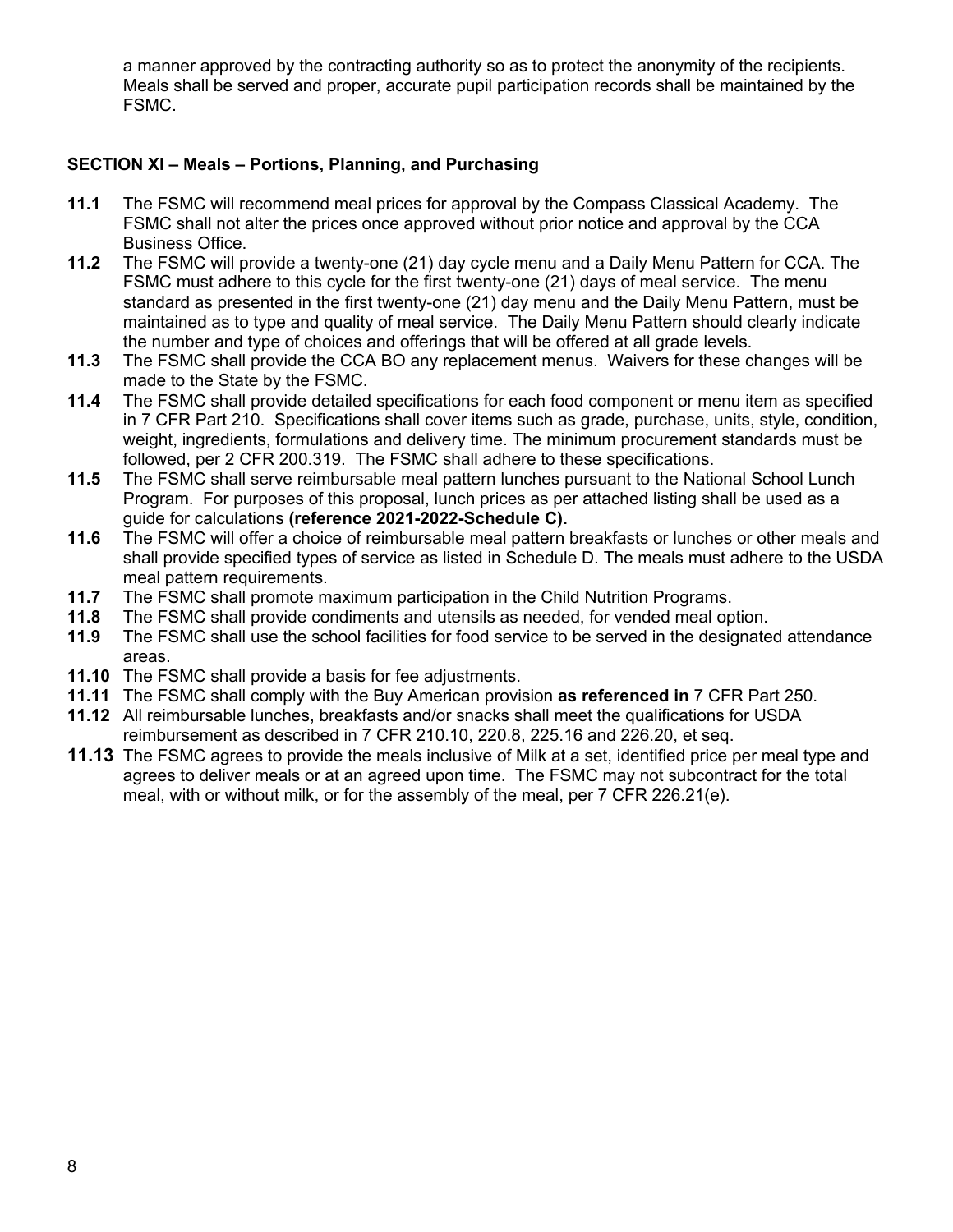#### **SECTION XII – Federally Donated Commodities**

- **12.1** All federally donated commodities received by the CCA and made available to the FSMC shall accrue only to the benefit of the CCA's non-profit school food service program and shall be used therein.
- **12.2** The FSMC shall have records available to substantiate the use of federally donated commodities in reimbursable meal pattern meals.
- **12.3** The FSMC shall select, accept and use in as large quantities as may be used in school's non-profit school food service program, the type and quantities of available federally donated commodities, subject to the approval of the school.
- **12.4** Title of products purchased or processed using federally donated commodities must remain within the CCA. Any charges incurred by the FSMC when processing or purchasing products containing government commodities shall be processed for payment by the FSMC.
- **12.5** The FSMC shall not use any USDA donated foods for special functions conducted outside the nonprofit school food service for CCA (e.g., catered meals).
- **12.6** The FSMC accepts liability for any negligence on its part that results in any loss of, improper use of, or damage to USDA donated foods.
- **12.7** Additional contract required language as a result of the Final Rule effective November 6, 2008, **as referenced in** 7 CFR 250 Management of Donated Foods in Child Nutrition Programs,
	- a. Contract Requirements and Procurement
		- i. All donated foods received for use by the recipient agency for the school year covered by the contract shall be used in the recipient agency's food service.
		- ii. The FSMC will provide the following services in relation to commodity foods:
			- 1. Preparing and serving meals
			- 2. Ordering or selection of donated foods, in coordination with the recipient agency **as referenced in** 7 CFR 250.52
			- 3. Fruit delivery will be every two weeks to the CCA location. FSMC will work with CCA in fruit selection.
			- 4. Storage and inventory management of donated foods **as referenced in** 7 CFR 250.52
			- 5. Payment of processing fees and or submittal of refund requests to a processor on behalf of the recipient agency, or remittance of refunds for the value of donated foods in processed end products to the recipient agency, **as referenced in** subpart C of 7 CFR 250
	- b. Crediting for, and use of, donated foods
		- i. The FSMC must credit the recipient agency for the value of all donated foods received for use in the recipient agency's meals service in a school year (including both entitlement and bonus foods).
			- 1. Including the value of donated foods contained in processed end products if the food service management company's contract requires the food service management company to procure processed end products on behalf of the recipient agency; or act as an intermediary in passing the donated food value in processed end products on to the recipient agency.
		- ii. The FSMC will credit for donated foods by disclosure, i.e., the food service management company credits the recipient agency for the value of donated foods by disclosing, in its billing for food costs submitted to the recipient agency, the savings resulting from the receipt of donated foods for the billing period. Crediting by disclosure does not affect the requirement that the food service management company shall only bill the recipient agency for net allowable costs.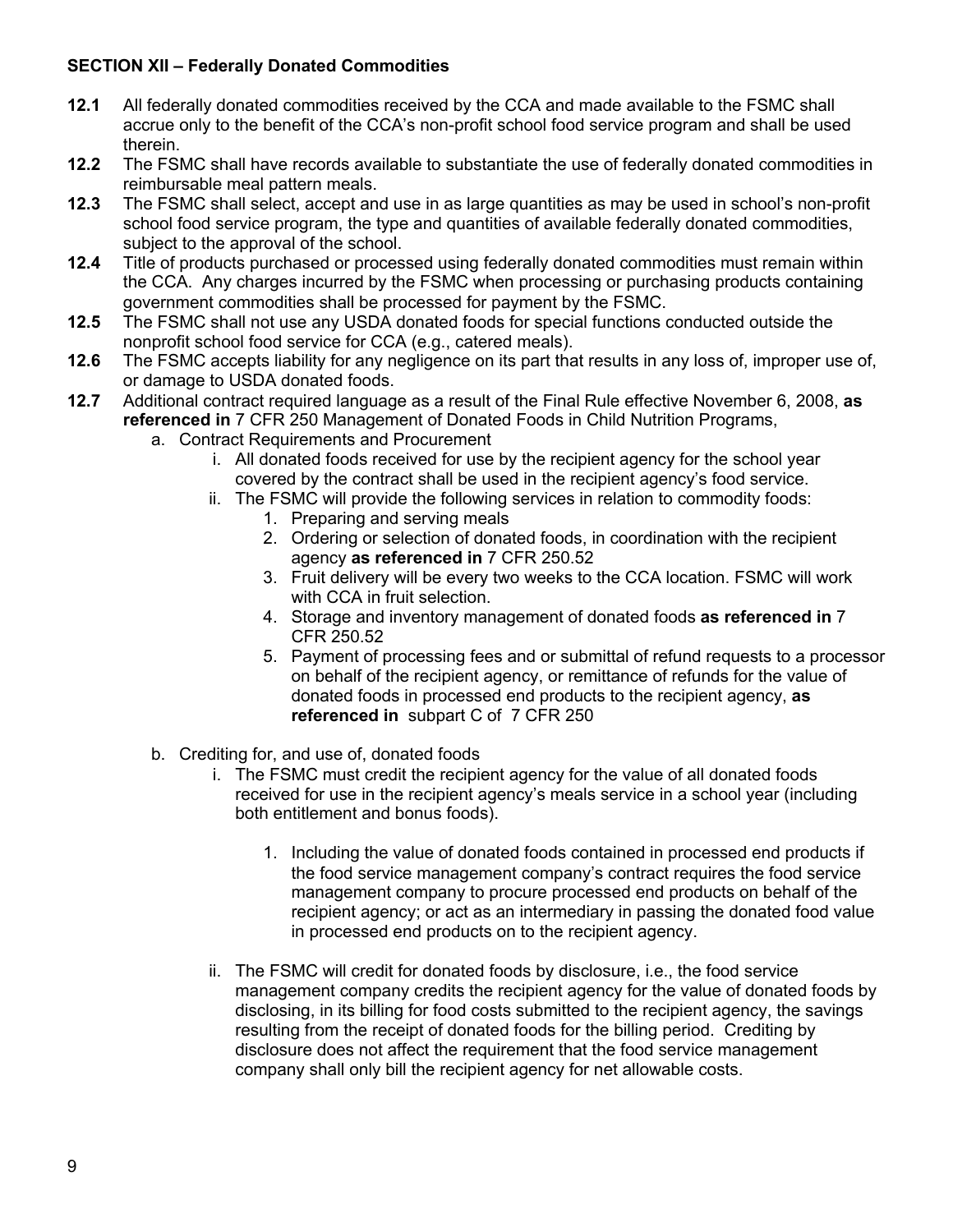- 1. The FSMC shall use the USDA's November  $15<sup>th</sup>$  list of commodity food values to report the value of donated foods in its disclosure of the value of donated foods to the recipient agency on its billing documents
- iii. All donated foods (this includes but is not limited to ground beef, ground pork, and all processed end products) shall be used in the recipient agency food service.
- iv. The FSMC will use all other donated foods, or will use commercially purchased foods of the same generic identity, of U.S. origin, and of equal or better quality than the donated foods, in the CCA's food service.
- v. The FSMC shall assure that the procurement of processed end products on behalf of CCA as applicable, will comply with the requirements in subpart C of 7 CFR Part 250 and with the provisions of distributing or processing agreements and will credit the CCA for the value of donated foods contained in such end products at the processing agreement value.
- c. Storage and inventory management of donated foods
	- i. The FSMC must meet the general requirements **as referenced in** 7 CFR 250.14(b) for the storage and inventory management of donated foods. Additionally, the FSMC must ensure that its system of inventory management does not result in the recipient agency being charged for donated foods.
	- ii. If the contract terminates, and is not extended or renewed, the FSMC must return all unused donated foods, including but not limited to ground beef, ground pork, and processed end products to the recipient agency.
	- iii. The recipient agency must ensure that the FSMC has credited it for the value of all donated foods received for use in the recipient agency's meal service in the school year. The FSMC shall cooperate in this endeavor.
- d. Required contract provisions that must also be included in the RFP
	- i. A statement that the FSMC must credit the recipient agency for the value of all donated foods received for use in the recipient agency's meal service in the school year, and including the value of donated foods contained in processed end products, in accordance with the contingencies **as referenced in** 7 CFR 250.51(a).
	- ii. The FSMC shall use the USDA's November  $15<sup>th</sup>$  list of commodity food values to report the value of donated foods in its disclosure of the value of donated foods to the recipient agency.
	- iii. The FSMC will ensure compliance with the requirements **as referenced in** subpart C of 7 CFR part 250 and with the provisions of the distributing and or recipient agencies' processing agreements in the procurement of processed end products on behalf of the recipient agency, and will ensure crediting of the recipient agency for the value of donated foods contained in such end products at the processing agreement value.
	- iv. The FSMC will ensure the recipient agency that the food service management company will not itself enter into the processing agreement with the processor required **as referenced in** subpart C of 7 CFR 250.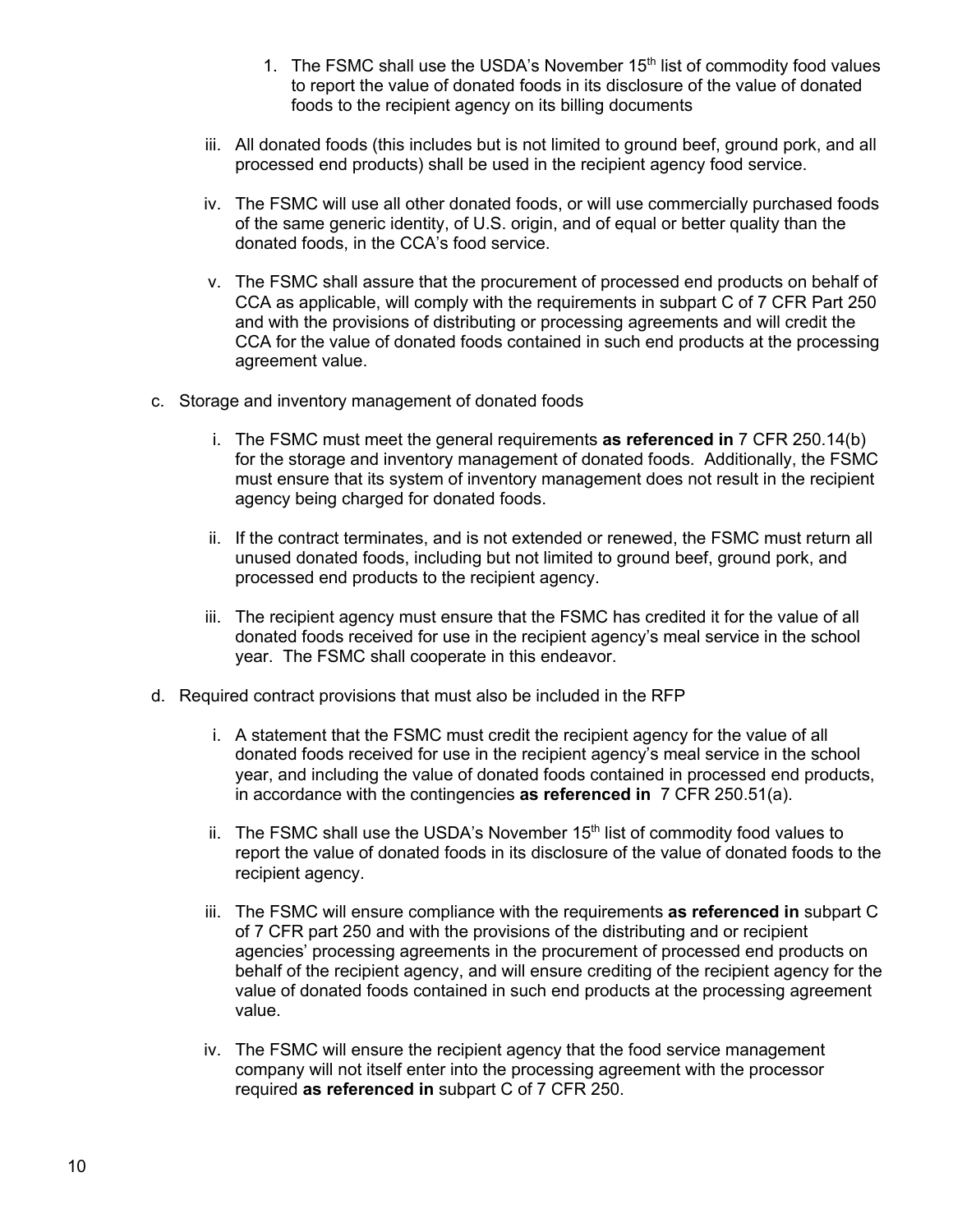- v. The distributing agency, sub-distributing agency, or recipient agency, the Comptroller General, the Department of Agriculture, or their duly authorized representatives, may perform onsite reviews of the food service management company's food service operation, including the review of records, to ensure compliance with requirements for the management and use of donated foods.
- vi. The FSMC shall maintain records to document its compliance **as referenced in** 7 CFR 250.54(b).
- vii. Extensions or renewals of the contract, if applicable, are contingent upon fulfillment of all contract provisions relating to donated foods.
- e. Recordkeeping and reviews
	- i. The FSMC must maintain the following records relating to the use of donated foods in its contract with the recipient agency:
		- 1. The donated foods and processed end products received from, or on behalf of, the recipient agency, for use in the recipient agency's food service;
		- 2. Documentation that it has credited the recipient agency for the value of all donated foods received for use in the recipient agency's food service in the school year, including, in accordance with the requirements **as referenced in**  7 CFR 250.51(a), the value of donated foods contained in processed end products; and
		- 3. Documentation of its procurement of processed end products on behalf of the recipient agency, as applicable.
	- ii. The recipient agency must ensure that the FSMC is in compliance with the requirements of this part through its monitoring of the food service operation, **as referenced in** 7 CFR parts 210, 225, or 226, as applicable.
	- iii. The recipient agency must also conduct a reconciliation at least annually (and upon termination of the contract) to ensure that the FSMC has credited it for the value of all donated foods received for use in the recipient agency's food service in the school year, including, in accordance with the requirements **as referenced in** 7 CFR 250.51(a), the value of donated foods contained in processed end products.

#### **SECTION XIII – Food Inventory, Storage, and Procurement**

- **13.1** The FSMC shall purchase all food and non-food commodities at the lowest price possible, consistent with maintaining quality and nutritional standards. The CCA retains the right to verify these standards.
- **13.2** Ownership of beginning and ending inventory of food and supplies shall remain with the school. Ownership of all USDA commodities shall also remain with the school as required by regulations.
- **13.3** The FSMC shall maintain adequate storage practices, inventory and control of federally donated foods in conformance with CCA's agreement with the Office of Donated Foods.
- **13.4** The FSMC and the CCA BO shall inventory the equipment and commodities owned by the Compass Classical Academy at the beginning of the contract year, including but not limited to flatware, trays, chinaware, glassware, kitchen utensils and food items.
- **13.5** The FSMC shall provide their written Code of Conduct to the CCA.
- **13.6** The FSMC shall provide their written Procurement Procedures to the CCA.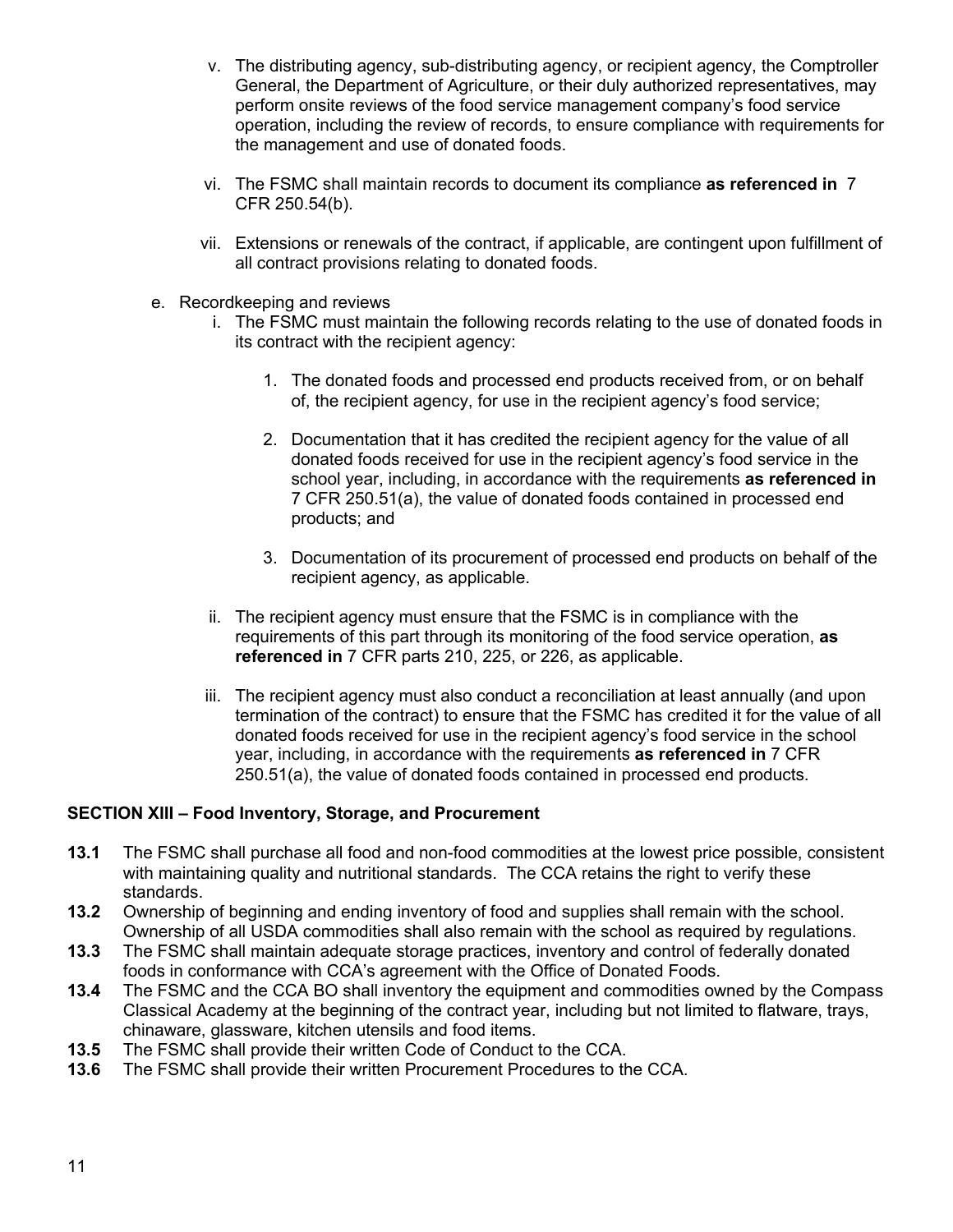#### **SECTION XIV – Financial Accounting, Reporting Systems and Records**

- **14.1** The FSMC shall assume accountability and responsibility for:
	- (1) Daily bookkeeping and recording functions, including State and Federal reimbursement
	- (2) Weekly Profit and Loss Statements
	- (3) Monthly Profit and Loss Statements
	- (4) Annual Budgeting
	- (5) Perpetual Inventory Costs and Controls
	- (6) Preparation of records for annual audit by CCA
	- (7) Free and reduced meal reports will required to the CCA BO quarterly
- **14.2** The FSMC shall maintain their records (supported by invoices, receipts, or other evidence). The FSMC shall provide the BO with a year-end statement.
- **14.3** The CCA shall designate by name and title the employee whose responsibility it shall be to supervise and financially oversee the related operations of the FSMC. The monitoring shall be performed annually, or as needed.
- **14.4** Books and records of the FSMC pertaining to the school feeding operations shall be available at the CCA for a period of three (3) years plus the current year from the end of the fiscal year to which they pertain, for inspection and audit by either Federal, State, or Local representatives and auditors. In instances where audit findings have not been resolved, the records must be retained beyond the 3 year period until resolution of the issues raised by the audit.
- **14.5** The FSMC must maintain documentation of costs and discounts, rebates, and other applicable credits, and must furnish such documentation upon request to CCA, The State agency, or the USDA.
- **14.6** The FSMC accepts liability caused by FSMC negligence for claims assessed as a result of Federal/State reviews/audits, corresponding with the CCAs period of liability.
- **14.7** The FSMC shall identify the location where the records pertaining to the CCA shall be maintained while the contract is in effect, as well as for the required retention period.
- **14.8** The FSMC must maintain documentation of costs and discounts, rebates and other applicable credits and must furnish such documentation, including contracts between the FSMC and their vendors, upon request to the CCA, the Federal or State overseeing agency.
- **14.9** The CCA shall maintain a non-profit school food service and observe the requirements for, and limitations on, the use of non-profit school food service revenues, as set forth in 7 CFR 210.14 and the limitations on any competitive school food service, as set forth in 7 CFR 210.11, as referenced in 7 CFR 210.9(b)(1).
- **14.10** The FSMC must provide the information and supporting documentation that the CCA will use to complete the Non-Program Food Revenue Tool.
- **14.11** FSMC will provide all budget information for the June 1-July 30 fiscal year by the preceding January  $15<sup>th</sup>$ .

#### **SECTION XV – Licenses, Fees, Taxes**

- **15.1** The CCA BO shall obtain and post all applicable health permits for the CCA facilities and assure that all State and local regulations are being met by the FSMC preparing or serving meals at a CCA facility.
- **15.2** The FSMC shall comply with all health and safety regulations required by Federal, State or Local law and shall have State or local health certification for any facility outside the schools in which it proposes to prepare meals or meal components and the FSMC shall maintain this health certification for the duration of the contract. The FSMC must meet all applicable State and local health regulations in preparing and serving meals at the CCA facility.
- **15.3** The FSMC shall comply with all building rules and regulations.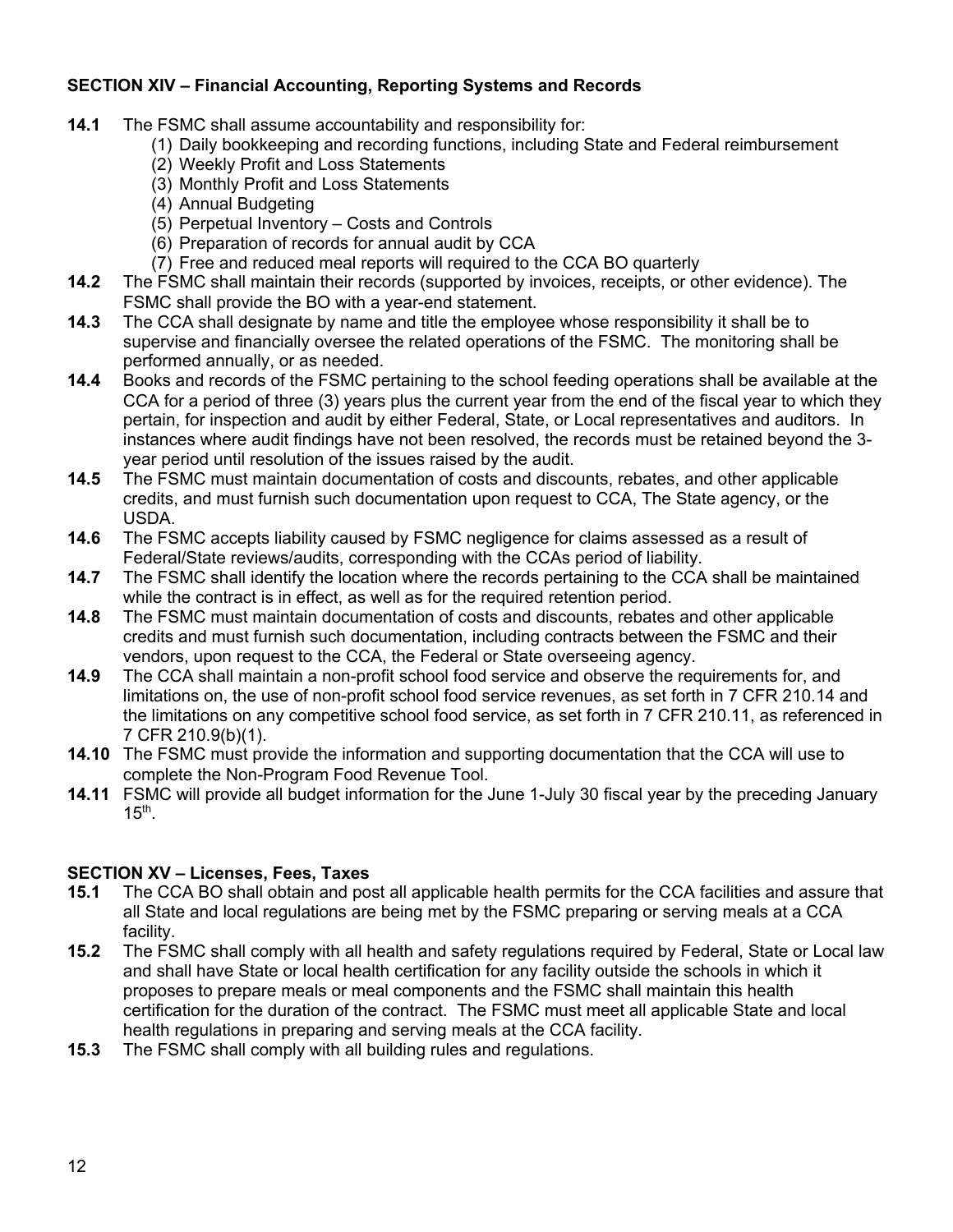#### **SECTION XVI – Performance & Proposal Bond**

- **16.1** As a condition to entry into this contract, the successful vendor shall provide to the CCA a performance bond equaling the budgeted expenses of the program. This performance bond will guarantee the vendor's faithful performance.
- **16.2** All bidders shall provide a surety letter from an acceptable bonding or surety company (company must be listed in the most recent US Department of Treasury Circular 570) indicating ability to obtain the performance bond. For the successful contractor, the performance bond is required annually, in each year of the contract, to be submitted to the Business Office no later than July  $15<sup>th</sup>$ , each year.

#### **SECTION XVII –Insurance**

The FSMC shall maintain for the life of the Contract the insurance coverage set forth below for each accident provided by insurance companies authorized to do business in the State of New Hampshire with a rating by AM Best of "A" or better. A certificate of insurance indicating these amounts must be submitted at the time of award.

- **17.1** Comprehensive General Liability (\$1,000,000 Combined Single Limit) includes coverage for:
	- (1) Premises-Operations
	- (2) Products/Completed Operations
	- (3) Contractual Insurance
	- (4) Broad Form Property Damage
	- (5) Independent Contractors
	- (6) Personal Injury
	- (7) Employee Dishonesty
- **17.2** Automobile Liability \$1,000,000 combined Single Limit
- **17.3** Worker's Compensation and Employer's Liability
	- 1. Worker's compensation Statutory
	- 2. Employer's Liability \$500,000
- **17.4** The Compass Classical Academy shall be additional named insureds on Comprehensive General Liability, Auto, and Workers' Compensation (Employer's Liability Only) policies.
- **17.5** The contract of insurance shall provide for notice to the CCA BO of cancellation of insurance policies thirty (30) days before such cancellation is to take effect.
- **17.6** The FSMC shall defend, save harmless and indemnify the Towns of Franklin, Tilton, Northfield and Sanbornton and Compass Classical Academy, its officers, agents, employees and assigns from any damages resulting from any challenge to the legality of the bid process or any of the documents used here, including, but not limited to, the Request For Proposal, and Purchase, Lease/Purchase or Contract Agreements. In addition, the FSMC agrees to indemnify and hold harmless the Board, the Towns of Franklin, Tilton, Northfield and Sanbornton and each of their respective members, employees, officers, and agents from and against any claims, demands, losses, costs or liabilities for personal injury or property damage or any other loss which may result from the FSMC's performance or lack of performance of the Contract. Such "losses" shall include all reasonable attorney's fees and costs incurred in the representation of the Board, the Town, or any of their respective members, officers, employees or agents in any suit or claim arising from the FSMC's performance or lack of performance of the Contract or arising from the enforcement of this provision.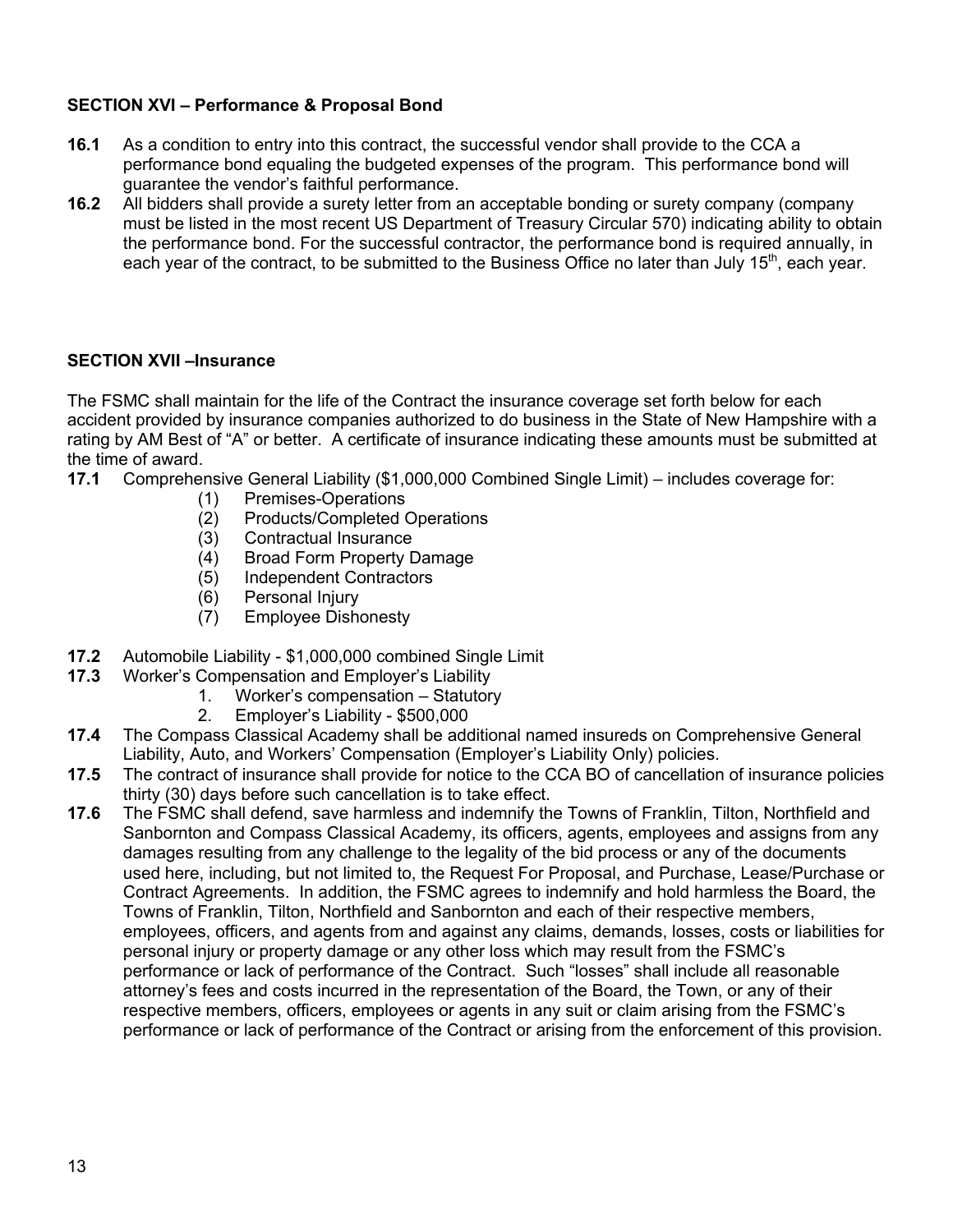#### **SECTION XVIII – Contract Term, Renewal and Termination**

- **18.1** The Contract will be for a period of one year beginning July 1, 2022 and ending June 30, 2023 with the option for four additional one-year renewals. The contract cannot be assigned or otherwise transferred or conveyed by either party without the written consent of the other.
- **18.2** Terms of the actual agreement with the successful FSMC will be developed through negotiation and shall be consistent with the rights reserved by the CCA as described herein.
- **18.3** The contract shall become effective after July 1, 2022 and terminate on June 30, 2023. The contract may be extended by the CCA and the FSMC under the rules and regulations prescribed by the Commissioner of Education and Federal regulations, as prescribed by the United States Department of Agriculture.
- **18.4** The CCA or the FSMC may terminate the contract, for cause, including the FSMC's noncompliance with contract terms by giving sixty (60) days written notice by registered/return receipt requested mail.
- **18.5** Neither the FSMC nor the CCA shall be responsible for any losses if the fulfillment of the terms of the contract should be delayed by wars, acts of public enemies, strikes, fires, floods, act of God, or any acts not within the control of either the FSMC or the CCA and which by the exercise of due diligence it is unable to prevent.
- **18.6** The Meal Equivalency Rate used in the contract shall be adjusted annually and must be set no lower than the current free lunch reimbursement rate plus the per meal commodity foods reimbursement.
- **18.7** Recovery of prior year FSMC unreimbursed amounts from current year Food Service Program surpluses is not allowed.
- **18.8** The CCA will maintain contract provisions that allow for administrative, contractual, or legal remedies in instances where the FSMC violates or breaches contract terms and providing for such sanctions and penalties as may be appropriate.

#### **SECTION XIX – Special and General Conditions**

- **19.1** The FSMC will comply with any Special and General Conditions attached hereto and, in all respects, made a part of this Request for Proposal. The RFP is incorporated and made a part of the Contract. In the event of a conflict between the terms of the Contract and the RFP, the terms of the contract shall prevail.
- **19.2** The FSMC shall adhere to all applicable laws, especially all Pure Food laws, and all related regulations prescribed by the Federal Government, the State of New Hampshire, and the local Department of Health. The FSMC will comply with the rules and regulations as set up by the CCA and with State and/or Town Laws, etc., covering and controlling food services at the facilities.
- **19.3** Upon request from CCA, the FSMC will provide:
	- a. letter of guarantee of compliance with food laws
	- b. latest facility inspections and comments from applicable federal, state, and local agencies
	- c. procedures for food safety and sanitation, including procedures used for product holds or recalls
- **19.4** The FSMC must examine kitchens, cafeterias, receiving and storing areas where services are to be provided. Inspections of the sites should be arranged through the CCA BO.
- **19.5** The FSMC shall provide catering service, at mutually agreed upon prices, for CCA functions when requested.
- **19.6** No alterations, changes or improvements shall be made to the areas granted to the FSMC without obtaining prior written permission of the CCA with the final decision as to the alterations, changes or improvements reserved solely for the school.
- **19.7** Any silence, absence or omission from these specifications concerning any point shall be regarded as meaning that only the best commercial practices are to prevail, and that only material (food, supplies, etc.) and workmanship of a quality that would normally be specified by the CCA are to be used.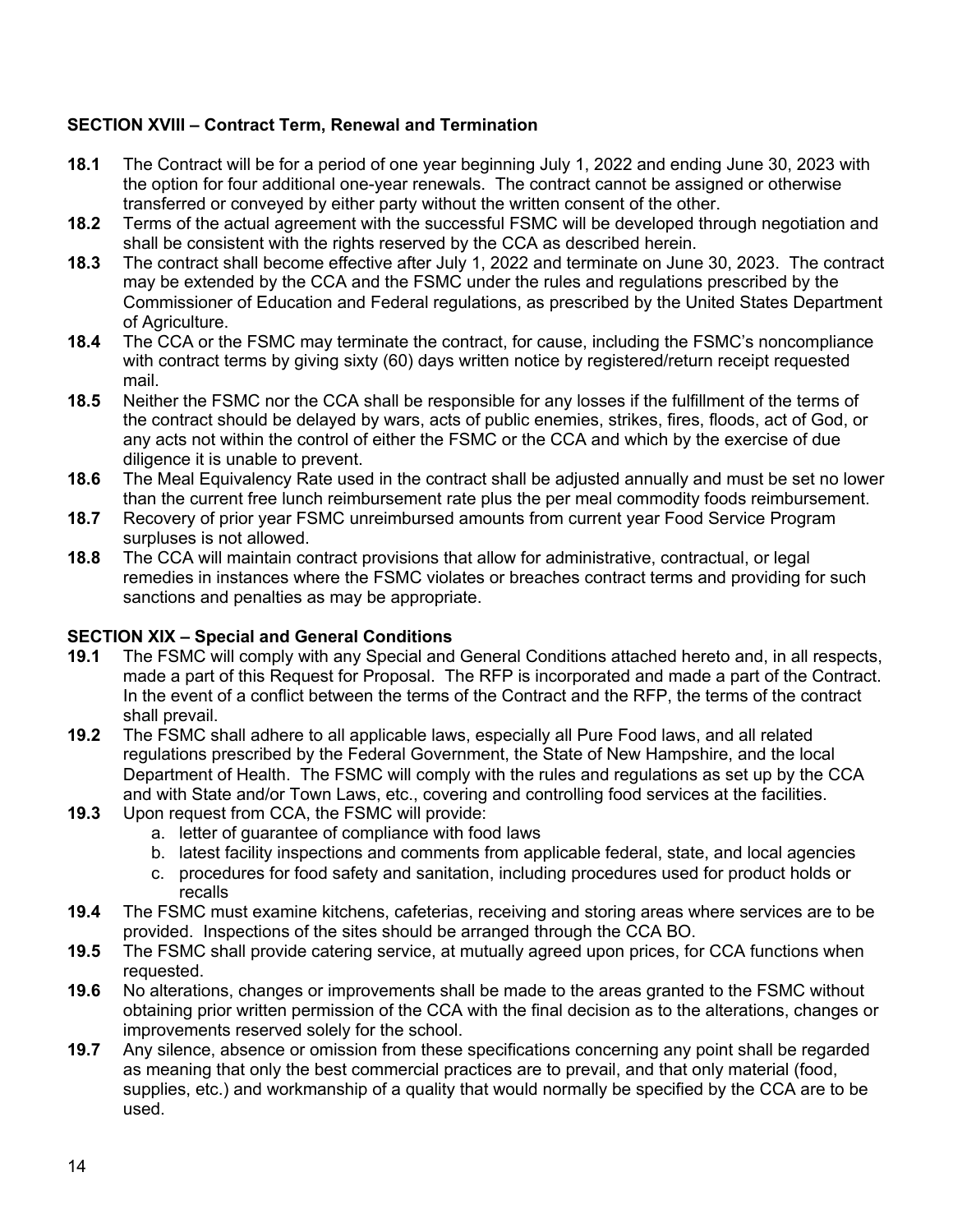- **19.8** The FSMC shall adhere to the Energy Policy and Conservation Act, **as referenced in** Part 3016.36(i).
- **19.9** The FSMC understands that a change of venue for CCA is possible mid contract. The distance from the present CCA location would be less than five (5) miles. Notification of any change would be made a minimum of thirty (30) days in advance.

#### **SECTION XX – Acceptance of Proposals and Awards**

It is the intent of the Compass Classical Academy to accept the proposal that will best promote the public interest and is most advantageous to the CCA. The following criteria will be used in evaluating all proposals:

- **20.1** The quality of food service program and service to be provided. Shall include but not be limited to the twenty-one (21) day menu and menu format.
- **20.2** FSMC and CCA will work together to determine, menu and fruit options.
- **20.3** The demonstrated ability and experience of the FSMC to perform under the terms and conditions of the RFP.
- **20.4** Concepts of service and programs offered by the FSMC that will complement and enhance the school food service program.
- **20.5** The financial stability of the FSMC.
- **20.6** Corporate capability and experience. We will consider the corporate capability and experience as measured by performance record, years in the industry, relevant experience, number of districts served, client retention and satisfaction, and references.
- **20.7** The qualifications and experience of the FSMC management personnel that are to be assigned to CCA.
- **20.8** The FSMC demonstration of having a complete understanding of the CCA's Food Service Program and its service requirements.
- **20.9** Evidence of training programs for both management and hourly food service employees.
- **20.10** Evidence of a Nutrition Education/Awareness Program.
- **20.11** Evidence of a comprehensive food handling, housekeeping and sanitation program.
- **20.12** Evidence of an on-site, computerized accountability system, including inventory.
- **20.13** Proposed labor staffing patterns.
- **20.14** A marketing program including advertising, promotional and communications segments.
- **20.15** Budgets, financial proformas, including price and portion lists, and adult meal prices.
- **20.16** Merchandising and presentation programs.

The FSMC must submit with its proposal information regarding the above criteria.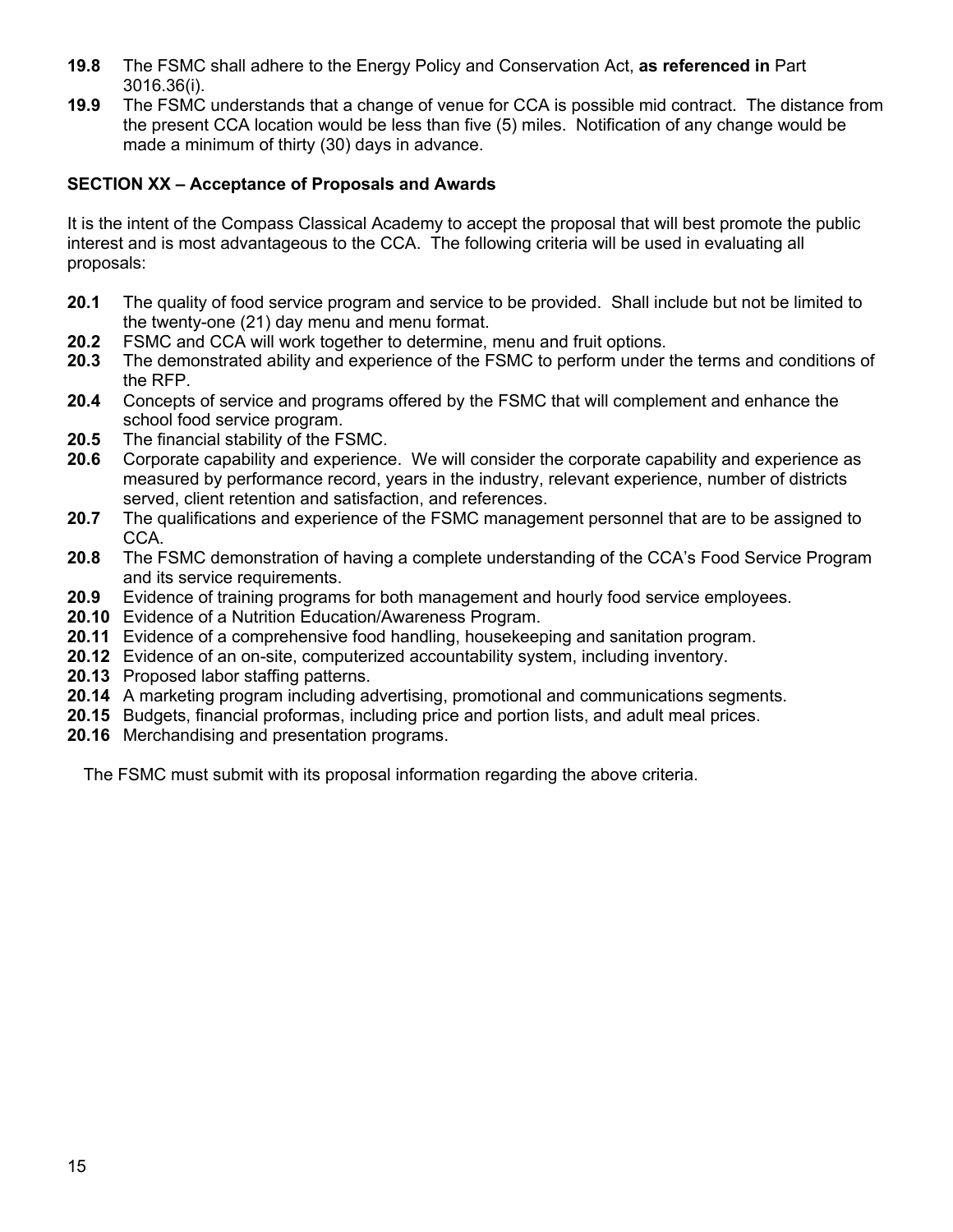#### **SECTION XXI – PROPOSAL FORMAT AND CONTENTS**

Proposals must be concise and in outline format. Pertinent supplemental information should be referenced and included as attachments. All proposals must address the following:

- **21.1** The Letter of Transmittal should include:
	- 1) An introduction of the FSMC Company.
	- 2) The name, address and telephone number of the person to be contacted, along with others who are authorized to represent the company in dealing with the RFP.
	- 3) An expression of the FSMC's ability and desire to meet the requirements of the RFP.
	- 4) Any other information not appropriately contained in the proposal itself should also be included.
- **21.2** Provide an Executive Summary which:
	- 1) Briefly describes the FSMC's approach to the proposal and clearly indicates any options or alternatives.
	- 2) Indicates any requirements that cannot be met by the FSMC.
	- 3) Highlights the major features of the proposal and identifies any supporting information considered pertinent.
	- 4) Details the financial parameters of the program.

#### **In short, the reader should be able to determine the essence of the proposal and generally how well it meets the requirements by reading the Executive Summary.**

- **21.3** Experience, References and Service Capability
	- 1) Describe the FSMC's experience as managers and consultants of food service operations in general and public schools in particular.
	- 2) Include a list of similar operations and locations where you are operating school district food service programs. List name and phone number of the district manager capable of commenting on your firm's performance. Also include a list of lost accounts and the reason for such during the last five years.
	- 3) Include a resume or listing of your requirements for the proposed Food Service Coordinator for the CCA.
	- 4) Include the resume and background of person who will supervise the work of the Resident FSMC and how your company will ensure the best performance.
	- 5) Include a table of company organization and a plan for the management, supervision and staffing proposed under this contract.
	- 6) Describe your company's plan to recruit and retain qualified personnel, including (but not limited to) bonuses, awards, and/or contests, incentives, etc.
	- 7) Company organization including all positions that are non-school based.

#### **21.4** Financial Condition

Provide data to indicate the financial condition of the company. Provide an audited financial statement for the last three (3) years.

#### **21.5** Accounting and Reporting Systems

- (a) Describe complete accounting procedures you would use for:
	- 1. Inventory Control
	- 2. Method of recording, checking and reporting sales
	- 3. Internal control of cash handling
	- 4. Internal audit systems
	- 5. All regular accounting forms used with detailed explanations
	- 6. All regular reports used with detailed explanations
- (b) Provide examples of the reports you will provide the SAU and the frequency of each. List other assistance you will provide the CCA (and costs, if extra).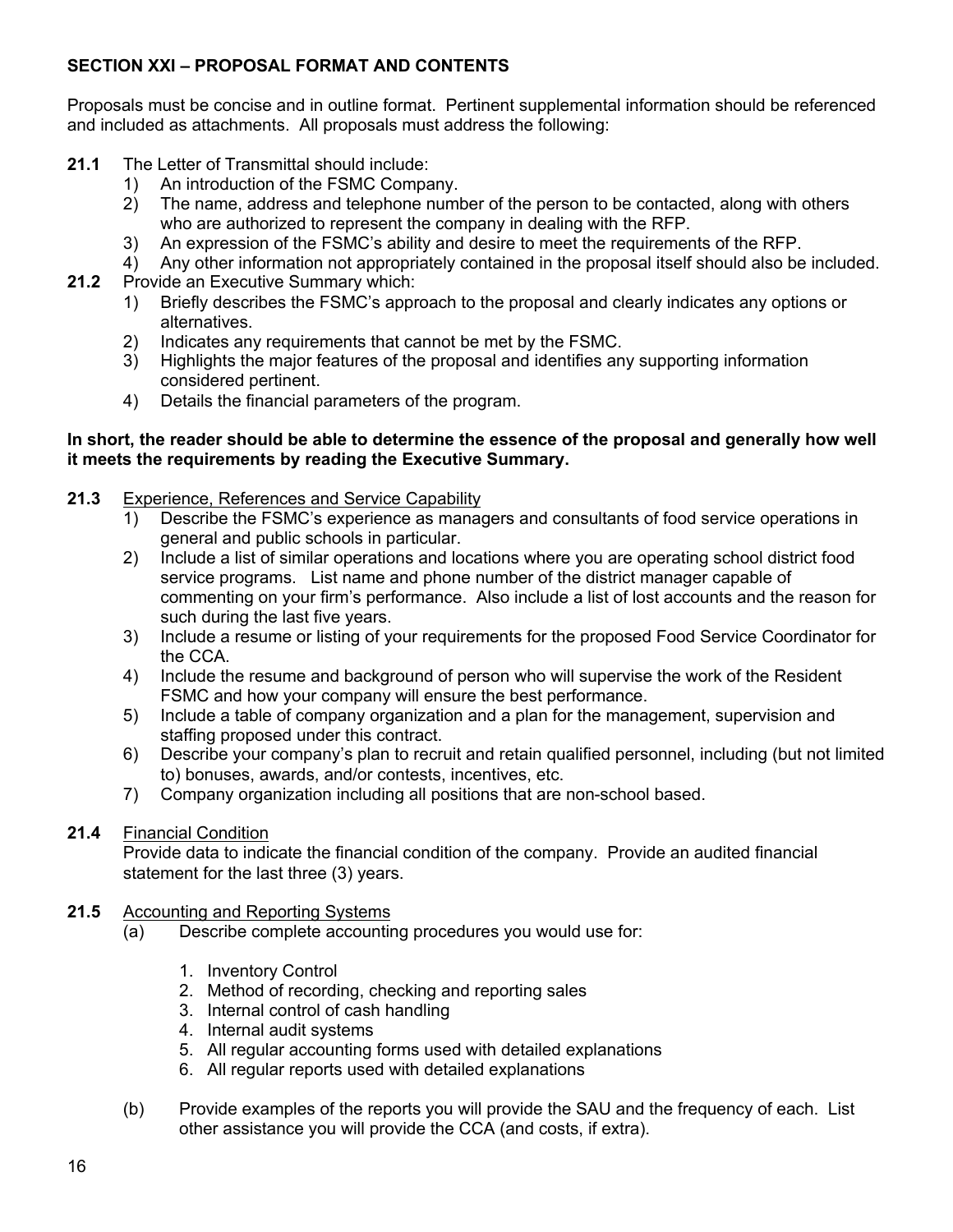#### **21.6** Personnel Management and Training

- a) Describe your company's personnel management philosophy, particularly regarding site coordinators and their relationship to existing staff at your other sites?
- b) Describe training and development programs you will provide for employees and management personnel.
- c) Explain how your firm attempts to improve employee morale and reduce turnover.
- d) Explain how your firm attempts to improve employee evaluation (include forms) and disciplinary action methods.
- e) Description of proposed benefits package for employees.
- f) Describe what company employee is responsible for assuring that nutritional requirements are met.
- **21.7** Innovation and Promotion of the School Lunch Program
	- a) How would your lunch program in the school/s differ from current operations? Describe the quality, costs and benefits of your proposed changes.
	- b) Describe how you would implement changes. Include a staffing model if different from current staffing.
	- c) How would you involve employees to use their expertise and experience in making future innovations?
	- d) Provide examples of intended service and merchandising programs.
	- e) What is your philosophy regarding promotion (increasing awareness and participation) of the school lunch program? How would you implement this philosophy in effected schools?

#### **21.8** Involvement of Students, Staff and Patrons

What is your philosophy and plan regarding involvement of students, teachers, building administrators and parents in program evaluation and selection of menus, discussion of nutritional issues, etc.? Give examples, by client, of your efforts and results.

- **21.9** Menu Selection Use of Commodities, Food Quality and Portion Size
	- a) Describe your philosophy for each of the following:
		- 1. Menu selection (include menus you will implement)
		- 2. Use of commodity food
		- 3. Food Quality
		- 4. Portion Quantities
	- b) Actual menus to be implemented.
	- c) Provide a listing of a la carte items and proposed prices.

#### **21.10** Cost Information

- a) Complete budgeted financial forms provided in Schedule E and make sure a summary of the following is included.
	- 1. Financial Budget Projections
	- 2. Income Summary
	- 3. Labor cost summary: Management/Administrative/Clerical
	- 4. Individual School Labor Cost Summary
	- 5. Free and Reduced and full price student and adult meal
	- 6. Miscellaneous Expense Summary

#### **21.11** Performance & Proposal Bond

Provide a surety letter of intent or equal from a bonding company which demonstrates your company's ability to acquire a performance bond for the amount of the contract should it be awarded.

#### **21.12** Submission of Proposal

- a) Clarification of interpretation must be made to the CCA prior to submission of a proposal.
- b) Please submit two (2) copies of the proposal.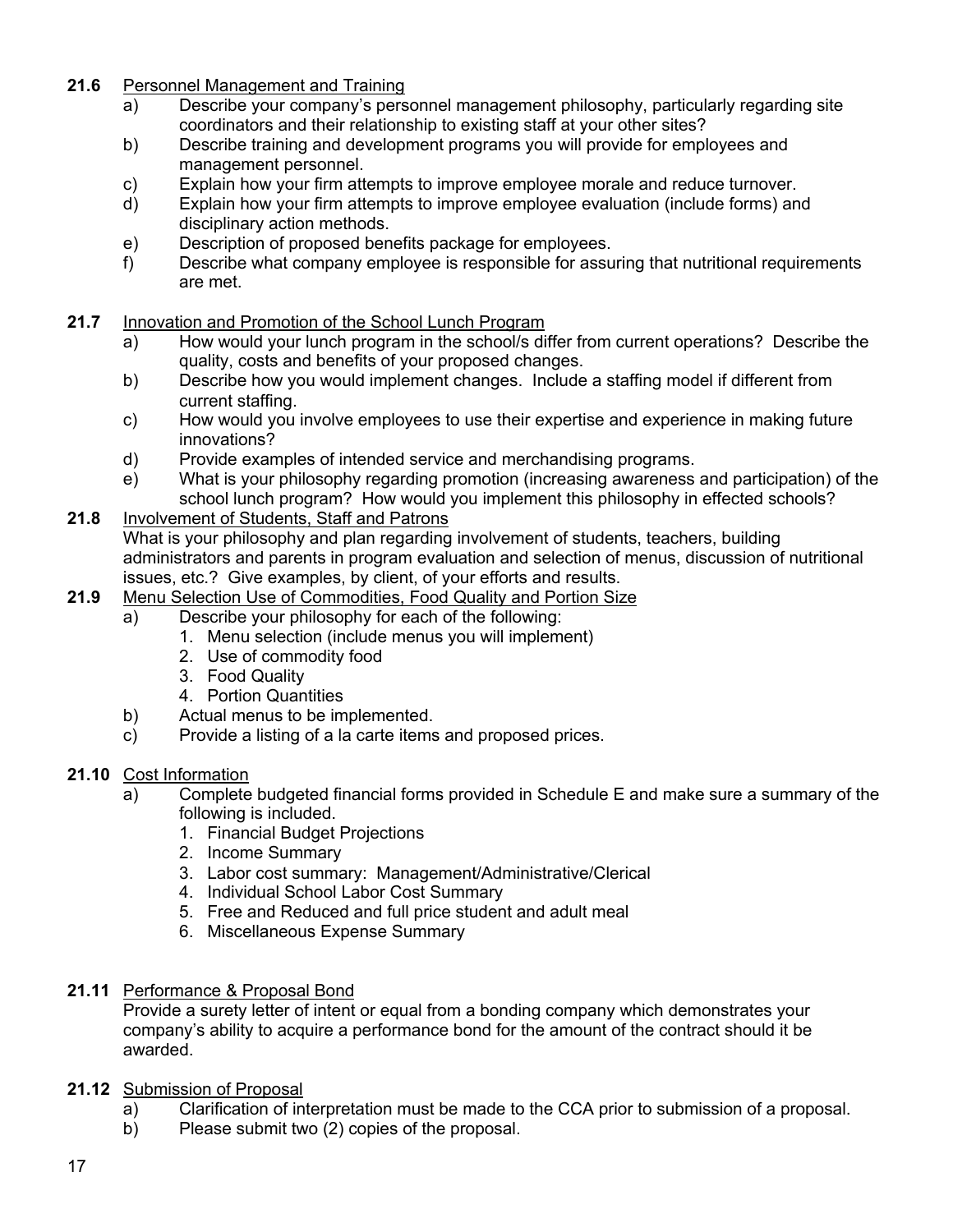#### **SECTION XXII – EVALUATION OF PROPOSALS**

**Criteria**

#### **22.1** Proposal Evaluation Criteria

**Weight**

A. Proposal will be evaluated by a committee against the following criteria with assigned weights as indicated. Each area of the evaluation should be addressed in detail in the proposal.

| 20 points<br>10 points<br>5 points | <b>Budget</b><br>Experience, References and Service Capability<br><b>Accounting and Reporting Systems</b>       |
|------------------------------------|-----------------------------------------------------------------------------------------------------------------|
| 10 points                          | <b>Financial Condition</b>                                                                                      |
| 10 points                          | Personnel Management and Training                                                                               |
| 10 points                          | Innovation, Promotion, Marketing and Merchandising of the<br>School Lunch Program                               |
| 5 points                           | Involvement of Student, Staff, Patrons and the community                                                        |
| 10 points                          | Menus, Concepts of Service, Commodities, Food Quality &<br><b>Portion Size</b>                                  |
| 5 points                           | <b>Recommended Staffing</b>                                                                                     |
| 5 points<br>5 points<br>5 points   | Clear Methodology on Return of Discounts, Rebates & Credits<br>Code of Conduct<br><b>Procurement Procedures</b> |
|                                    |                                                                                                                 |

#### **22.2** Oral Presentation

An oral presentation by an FSMC to supplement a proposal may be required. These presentations, if required, will be scheduled by the CCA BO subsequent to the receipt of proposals and prior to the award.

**22.3** Proprietary Information

The FSMC's are requested to mark any specific information contained in their proposal, which is not to be disclosed to the public, or issued for purposes other than the evaluation of the proposals. Pricing and service elements of the successful proposal will not be considered proprietary.

**22.3** Site Visits to Proposers Site visits to FSMC sites will be scheduled as required.

In accordance with Federal civil rights law and U.S. Department of Agriculture (USDA) civil rights regulations and policies, the USDA, its Agencies, offices, and employees, and institutions participating in or administering USDA programs are prohibited from discriminating based on race, color, national origin, sex, disability, age, or reprisal or retaliation for prior civil rights activity in any program or activity conducted or funded by USDA.

Persons with disabilities who require alternative means of communication for program information (e.g. Braille, large print, audiotape, American Sign Language, etc.), should contact the Agency (State or local) where they applied for benefits. Individuals who are deaf, hard of hearing or have speech disabilities may contact USDA through the Federal Relay Service at (800) 877-8339. Additionally, program information may be made available in languages other than English.

To file a program complaint of discrimination, complete the USDA Program Discrimination Complaint Form, (AD-3027) found online at: http://www.ascr.usda.gov/complaint\_filing\_cust.html, and at any USDA office, or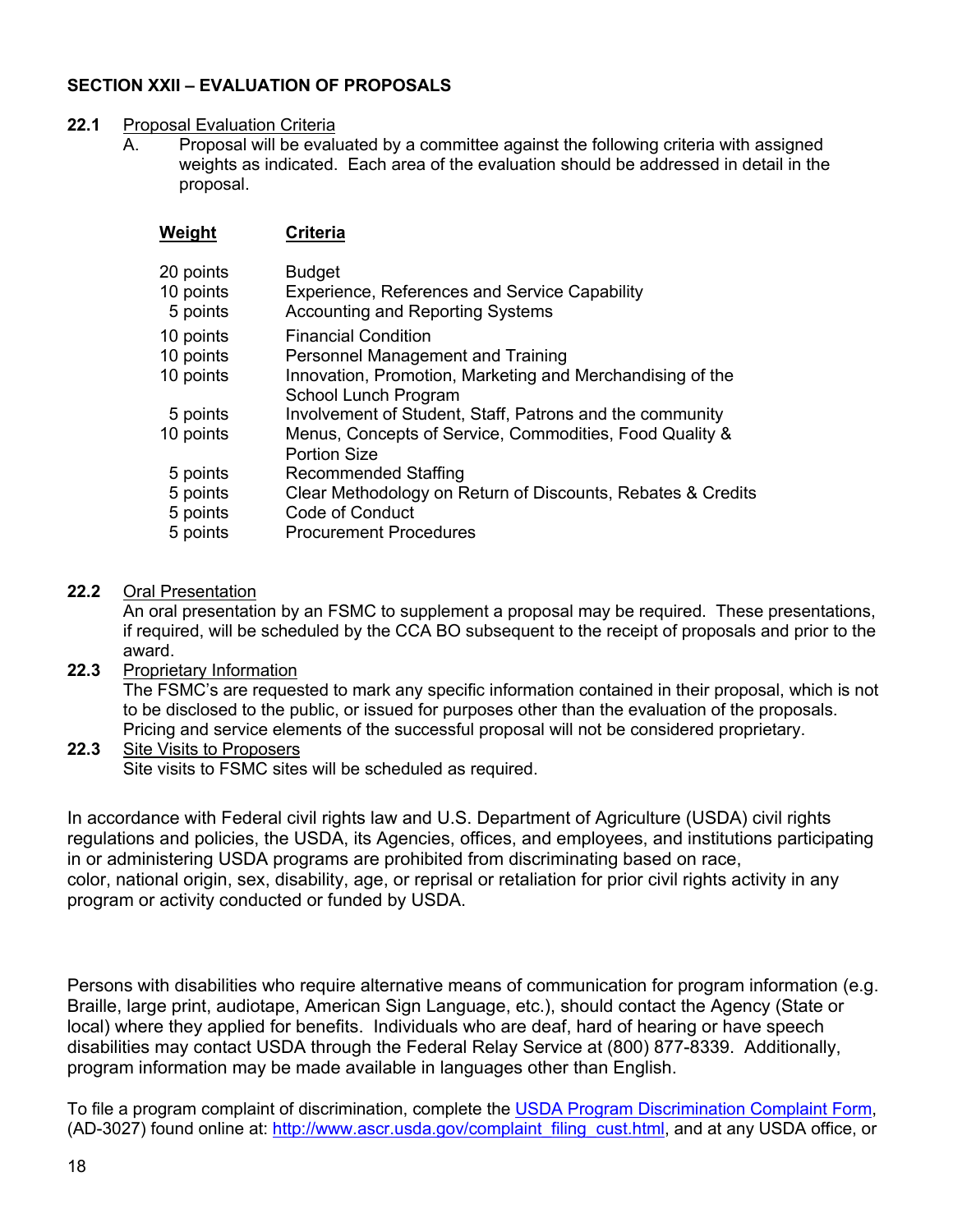write a letter addressed to USDA and provide in the letter all of the information requested in the form. To request a copy of the complaint form, call (866) 632-9992. Submit your completed form or letter to USDA by:

- (1) mail: U.S. Department of Agriculture Office of the Assistant Secretary for Civil Rights 1400 Independence Avenue, SW Washington, D.C. 20250-9410;
- (2) fax: (202) 690-7442; or
- (3) email: program.intake@usda.gov.

This institution is an equal opportunity provider.

The program applicant hereby agrees that it will comply with:

- i. Title VI of the Civil Rights Act of 1964 (42 U.S.C. 2000d et seq.);
- ii. Title IX of the Education Amendments of 1972 (20 U.S.C. 1681 et seq.);
- iii. Section 504 of the Rehabilitation Act of 1973 (29 U.S.C. 794);
- iv. Age Discrimination Act of 1975 (42 U.S.C. 6101 et seq.);
- v. Title II and Title III of the Americans with Disabilities Act (ADA) of 1990 as amended by the ADA Amendment Act of 2008 (42 U.S.C. 12131-12189);
- vi. Executive Order 13166, "Improving Access to Services for Persons with Limited English Proficiency." (August 11, 2000);
- vii. All provisions required by the implementing regulations of the Department of Agriculture (USDA) (7 CFR Part 15 et seq.);
- viii. Department of Justice Enforcement Guidelines (28 CFR Parts 35, 42 and 50.3);
- ix. sections 103 and 107 of the Contract Work Hours and Safety Standards Act (40 USC 327-330) as supplemented.
- x. Comply with Executive Order 11246, entitled "Equal Employment Opportunity," as amended by Executive Order 11375, and as supplemented in U.S. Department of Labor regulations (41 CFR Part 60)
- xi. Food and Nutrition Service (FNS) directives and guidelines to the effect that, no person shall, on the grounds of race, color, national origin, sex, age, or disability, be excluded from participation in, be denied the benefits of, or otherwise be subject to discrimination under any program or activity for which the Program applicant receives Federal financial assistance from USDA; and hereby gives assurance that it will immediately take measures necessary to effectuate this Agreement.
- xii. The USDA non-discrimination statement that in accordance with Federal civil rights law and U.S. Department of Agriculture (USDA) civil rights regulations and policies, the USDA, its Agencies, offices, and employees, and institutions participating in or administering USDA programs are prohibited from discriminating based on race, color, national origin, religion, sex, gender identity (including gender expression), sexual orientation, disability, age, marital status, family/parental status, income derived from a public assistance program, political beliefs, or reprisal or retaliation for prior civil rights activity, in any program or activity conducted or funded by USDA (not all bases apply to all programs).

#### **Buy American**

Schools participating in the National School Lunch Program are required to purchase domestic commodities and products for school meals to the maximum extend practicable. Domestic products are those that are produced in the United States and those that are processed in the United States substantially (at least 51 percent) using agricultural commodities produced in the United States.

#### **Certification Regarding Debarment or Suspension**

The Bidder certifies that neither the Bidder or its principals; the sub-recipients or their principals; or the subcontractors or their principals are suspended, debarred, proposed for debarment, voluntarily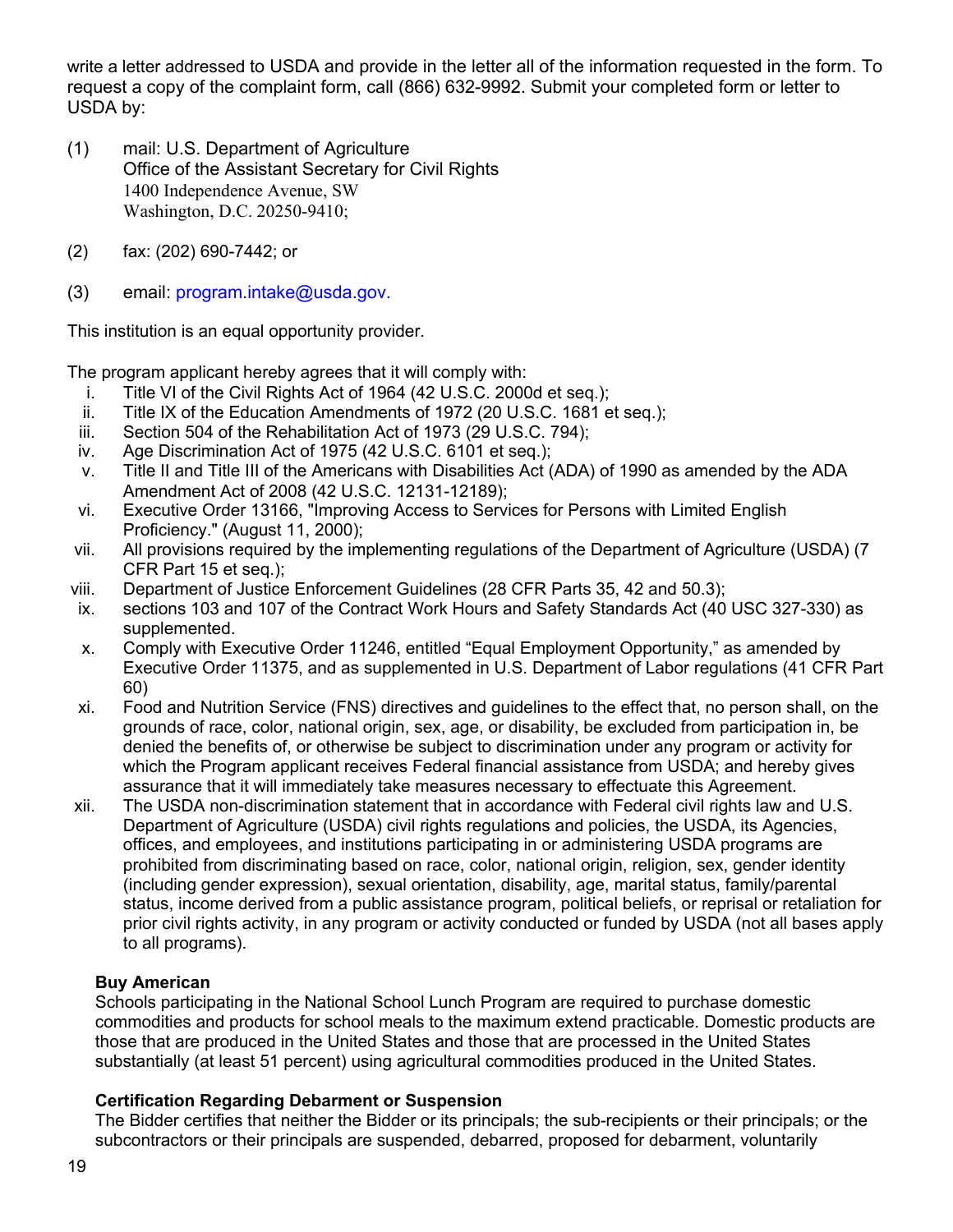excluded from covered transactions, or otherwise disqualified by any federal department or agency from doing business with the Federal government pursuant to Executive Orders 12549 and 12689. The Bidder specifically covenants that neither the Bidder nor its principals; the subcontractors or their principals; nor the sub-recipients or their principals are included on the Excluded Parties List System ("EPLS") maintained by the General Services Administration (GSA).

#### **Lobbying**

If the negotiated agreement exceeds \$100,000. the Bidder certifies that no federal appropriated funds have been paid or will be paid to any person for influencing or attempting to influence any federal agency or Congress with respect to the awarding of a federal contract, etc. If Bidder has paid, or will pay, any funds other than federal appropriated funds to any person for influencing or attempting to influence an officer or employee of any federal agency or Congress, Bidder is required to submit a "Disclosure Form to Report Lobbying" at the time of the executed contract and at the time of any renewals.

#### **Code of Conduct – Conflict of Interest**

No employee, officer, or agent may participate in the selection, award, or administration of a contract supported by a Federal, State, or local award if he or she has a real or apparent conflict of interest. Such a conflict of interest would arise when the employee, officer, or agent, any member of his or her immediate family, his or her partner, or an organization which employs or is about to employ any of the parties indicated herein, has a financial or other interest in or a tangible personal benefit from a firm considered for a contract.

The officers, employees, and agents of the non-Federal entity may neither solicit nor accept gratuities, favors, or anything of monetary value from contractors or parties to subcontracts. However, non-Federal entities may set standards for situations in which the financial interest is not substantial, or the gift is an unsolicited item of nominal value.

The standards of conduct must provide for disciplinary actions to be applied for violations of such standards by officers, employees, or agents of the non-Federal entity.

Compass Classical Academy procedures seek to avoid acquisition of unnecessary or duplicative items. Consideration is given to consolidating or breaking out procurements to obtain a more economical purchase. Where appropriate, an analysis will be made to determine the most economical approach.

This assurance is given in consideration of and for the purpose of obtaining any and all Federal financial assistance, grants, and loans of Federal funds, reimbursable expenditures, grant, or donation of Federal property and interest in property, the detail of Federal personnel, the sale and lease of, and the permission to use Federal property or interest in such property or the furnishing of services without consideration or at a nominal consideration, or at a consideration that is reduced for the purpose of assisting the recipient, or in recognition of the public interest to be served by such sale, lease, or furnishing of services to the recipient, or any improvements made with Federal financial assistance extended to the Program applicant by USDA. This includes any Federal agreement, arrangement, or other contract that has as one of its purposes the provision of cash assistance for the purchase of food, and cash assistance for purchase or rental of food service equipment or any other financial assistance extended in reliance on the representations and agreements made in this assurance.

By accepting this assurance, the program applicant agrees to compile data, maintain records, and submit records and reports as required, to permit effective enforcement of nondiscrimination laws and permit authorized USDA personnel during hours of program operation to review and copy such records, books, and accounts, access such facilities and interview such personnel as needed to ascertain compliance with the nondiscrimination laws. If there are any violations of this assurance, the Department of Agriculture, FNS, shall have the right to seek judicial enforcement of this assurance. This assurance is binding on the State agency, its successors, transferees and assignees as long as it receives assistance or retains possession of any assistance from USDA. The person or persons whose signatures appear below are authorized to sign this assurance on behalf of the State agency.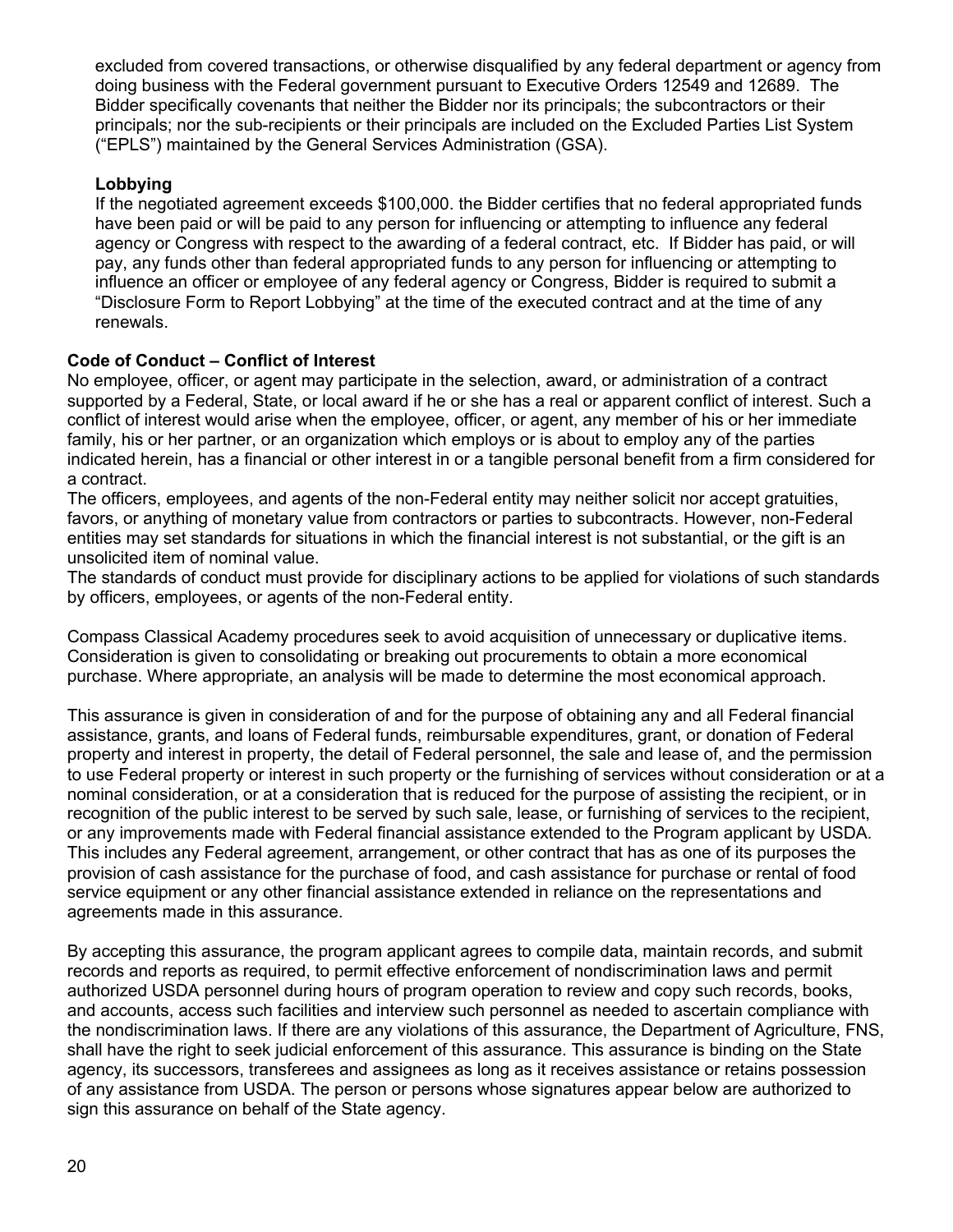#### **Termination of Agreement**

In the event the Bidder defaults in any of the terms of this contract, and such default is not resolved within thirty (30) days after written notice of default, the Bidder will have the right to terminate this contract. In addition, the Bidder shall have the right to terminate this contract for any reason on written notice to Bidder given at least sixty (60) days before such termination.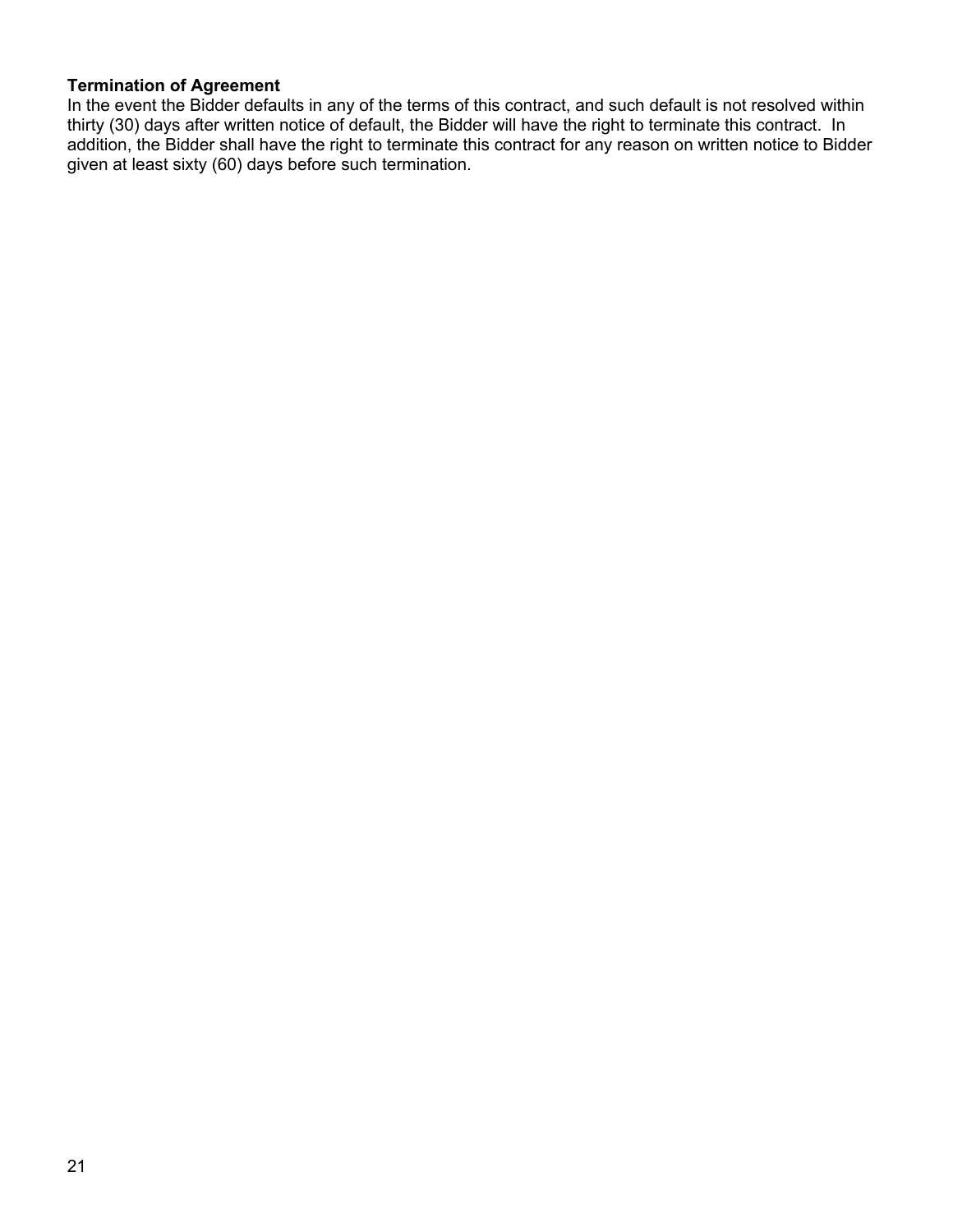#### **SCHEDULE A COST RESPONSIBILITY SURVEY**

| <b>FOOD</b>                                                                                                                                    | <b>FSMC</b>                | <b>CCA</b> |
|------------------------------------------------------------------------------------------------------------------------------------------------|----------------------------|------------|
| <b>Food Purchasing</b><br>Processing of Invoices<br>Payment of Invoice<br><b>USDA Administrative Charges</b><br><b>USDA Processing Charges</b> | X<br>X<br>X<br>X<br>X<br>X |            |
| <b>USDA Delivery Charges</b>                                                                                                                   |                            |            |
| <b>LABOR/DISTRICT</b>                                                                                                                          | <b>FSMC</b>                |            |
|                                                                                                                                                | <b>EMPLOYEES</b>           |            |
| Payment of Hourly Regular Full-Time Wages<br>Payroll Taxes of Hourly Employees                                                                 | X<br>X                     |            |
| Fringe Benefits and Insurance of Hourly Employee                                                                                               | X                          |            |
| Preparation of Hourly Employees Payroll                                                                                                        | X                          |            |
| Processing of Hourly Employees Payroll                                                                                                         | X                          |            |
| Workers' Compensation for Hourly Employees                                                                                                     | X                          |            |
| <b>ADDITIONAL ITEMS</b>                                                                                                                        |                            |            |
| China/Silver/Glassware – Original Purchase to Inventory<br>Level Required for Operation                                                        |                            | XX         |
| China/Silver/Glassware - Replacement During Operation                                                                                          | X                          |            |
| Telephone - Local                                                                                                                              | X                          |            |
| Telephone - Long Distance                                                                                                                      | X                          |            |
| Removal of Trash and Garbage from Kitchen<br>Removal of Trash and Garbage from Premises                                                        | X                          | XX         |
| Replacement of Expendable Equipment (Pots, Pans, etc.)                                                                                         | X                          |            |
| Replacement of Non-Expendable Equipment                                                                                                        |                            | XX         |
| Products and Public Liability Insurance                                                                                                        | X                          |            |
| Cost of Repair/replacement of Equipment                                                                                                        |                            | XX         |
| Uniforms                                                                                                                                       | X                          |            |
| <b>Ticket Printing</b>                                                                                                                         | X                          |            |

Local Travel (Intra-School and Banking Reimbursement) X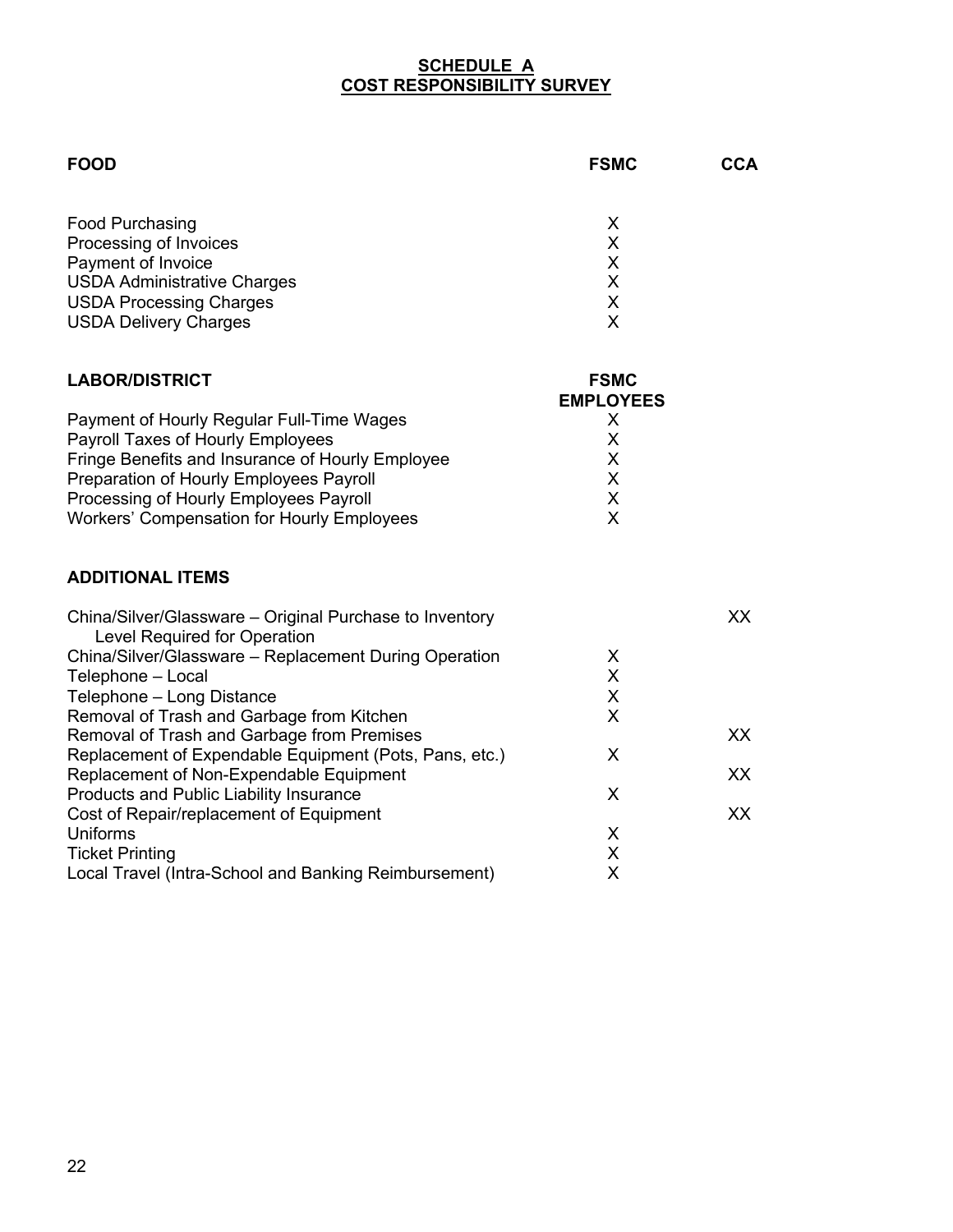#### **SCHEDULE A COST RESPONSIBILITY SURVEY**

| <b>SUPPLIES</b>                                                                                                                               | <b>FSMC</b>           | <b>CCA</b>            |
|-----------------------------------------------------------------------------------------------------------------------------------------------|-----------------------|-----------------------|
|                                                                                                                                               |                       |                       |
| Detergent and Cleaning Supplies<br>Paper Supplies<br>Menu Paper and Printing<br>Postage<br>Taxes/Licenses<br>Pest control<br><b>Utilities</b> | X<br>X<br>X<br>X<br>X | XX<br>$\mathsf{XX}$ * |
|                                                                                                                                               |                       | * See<br>Addendum H   |
| <b>CLEANING</b>                                                                                                                               |                       |                       |
| Ceiling, Light Fixtures and Fans<br>Dishwashing<br>Equipment                                                                                  | X<br>X                | XX                    |
| Hoods<br>Floors in Kitchen and Service Area                                                                                                   | X                     | XX                    |
| Floors in Dining Area<br><b>Rest Rooms</b><br>Vent from Hoods to Outside                                                                      |                       | XX<br>XX              |
| Walls<br>Kitchen/Serving Area Equipment<br>Cafeteria/Serving Area Equipment<br>Dining Area/Tables and Chairs                                  | X<br>X<br>X           | XX                    |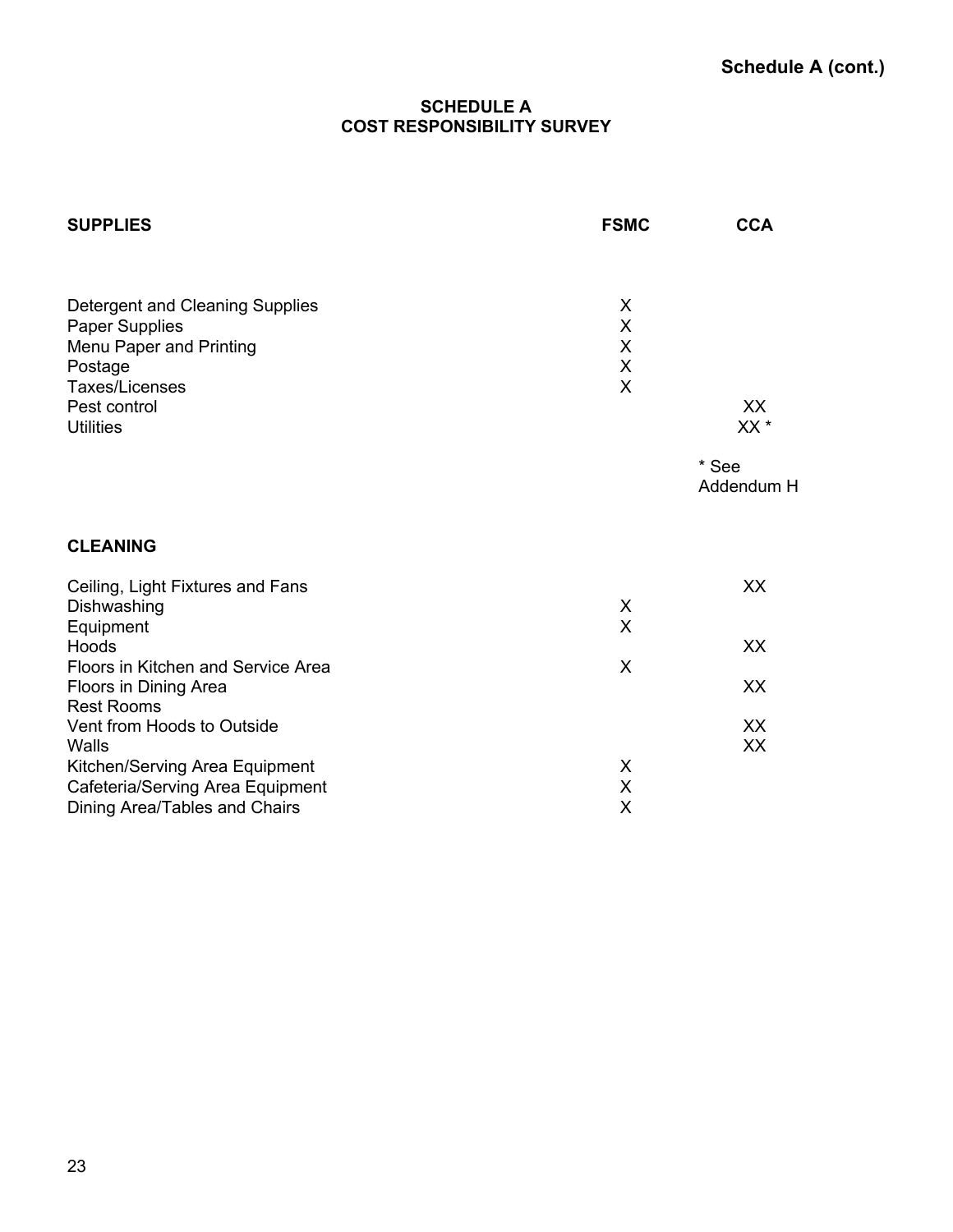#### **SCHEDULE B PROCUREMENT SPECIFICATIONS**

#### **MINIMUM REQUIREMENTS**

| <b>Dairy Products</b>     | Grade A                                                             |
|---------------------------|---------------------------------------------------------------------|
| Meat                      | <b>USDA Grade Choice</b>                                            |
| Fish                      | U.S. Government Inspected                                           |
| Poultry                   | USDA Grade A                                                        |
| Canned Fruit & Vegetables | U.S. Grade A Choice                                                 |
| Fresh Fruits & Vegetables | U.S. No. 1 Grade                                                    |
| Frozen Fruit & Vegetables | USDA Grade A                                                        |
| <b>Bread</b>              | Packaged bread and buns to be<br>Manufacturer's dated for freshness |
| <b>Milk</b>               | Grade A                                                             |
| Ice Cream                 | Grade A                                                             |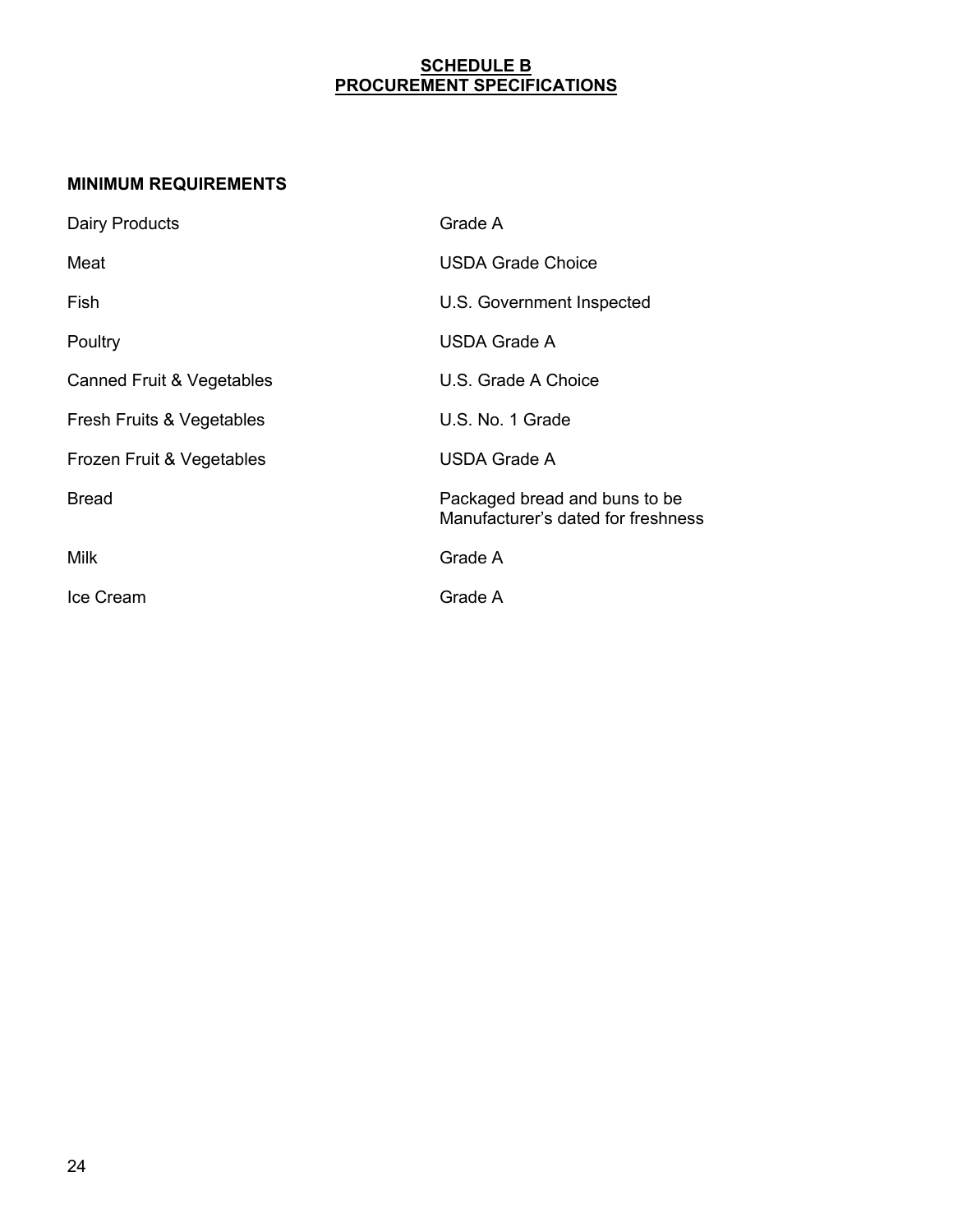#### **SCHEDULE C PRICE LIST 2022 – 2023 SY**

*(List applicable prices for all programs offered)*

Compass Classical Academy is a one site K-12 program.

The information below provided NHDOE Student Wellness and Nutrition

#### **Operational Data – April 2022**

#### **Meals Claimed:**

Breakfast Lunch Total Days Open 16 15 Free 228 1184 1412 Reduced 0 0 0

| Paid  | n             | 0 |
|-------|---------------|---|
| Total | 228 1184 1412 |   |

#### **Remarks (Required if Warnings Exist):**

COVID 19 SSO

| <b>Funding Source</b>         | <b>Meal</b><br><b>Type</b> | <b>Reimbursement</b><br>Level | <b>Special Fund</b>          | Rate     | Reimbursement<br><b>Amount</b> |
|-------------------------------|----------------------------|-------------------------------|------------------------------|----------|--------------------------------|
| 0932 STATE BREAK              | <b>Breakfast</b>           | Free                          | State Breakfast              | \$0.03   | \$6.84                         |
| SSO Fund Admin<br>High        | <b>Breakfast</b>           | Free                          | Seamless Summer<br>Option    | \$0.235  | \$53.58                        |
| <b>SSO Fund Operating</b>     | <b>Breakfast</b>           | Free                          | Seamless Summer<br>Option    | \$2.37   | \$540.36                       |
| <b>SSO Fund Admin</b><br>High | Lunch                      | Free                          | Seamless Summer<br>Option    | \$0.4325 | \$512.08                       |
| <b>SSO Fund Operating</b>     | Lunch                      | Free                          | Seamless Summer<br>Option    | \$4.13   | \$4,889.92                     |
|                               |                            |                               | <b>Reimbursement Amount:</b> |          | \$6,002.78                     |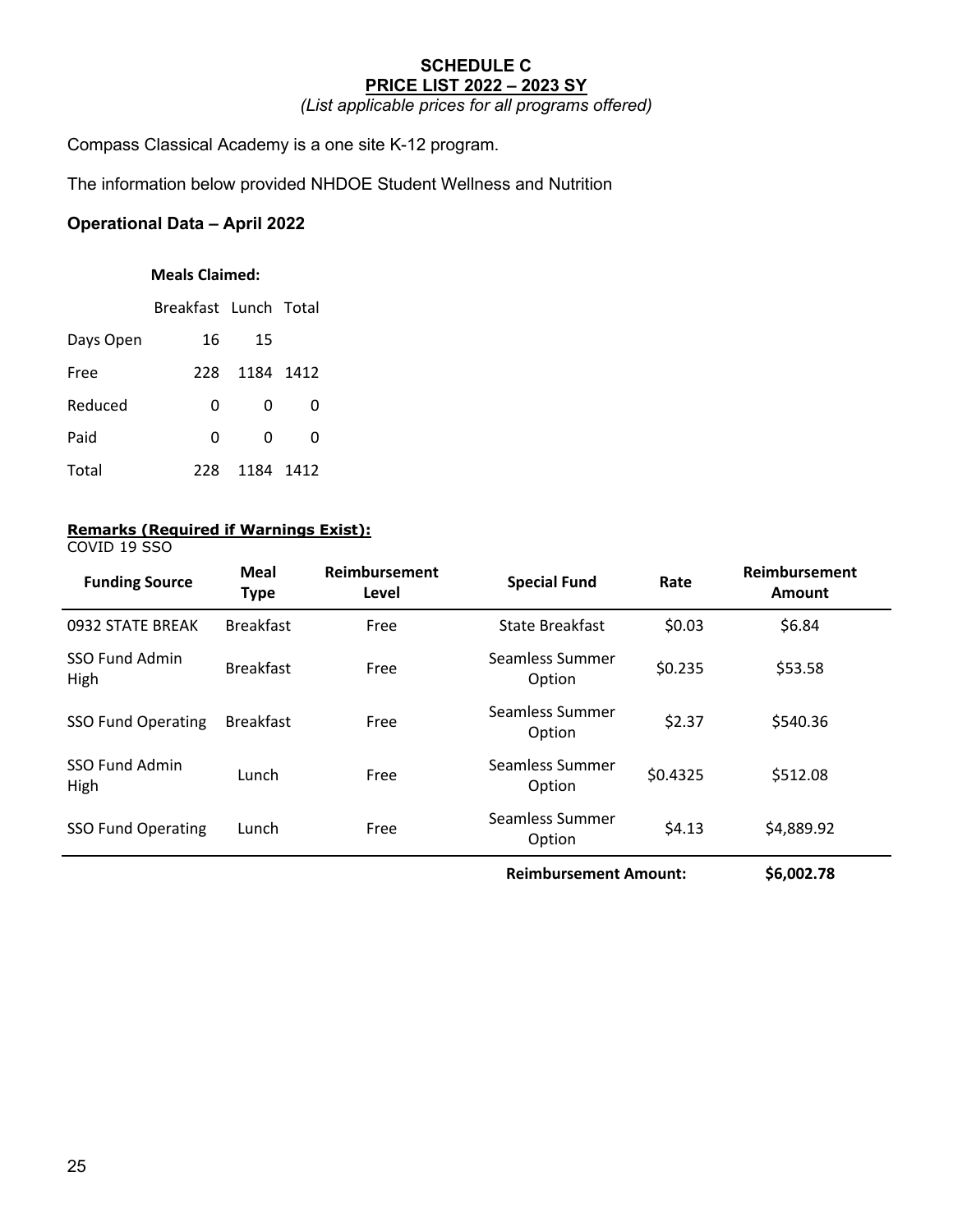#### **SCHEDULE D ENROLLMENT/SERVING TIMES**

**Lunch, milk and snack food will be provided in accordance with the terms and conditions of the food service specification at the following locations:**

| <b>COMPASS CLASSICAL ACADEMY</b>   | <b>ENROLLMENT</b> | <b>SERVING TIMES</b>                                                     |
|------------------------------------|-------------------|--------------------------------------------------------------------------|
| Elementary, Middle and High School | $135+/-$ students | beginning at 11:30am<br>in 20 minute lunch times<br>currently 3 seatings |

#### **Operational Data – April 2022 (provided NHDOE Student Wellness and Nutrition)**

| enrollment | average daily | free     | reduced  | paid     |
|------------|---------------|----------|----------|----------|
|            | attendance    | students | students | students |
| 122        | 117           | 91       |          | 31       |

Note: The schedule provided is for serving times on a normal school day. Schedules will vary on days when the schools have a modified schedule such as early dismissal days, professional development days, school assembly days, or any other situation that may disrupt normal meal serving times.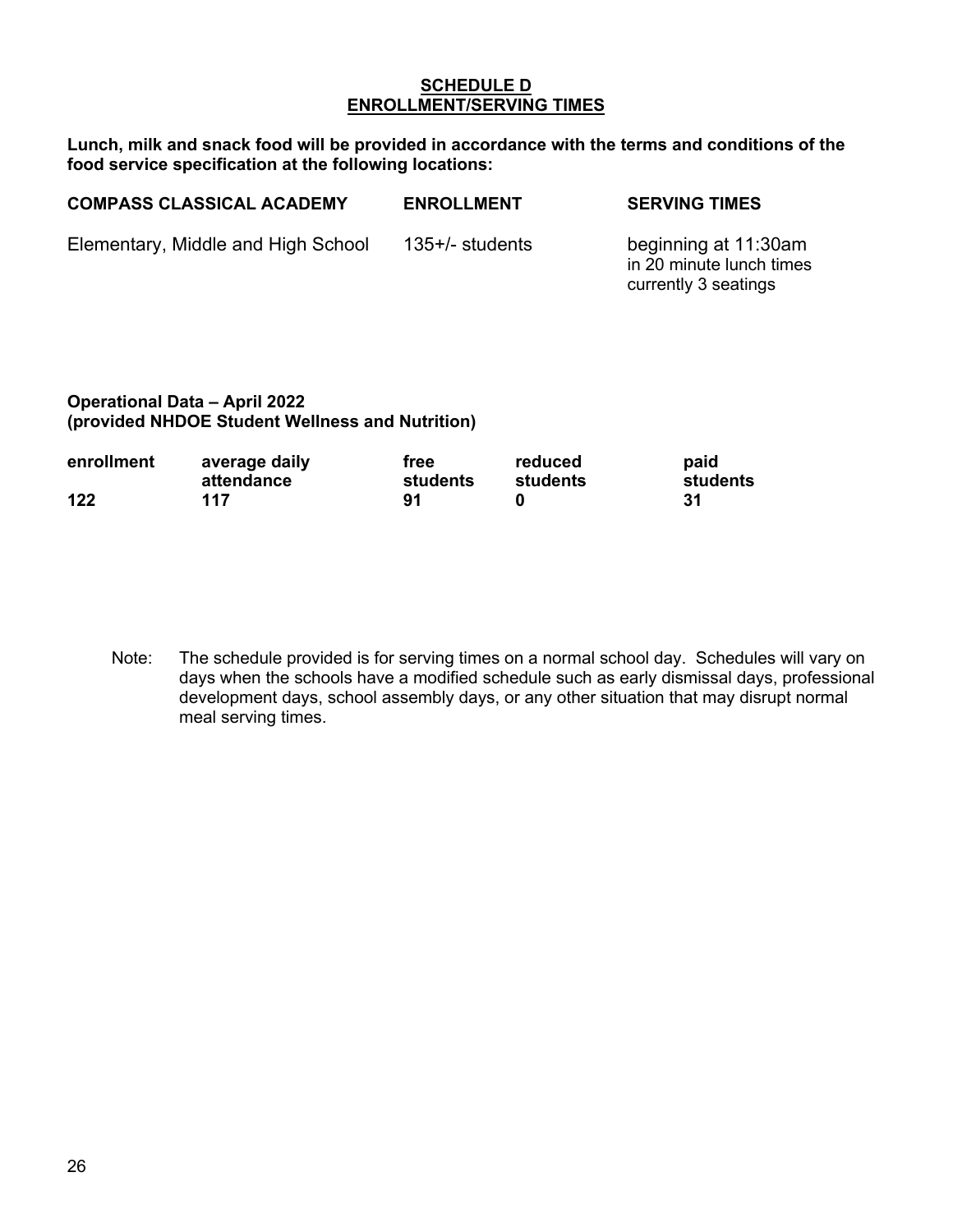#### **SCHEDULE E FINANCIAL SCHEDULES OPERATING STATEMENT**

*(Expand Operating Statement to include all applicable programs.)*

| <b>PROJECTED REVENUE</b><br><b>Cafeteria Sales: (Lunch)</b><br><b>Student Paid Meals:</b> |                                                                                                                        |                                                                 |    |     |
|-------------------------------------------------------------------------------------------|------------------------------------------------------------------------------------------------------------------------|-----------------------------------------------------------------|----|-----|
|                                                                                           | <b>Elementary Schools</b>                                                                                              | @\$                                                             |    |     |
|                                                                                           | Middle School                                                                                                          | @\$<br>$=$ \$                                                   |    |     |
|                                                                                           | High School                                                                                                            | $=$ \$<br>@5                                                    |    |     |
| <b>Student Reduced Price:</b>                                                             |                                                                                                                        | $@$$ $40$ = \$                                                  |    |     |
| <b>Student A la Carte:</b><br><b>Student Lunches:</b>                                     |                                                                                                                        | $=$ \$<br>@\$                                                   |    |     |
| <b>Adult A la Carte:</b><br><b>Adult Lunches:</b>                                         |                                                                                                                        | $=$ \$<br>@\$                                                   |    |     |
| <b>Cafeteria Sales: (Breakfast)</b><br><b>Student Paid Meals:</b>                         |                                                                                                                        |                                                                 |    |     |
|                                                                                           | <b>Elementary Schools</b>                                                                                              | $=$ \$<br>@\$                                                   |    |     |
|                                                                                           | Middle School                                                                                                          | @\$<br>$=$ \$                                                   |    |     |
|                                                                                           | High School                                                                                                            | $=$ \$<br>@\$                                                   |    |     |
| <b>Student Reduced Price</b>                                                              |                                                                                                                        | $@$$ .30 = \$                                                   |    |     |
| <b>Special Functions:</b><br><b>Bank Interest:</b>                                        |                                                                                                                        | $\frac{1}{\sqrt{2}}$                                            |    |     |
| Other Income:                                                                             |                                                                                                                        | $\mathbb{S}^-$                                                  |    |     |
| Other Income:                                                                             |                                                                                                                        | \$                                                              |    |     |
|                                                                                           | <b>Subtotal Sales</b>                                                                                                  |                                                                 | \$ | (A) |
| Anticipated Reimbursement Federal & State: (Lunch)                                        | <b>Paid Meals</b><br><b>Reduced Price</b><br>Free                                                                      | \$<br>@\$<br>@<br>\$<br>@\$<br>\$<br>.40<br>Ξ<br>@\$<br>\$<br>= |    |     |
| \$<br><b>Subtotal Lunch Reimbursement</b>                                                 |                                                                                                                        |                                                                 |    | (B) |
|                                                                                           | <b>Anticipated Reimbursement Federal &amp; State: (Breakfast)</b><br><b>Paid Meals</b><br><b>Reduced Price</b><br>Free | @\$<br>.30 <sub>1</sub><br>@\$<br>$=$ \$<br>@\$<br>$=$ \$       |    |     |
|                                                                                           | <b>Subtotal Breakfast Reimbursement</b>                                                                                |                                                                 | \$ | (C) |
|                                                                                           |                                                                                                                        | Total Income (A+B+C)                                            | \$ |     |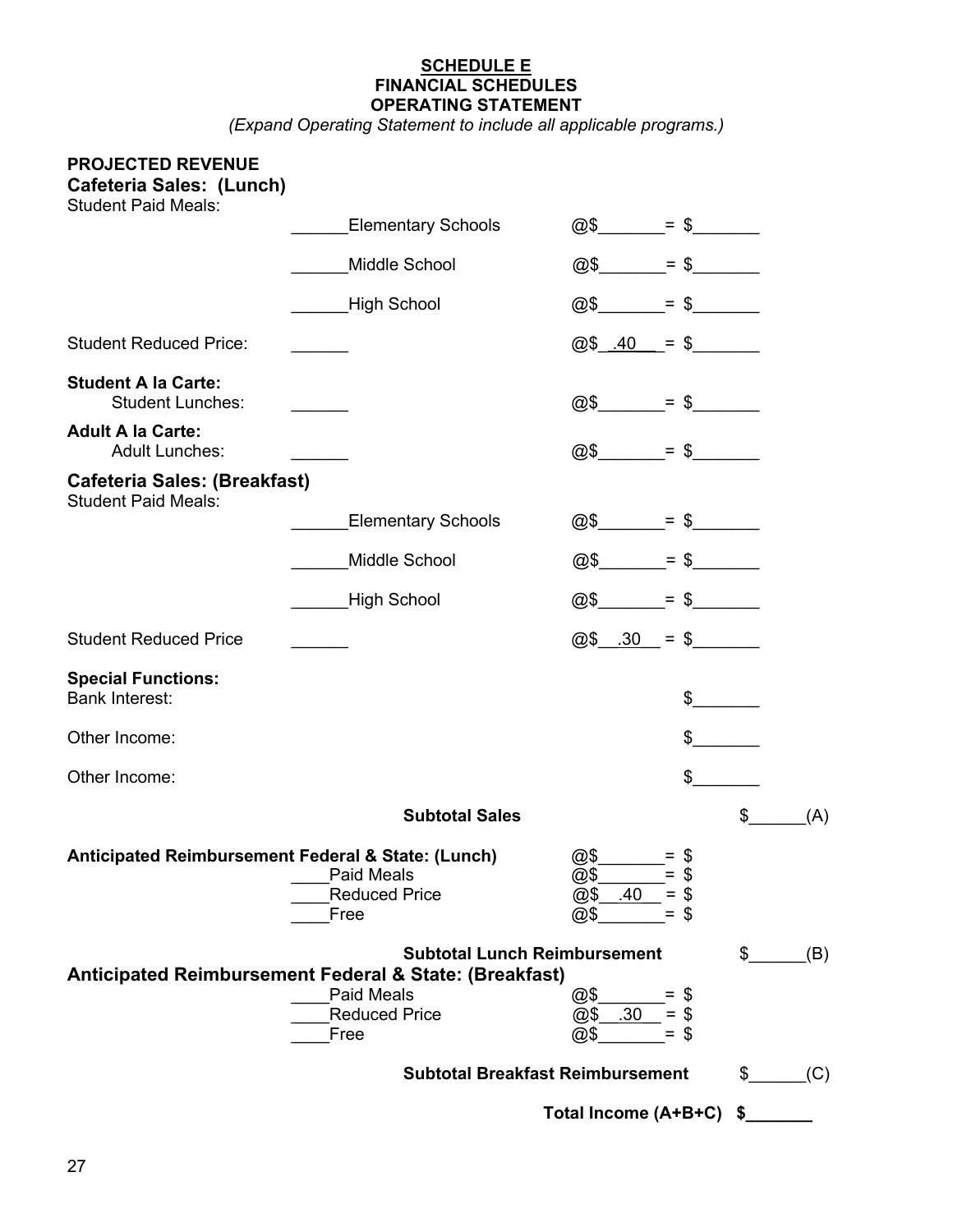#### **Schedule E (cont.) PROJECTED EXPENSES Food**

| <b>Student Lunches</b><br><b>Student Breakfast</b><br><b>Adult Lunches</b><br><b>Employee Lunches</b><br>A la Carte<br><b>Special Functions</b> | Meals<br>Meals<br>Meals<br>Meals | ω.<br>@<br>$^{\textregistered}$<br>@ | ⋍<br>£.                 |    |  |
|-------------------------------------------------------------------------------------------------------------------------------------------------|----------------------------------|--------------------------------------|-------------------------|----|--|
| <b>USDA Processing Charges</b><br><b>USDA Commodity Value</b>                                                                                   |                                  |                                      |                         | ۰D |  |
|                                                                                                                                                 |                                  |                                      | <b>Net Food Cost \$</b> |    |  |

#### **LABOR**

Hourly Wages: (Employee schedules, work hours and rates of pay must be attached.)

| Administration/Clerical     |  |
|-----------------------------|--|
| <b>Food Service Workers</b> |  |
| Other:                      |  |
| Other:                      |  |

Salaries: (Employee schedules, work hours and rates of pay must be attached.)

| Management                                 | \$        |
|--------------------------------------------|-----------|
| Other:                                     | \$        |
| <b>Total Labor Expenses</b>                | \$<br>(E) |
| <b>Other Payroll Costs:</b>                |           |
| <b>Employee Fringe Benefits</b>            | \$        |
| <b>OTHER EXPENSES</b>                      |           |
| Auto Allowance                             |           |
| Cafeteria Supplies (paper, cleaning, etc.) |           |
| <b>Commodity Delivery</b>                  | \$        |
| General support and administrative expense |           |
| Depreciation                               |           |
| <b>Equipment Rental</b>                    | \$        |
| Insurance                                  | \$        |
| <b>Menu/Ticket Printing</b>                | \$        |
| <b>Office Supplies</b>                     | \$        |
| Performance Bond                           | \$        |
| Physicals                                  |           |
| Promotions                                 | \$        |
| Replacements                               | \$        |
| Stationery/Postage                         | \$        |
| Telephone                                  | \$        |
| Uniforms/Laundry                           | \$        |
| <b>Manuals</b>                             | \$        |
| Miscellaneous                              | \$        |
| Other:                                     | \$        |
| Other:                                     | \$        |
| Other:                                     | \$        |
| <b>Total Other Expenses</b>                | \$<br>(F) |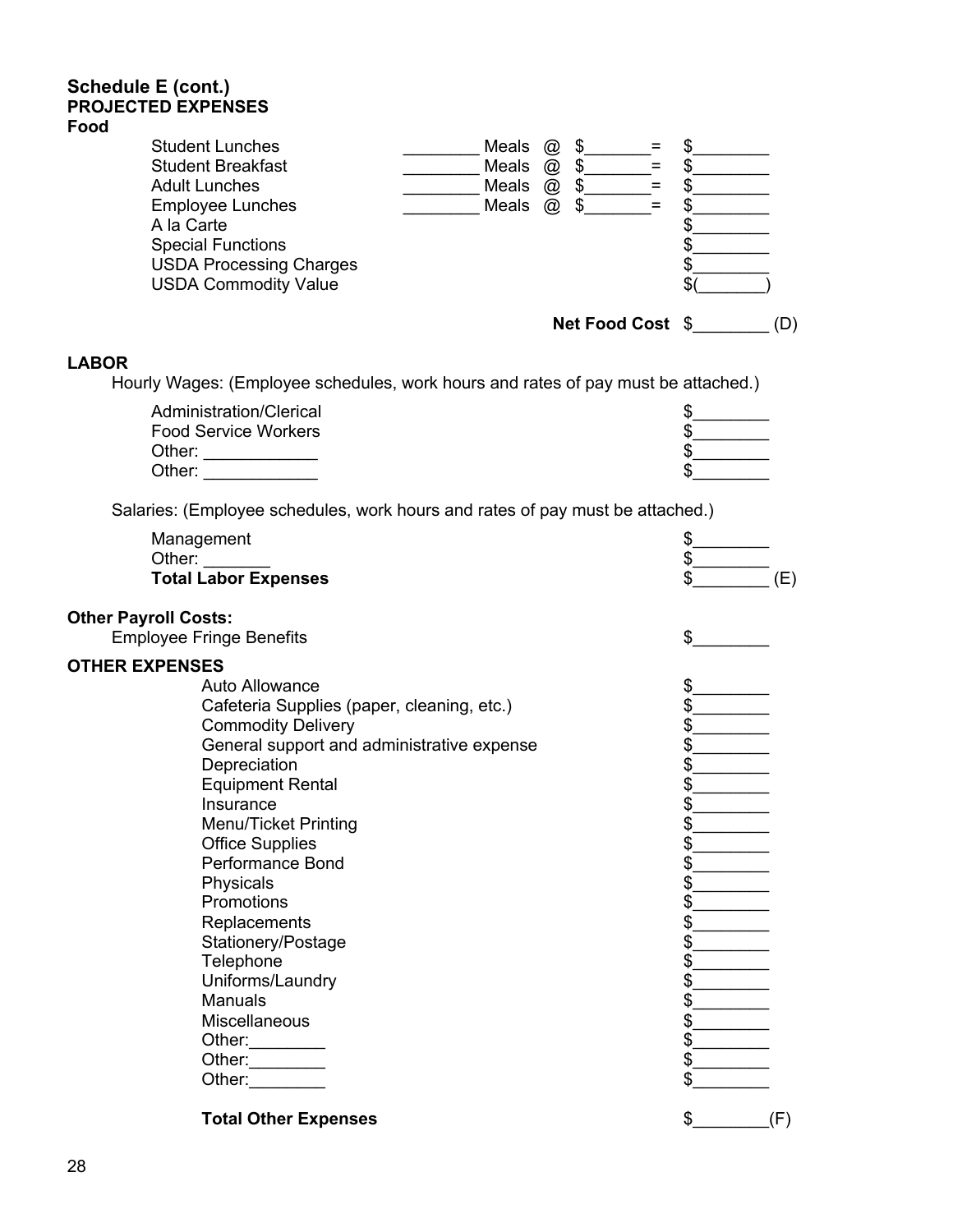|                                    |                                                            | <b>PROFIT/LOSS (SUBSIDY)</b> \$                                                                                                                                                            |               |           |
|------------------------------------|------------------------------------------------------------|--------------------------------------------------------------------------------------------------------------------------------------------------------------------------------------------|---------------|-----------|
| reimbursement)).                   |                                                            | *Student Annualized Meals = the number of Reimbursable meals + ((the \$ amount of adult ar<br>sales) divided by (the Current free lunch reimbursement rate + the per meal commodity food   |               |           |
|                                    | commodity foods reimbursement rate.                        | ** In accordance with Section 18.6 of this RFP the Meal Equivalency Rate used in the contract<br>adjusted annually and must be set no lower than the current free lunch reimbursement rate |               |           |
| <b>SUMMARY</b>                     |                                                            |                                                                                                                                                                                            |               |           |
|                                    |                                                            | 1. Projected annual subsidy by board not to exceed the amount of                                                                                                                           | \$            |           |
|                                    | 2. Are labor cuts anticipated/factored into this proposal? |                                                                                                                                                                                            | <b>YES</b>    | <b>NO</b> |
|                                    | 3. Is the price of the student lunch increased?            |                                                                                                                                                                                            | <b>YES</b>    | <b>NO</b> |
|                                    | 4. Are the prices for Ala Carte items changed?             | 5. Have you made a physical inspection of all school facilities                                                                                                                            | <b>YES</b>    | <b>NO</b> |
|                                    | and found all facilities and equipment to be satisfactory? |                                                                                                                                                                                            | <b>YES</b>    | <b>NO</b> |
| 6.                                 |                                                            | Identify any clauses or conditions that would change the bottom                                                                                                                            |               |           |
| line.                              |                                                            |                                                                                                                                                                                            |               |           |
|                                    |                                                            | 7. Identify and include a prioritized listing of any major new equipment                                                                                                                   |               |           |
|                                    | you feel is desirable for this contract.                   | 8. What would you suggest in dealing with competitive food sales                                                                                                                           |               |           |
| through school stores?             |                                                            |                                                                                                                                                                                            |               |           |
|                                    | company chooses to use the Consumer Price Index:           | State the percent and amount of increase in the management and administrative fees or indica                                                                                               |               |           |
| CPI _________ (yes or no)          |                                                            |                                                                                                                                                                                            |               |           |
| If no then fill out the following: |                                                            |                                                                                                                                                                                            |               |           |
|                                    | Year <sub>2</sub>                                          | $\%$                                                                                                                                                                                       | $\frac{1}{2}$ |           |
|                                    | Year <sub>3</sub>                                          | %                                                                                                                                                                                          | $\frac{1}{2}$ |           |
|                                    | Year 4                                                     | $\%$                                                                                                                                                                                       | $\frac{1}{2}$ |           |
|                                    | Year <sub>5</sub>                                          | %                                                                                                                                                                                          | \$            |           |
| 29                                 |                                                            |                                                                                                                                                                                            |               |           |
|                                    |                                                            |                                                                                                                                                                                            |               |           |
|                                    |                                                            |                                                                                                                                                                                            |               |           |

\*Student Annualized Meals = the number of Reimbursable meals + ((the \$ amount of adult and a la carte sales) divided by (the Current free lunch reimbursement rate + the per meal commodity foods reimbursement)).

\*\*In accordance with Section 18.6 of this RFP the Meal Equivalency Rate used in the contract shall be adjusted annually and must be set no lower than the current free lunch reimbursement rate plus the commodity foods reimbursement rate.

#### **SU**

State the percent and amount of increase in the management and administrative fees or indicate if your company chooses to use the Consumer Price Index:

**MANAGEMENT FEE**

|                                             | OR |     |
|---------------------------------------------|----|-----|
| Cents Per Meal (Complete Calculation Below) |    | (G) |

Cents Per Meal Calculation:

\*Student Annualized Meals **by Computer Computer Section 1 and Student Fee** \$  $\bullet$ 

#### **Total number of reimbursable meals** \_\_\_\_\_\_\_\_\_

\*\*Annualized A la Carte

Meal Equivalent  $=$  The total \$ value of a la carte and Adult meals divided by the (Current free lunch reimbursement rate + per meal commodity foods reimbursement) =\_\_\_\_\_\_\_\_\_\_

**EXPENSE TOTAL** 

 $$$   $(D+E+F+G)$ 

Flat Rate  $\qquad \qquad \text{\$}$  (G)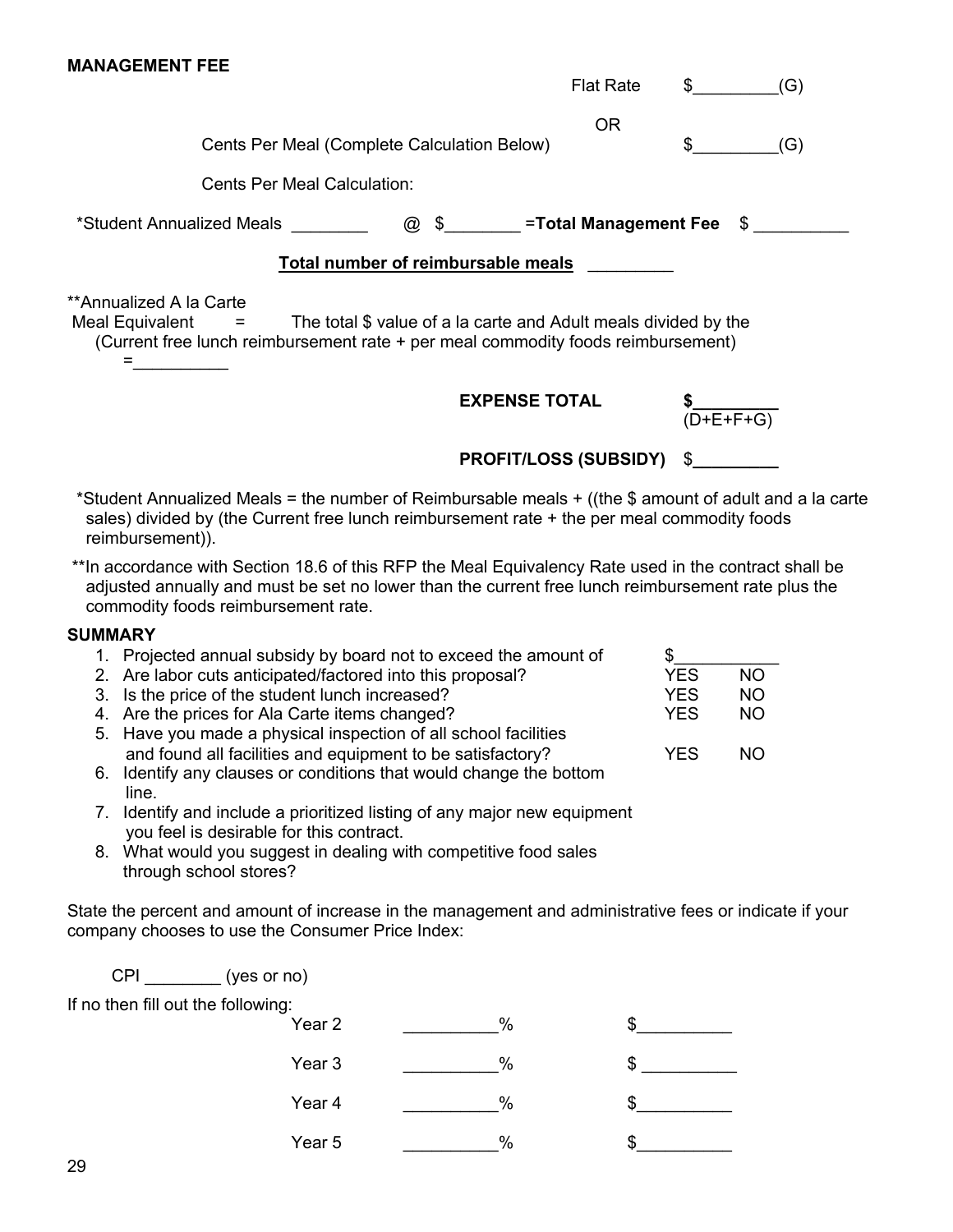| *Student Annualized Meals                                                                                                                                                                                                                                                                                                                                                                                                                                                                                                                                                                                                                                                                                                                                                                                                                                     |                                    | $\mathfrak{S}$<br>@ | =Total Administrative Fee \$                                    |                                                            |                                                  |
|---------------------------------------------------------------------------------------------------------------------------------------------------------------------------------------------------------------------------------------------------------------------------------------------------------------------------------------------------------------------------------------------------------------------------------------------------------------------------------------------------------------------------------------------------------------------------------------------------------------------------------------------------------------------------------------------------------------------------------------------------------------------------------------------------------------------------------------------------------------|------------------------------------|---------------------|-----------------------------------------------------------------|------------------------------------------------------------|--------------------------------------------------|
|                                                                                                                                                                                                                                                                                                                                                                                                                                                                                                                                                                                                                                                                                                                                                                                                                                                               | Total number of reimbursable meals |                     |                                                                 |                                                            |                                                  |
| **Annualized A la Carte<br>Meal Equivalent<br>=<br>(Current free lunch reimbursement rate + per meal commodity foods reimbursement)                                                                                                                                                                                                                                                                                                                                                                                                                                                                                                                                                                                                                                                                                                                           |                                    |                     | The total \$ value of a la carte and Adult meals divided by the |                                                            |                                                  |
|                                                                                                                                                                                                                                                                                                                                                                                                                                                                                                                                                                                                                                                                                                                                                                                                                                                               |                                    |                     | <b>EXPENSE TOTAL</b>                                            |                                                            | \$___________<br>(D+E+F+G+H)                     |
|                                                                                                                                                                                                                                                                                                                                                                                                                                                                                                                                                                                                                                                                                                                                                                                                                                                               |                                    |                     | <b>PROFIT/LOSS (SUBSIDY)</b>                                    |                                                            |                                                  |
| *Student Annualized Meals = the number of Reimbursable meals + ((the \$ amount of adult and a la<br>sales) divided by (the Current free lunch reimbursement rate + the per meal commodity foods<br>reimbursement)).<br>** In accordance with Section 18.6 of this RFP the Meal Equivalency Rate used in the contract shall                                                                                                                                                                                                                                                                                                                                                                                                                                                                                                                                    |                                    |                     |                                                                 |                                                            |                                                  |
| adjusted annually and must be set no lower than the current free lunch reimbursement rate plus tl<br>commodity foods reimbursement rate.                                                                                                                                                                                                                                                                                                                                                                                                                                                                                                                                                                                                                                                                                                                      |                                    |                     |                                                                 |                                                            |                                                  |
| <b>SUMMARY</b><br>9. Projected annual subsidy by board not to exceed the amount of<br>10. Are labor cuts anticipated/factored into this proposal?<br>11. Is the price of the student lunch increased?<br>12. Are the prices for Ala Carte items changed?<br>13. Have you made a physical inspection of all school facilities<br>and found all facilities and equipment to be satisfactory?<br>14. Identify any clauses or conditions that would change the bottom<br>line.<br>15. Identify and include a prioritized listing of any major new equipment<br>you feel is desirable for this contract.<br>16. What would you suggest in dealing with competitive food sales<br>through school stores?<br>State the percent and amount of increase in the management and administrative fees or indicate if y<br>company chooses to use the Consumer Price Index: |                                    |                     |                                                                 | \$<br><b>YES</b><br><b>YES</b><br><b>YES</b><br><b>YES</b> | <b>NO</b><br><b>NO</b><br><b>NO</b><br><b>NO</b> |
| CPI __________ (yes or no)                                                                                                                                                                                                                                                                                                                                                                                                                                                                                                                                                                                                                                                                                                                                                                                                                                    |                                    |                     |                                                                 |                                                            |                                                  |
| If no then fill out the following:                                                                                                                                                                                                                                                                                                                                                                                                                                                                                                                                                                                                                                                                                                                                                                                                                            | Year 2                             |                     | %                                                               |                                                            |                                                  |
|                                                                                                                                                                                                                                                                                                                                                                                                                                                                                                                                                                                                                                                                                                                                                                                                                                                               | Year <sub>3</sub>                  |                     | $\%$                                                            |                                                            |                                                  |
|                                                                                                                                                                                                                                                                                                                                                                                                                                                                                                                                                                                                                                                                                                                                                                                                                                                               |                                    |                     |                                                                 |                                                            |                                                  |

\*Student Annualized Meals = the number of Reimbursable meals + ((the \$ amount of adult and a la carte

Cents Per Meal (Complete Calculation Below)  $\qquad$  \$ (H)

Flat Rate  $\qquad \qquad \text{S}$  (H)

OR

#### **SU**

**ADMINISTRATIVE FEE**

Cents Per Meal Calculation:

Year 4 \_\_\_\_\_\_\_\_\_\_% \$\_\_\_\_\_\_\_\_\_\_ Year 5 \_\_\_\_\_\_\_\_\_\_\_\_% \$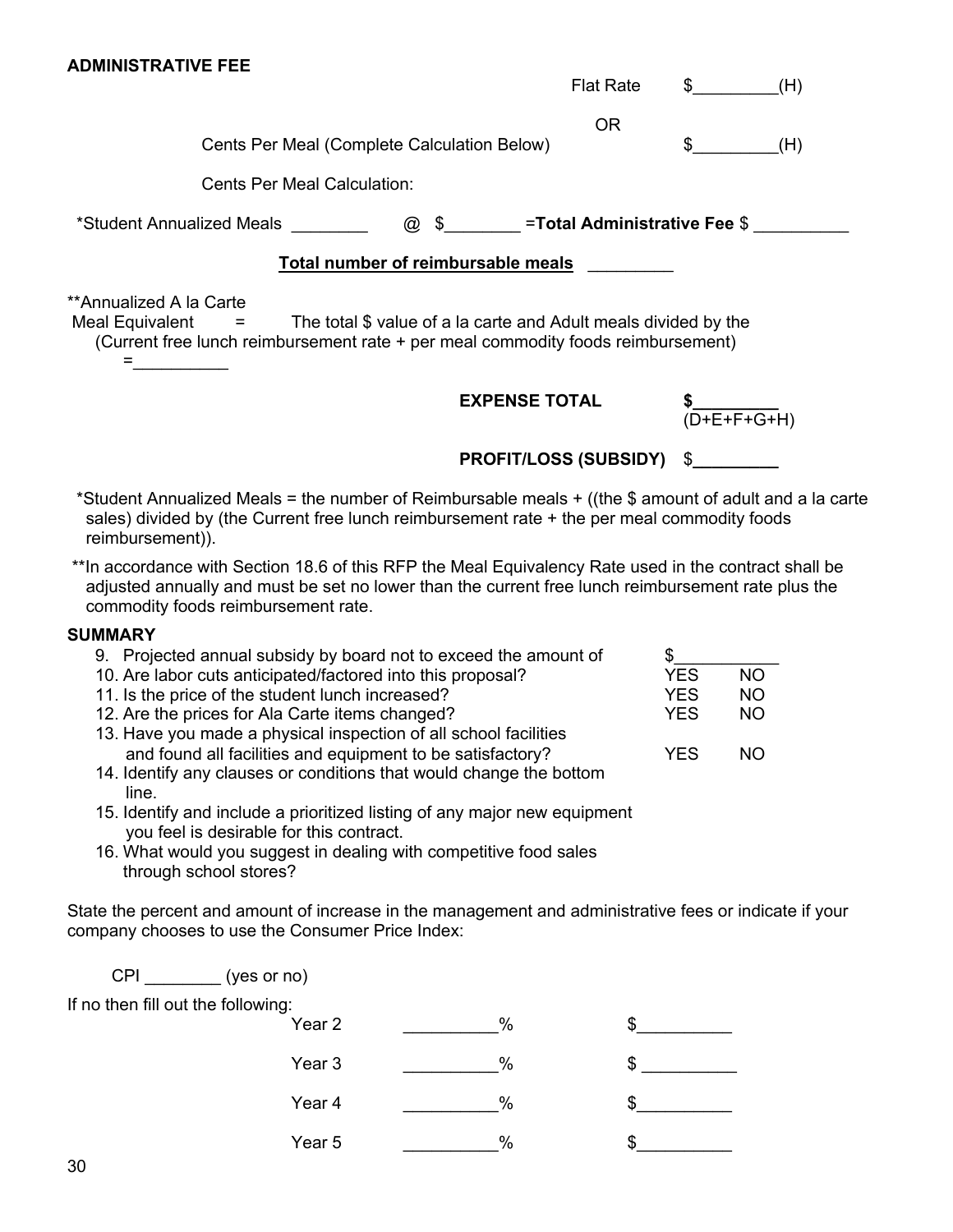#### **REIMBURSEMENTS RATES TO BE USED BY ALL FSMC'S SCHEDULE F**

The following are the reimbursement rates to be used in completing Schedule E:

1. Federal Reimbursement Rates (Reimbursable Meals):

#### **Lunch**

| Full Price (Paid) - $@$ - |               |  |
|---------------------------|---------------|--|
| Reduced                   | $\omega -$ \$ |  |
| Free                      | $\omega -$ \$ |  |

2. State Reimbursement Rates (Reimbursable Meals):

#### **Lunch**

All Meals [State Match Payments (*includes free, reduced-price and paid reimbursable meals*)]  $@ - $$ 

3. Commodity Entitlement

Per Reimbursable Meal  $@ - $$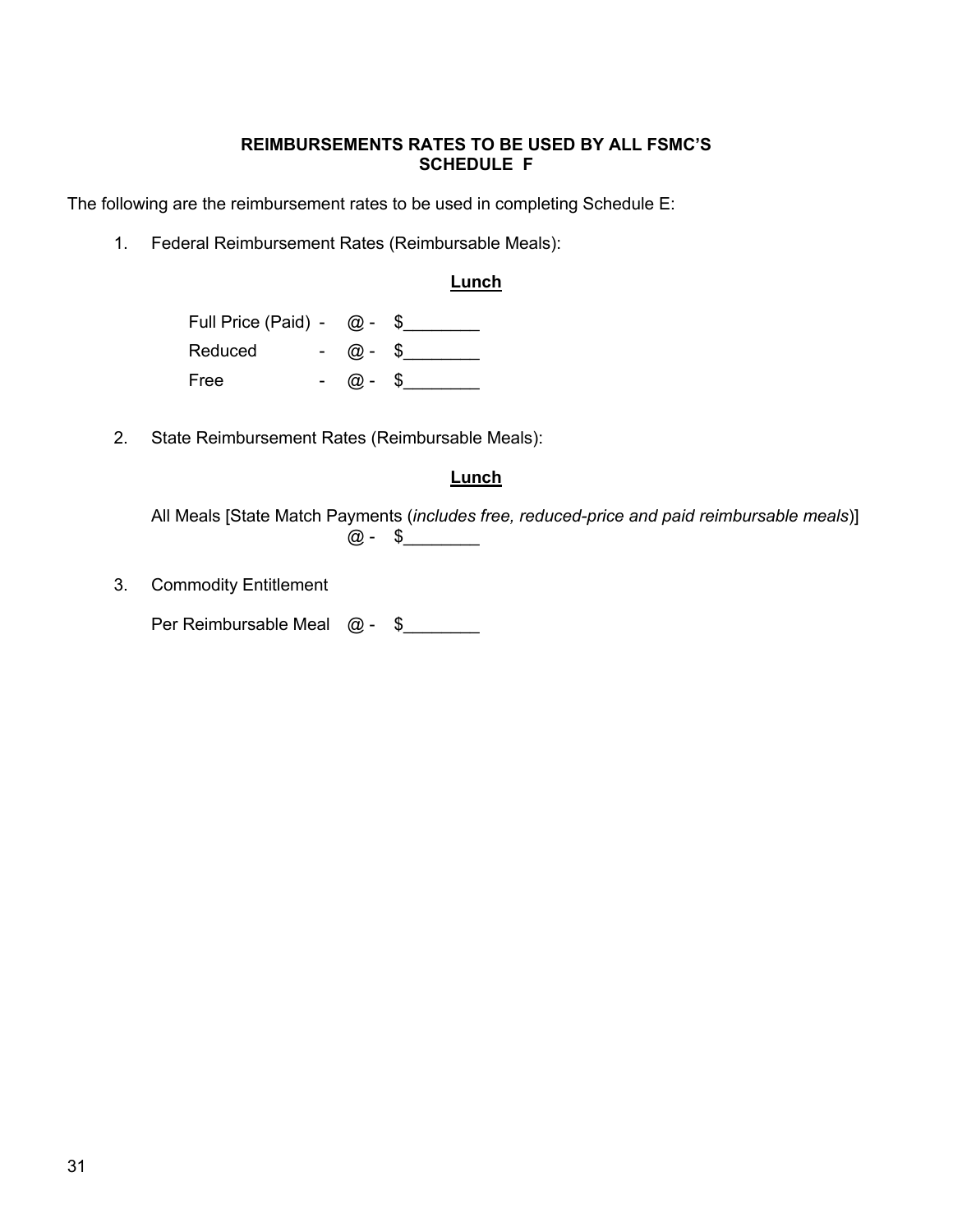# **ADDENDUMS**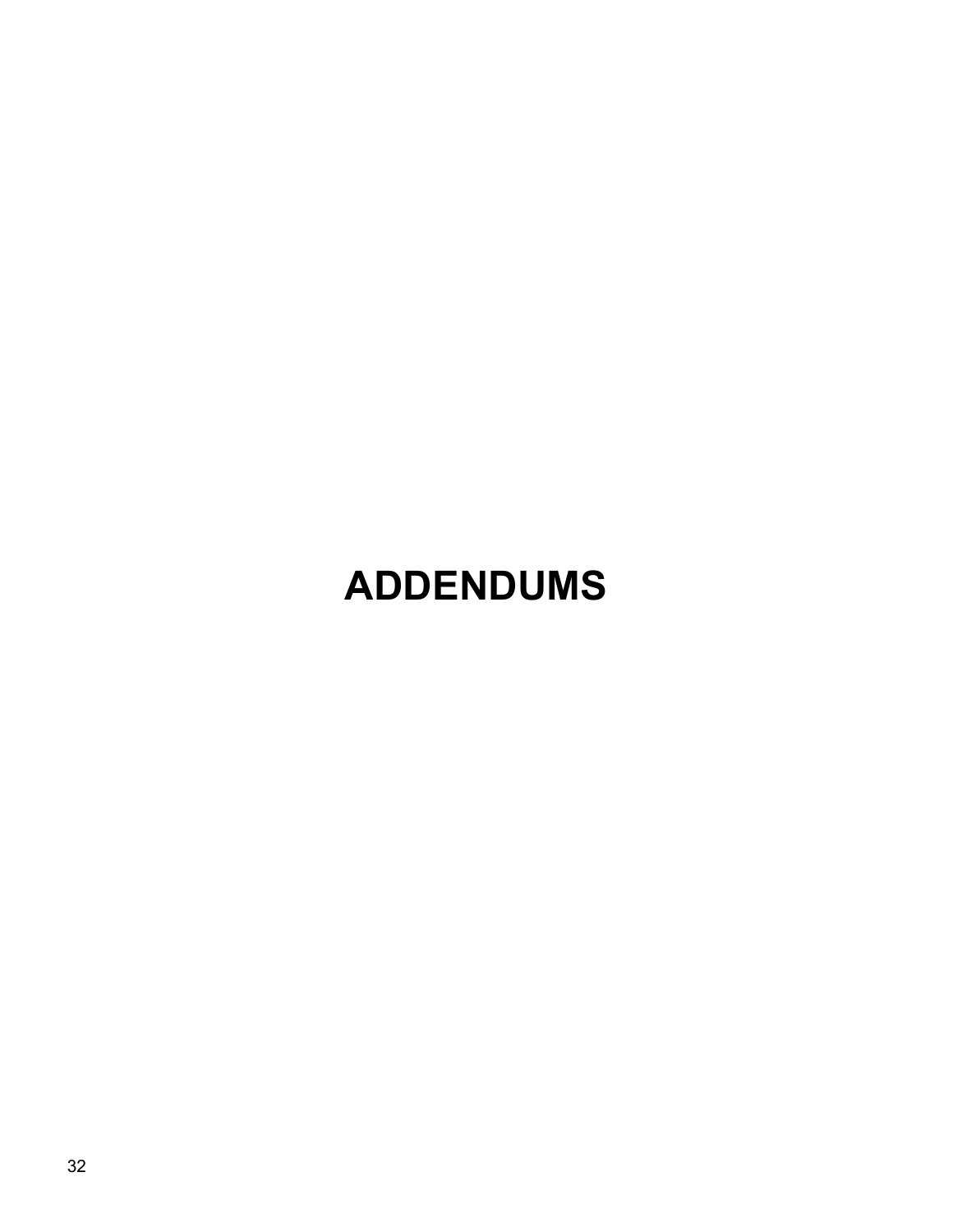**Non - Collusive Statement** Food Service Program Public Schools

#### **By submission of this proposal, the FSMC certifies that:**

- a. This proposal has been independently arrived at without collusion with any other proposer, competitor, potential proposer, or potential competitor.
- b. This proposal has not been knowingly disclosed and will not be knowingly disclosed prior to the opening of the proposals for the work to be performed or the goods to be sold, to any other proposer, competitor, potential proposer or potential competitor.
- c. No attempt has been made, or will be made, to induce any other person, partnership or corporation to submit or not to submit a proposal.
- d. The person signing this proposal certifies that he has fully informed himself regarding the accuracy of the statements contained in this certification, and under penalties of perjury, affirms the truth thereof, such penalties being applicable to the bidder, as well as the person signing in his behalf.
- e. That below is a certified copy of the resolution authorizing the execution of this certificate by the signator of this proposal on behalf of the corporate proposer.

#### **Typed or printed name of signator**

Typed or printed name of person authorized to submit this proposal

Signature of person authorized to submit this proposal Title

**Date** 

| Resolve that |        | be authorized to sign and |  |
|--------------|--------|---------------------------|--|
|              | 'name) |                           |  |

(name)

submit the proposal of this corporation example of the Food Service of the Food Service

Management Program at the Compass Classical Academy.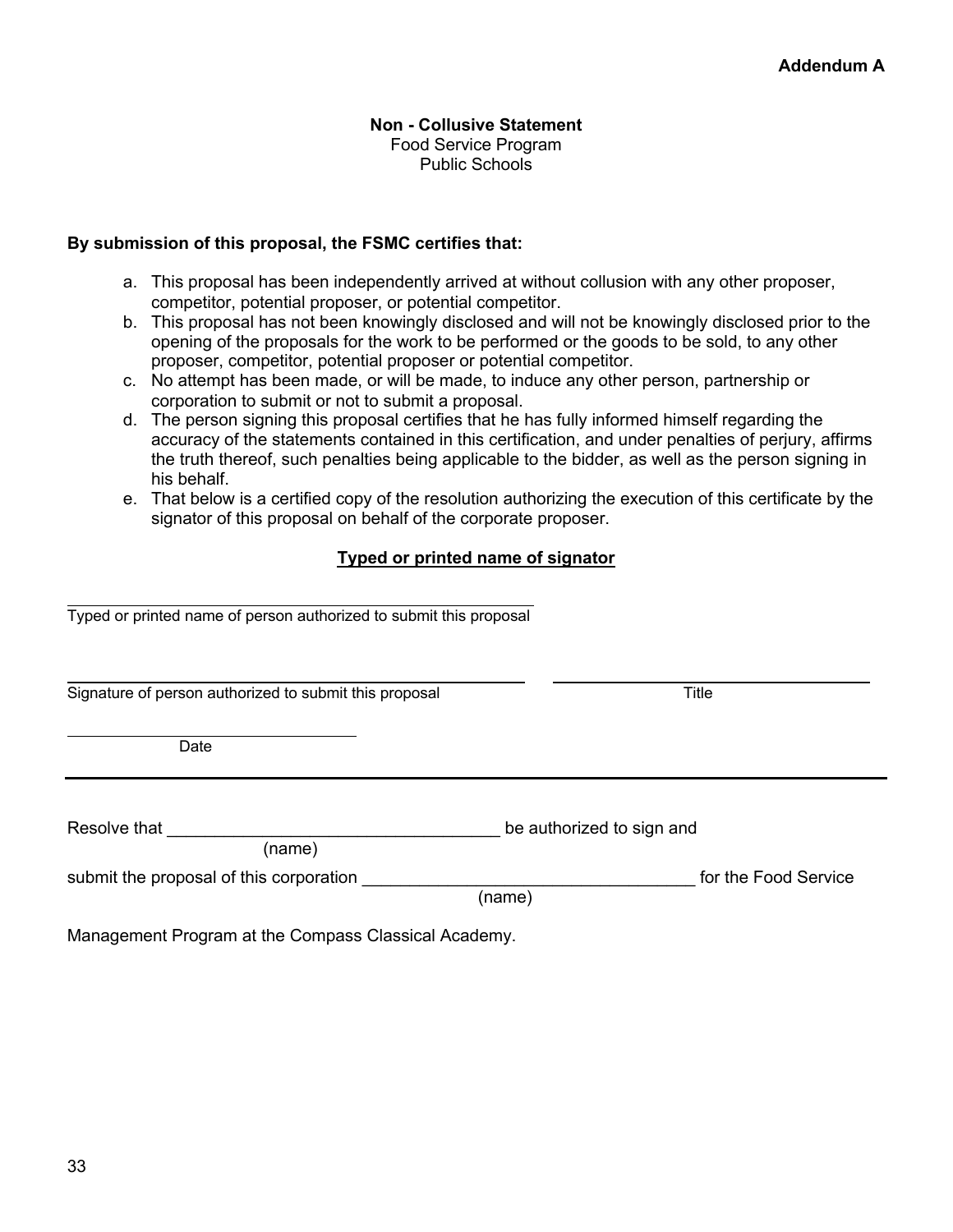### **Certificate of Independent Price Determination**

**Both the School Food Authority and the Food Service Management Company (offeror) shall execute this Certificate of Independent Price Determination.**

 $\_$ 

- **(A) By submission of this offer, the offeror certifies and in the case of a joint offer, each party thereto certifies as to its own organization, that in connection with this procurement:**
	- (1) The prices in this offer have been arrived at independently, without consultation, communication or agreement, for the purpose of restricting competition, as to any matter relating to such prices with any other offeror or with any competitor;
	- (2) Unless otherwise required by law, the prices which have been quoted in this offer has not been knowingly disclosed by the offeror and will not knowingly be disclosed by the offeror prior to opening in the case of an advertised procurement, or prior to award in the case of a negotiated procurement, directly or indirectly to any other offeror or to any competitor; and
	- (3) No attempt has been made or will be made by the offeror to induce any person or firm to submit or not to submit, an offer for the purpose of restricting competition.

#### **(B) Each person signing this offer on behalf of the Food Service Management Company** Certifies that:

- (1) He or she is the person in the offeror's organization responsible within the Organization for the decision as to the prices being offered herein and has not participated, and will not participate, in any action contrary to (A)(1) through (A)(3) above; or
- (2) He or she is not the person in the offeror's organization responsible within the organization for the decision as to the prices being offered herein, but that he or she has been authorized in writing to act as agent for the persons responsible for such decision in certifying that such persons have not participated and will not participate, in any action contrary to (A)(1) through (A)(3) above, and as their agent does hereby so certify; and he or she has not participated, and will not participate, in any action contrary to (A)(1) through  $(A)(3)$  above.

To the best of my knowledge, this Food Service Management Company, its affiliates, subsidiaries, officers, directors and employees are not currently under investigation by any governmental agency and have not in the last three years been convicted or found liable for any act prohibited by State or Federal law in any jurisdiction, involving conspiracy or collusion with respect to bidding on any public contract, except as follows:

| Signature of Food Service Management | ™itle | Date |
|--------------------------------------|-------|------|
| Company's Authorized Representative  |       |      |

In accepting this offer, the SFA certifies that no representative of the SFA has taken any action, which may have jeopardized the independence of the offer referred to above.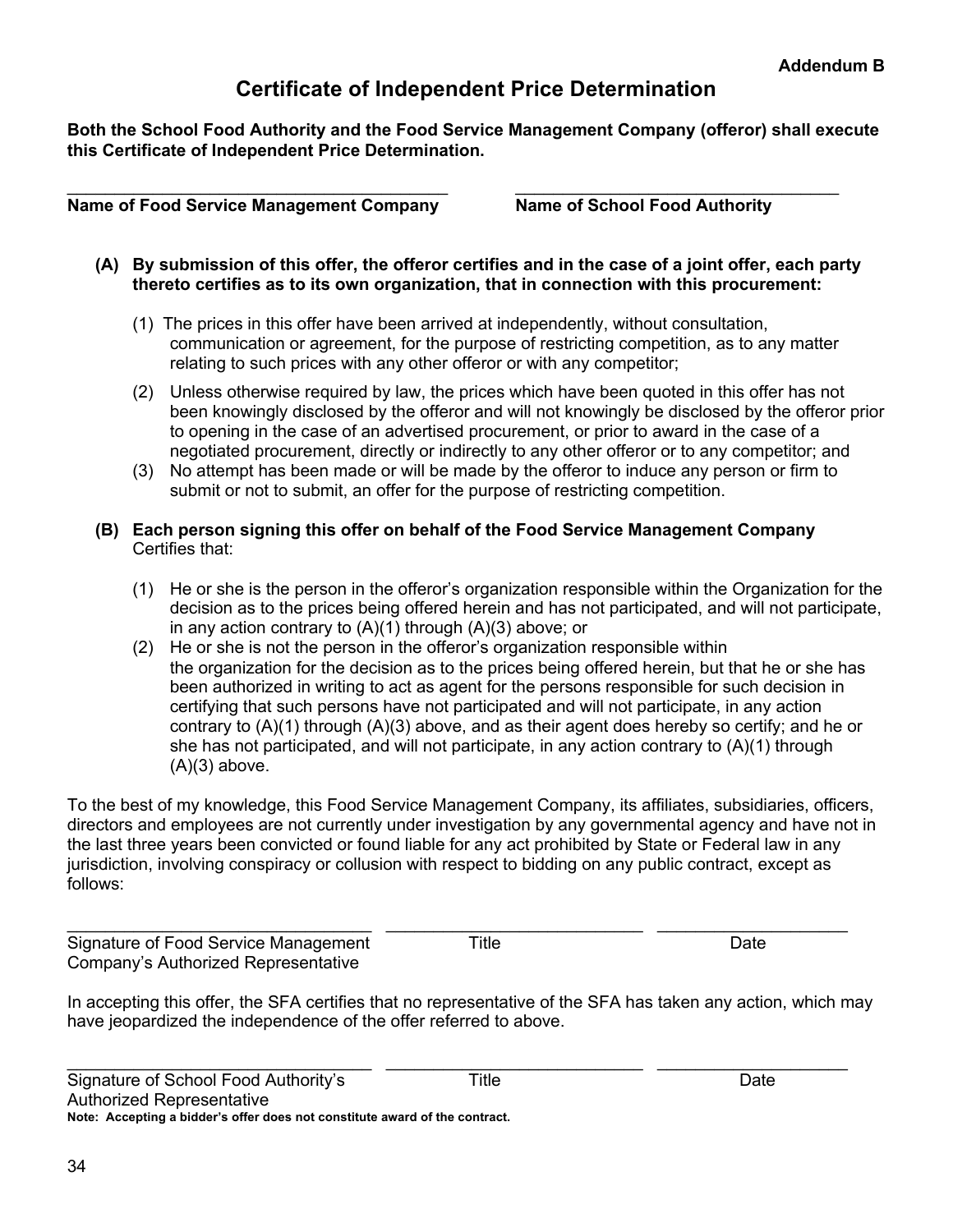#### **CERTIFICATION REGARDING LOBBYING**

Applicable to Grants, Subgrants, Cooperative Agreements, and Contracts Exceeding \$100,000 in Federal Funds.

Submission of this certification is a prerequisite for making or entering into this transaction and is imposed by section 1352, Title 31, U.S. Code. This Certification is a material representation of fact upon which reliance was placed when this transaction was made or entered into. Any person who fails to file the required certification shall be subject to a civil penalty of not less than \$10,000 and not more than \$100,000 for each such failure.

The undersigned certifies, to the best of his or her knowledge and belief, that:

- (1) No Federal appropriated funds have been paid or will be paid by or on behalf of the undersigned, to any person for influencing or attempting to influence an officer or employee of any agency, a Member of Congress, an officer or employee of Congress, or an employee of a Member of Congress in connection with the awarding of a Federal contract, the making of a Federal grant, the making of a Federal loan, the entering into a cooperative agreement, and the extension, continuation, renewal, amendment, or modification of a Federal contract, grant, loan, or cooperative agreement.
- (2) If any funds other than Federal appropriated funds have been paid or will be paid to any person for influencing or attempting to influence an officer or employee of any agency, a Member of Congress, an officer or employee of Congress, or an employee of a Member of Congress in connection with this Federal grant or cooperative agreement, the undersigned shall complete and submit Standard Form-LLL, "Disclosure Form to Report Lobbying", in accordance with its instructions.
- (3) The undersigned shall require that the language of this certification be included in the award documents for all covered subawards exceeding \$100,000 in Federal funds at all appropriate tiers and that all subrecipients shall certify and disclose accordingly.

 $\_$  ,  $\_$  ,  $\_$  ,  $\_$  ,  $\_$  ,  $\_$  ,  $\_$  ,  $\_$  ,  $\_$  ,  $\_$  ,  $\_$  ,  $\_$  ,  $\_$  ,  $\_$  ,  $\_$  ,  $\_$  ,  $\_$  ,  $\_$  ,  $\_$  ,  $\_$  ,  $\_$  ,  $\_$  ,  $\_$  ,  $\_$  ,  $\_$  ,  $\_$  ,  $\_$  ,  $\_$  ,  $\_$  ,  $\_$  ,  $\_$  ,  $\_$  ,  $\_$  ,  $\_$  ,  $\_$  ,  $\_$  ,  $\_$  ,

*Name/Address of Organization*

*Printed Name/Title of Submitting Official*

Signature of Submitting Official Title Theory of Submitting Official Title Title Title Title Title Title Title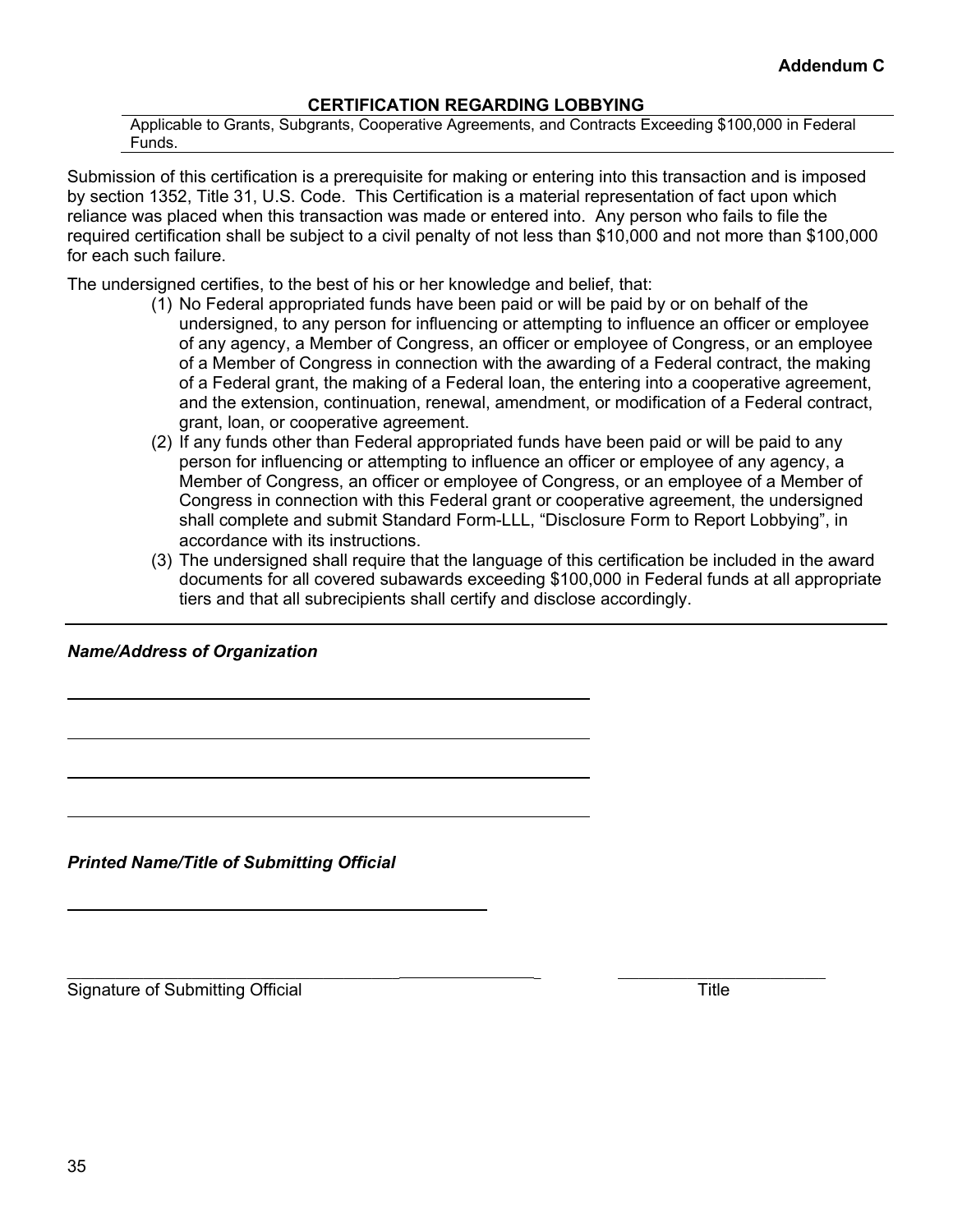#### **DISCLOSURE OF LOBBYING ACTIVITIES** Addendum D

Complete this form to disclose lobbying activities pursuant to 31 U.S.C. 1352

|                                                                                                                                                                                                                                                                                                                                                                                                                                                                                                                                                          | (See reverse for public burden disclosure.)                                                                                                                                                    |                                                                                                                                                     |
|----------------------------------------------------------------------------------------------------------------------------------------------------------------------------------------------------------------------------------------------------------------------------------------------------------------------------------------------------------------------------------------------------------------------------------------------------------------------------------------------------------------------------------------------------------|------------------------------------------------------------------------------------------------------------------------------------------------------------------------------------------------|-----------------------------------------------------------------------------------------------------------------------------------------------------|
| 1. Type of Federal Action:<br>contract<br>a.<br>grant<br>b.<br>cooperative agreement<br>c.<br>d.<br>loan<br>loan guarantee<br>е.<br>f.<br>loan insurance<br>4. Name and Address of Reporting Entity:                                                                                                                                                                                                                                                                                                                                                     | 2. Status of Federal Action:<br>Bid/offer/application<br>а.<br>Initial award<br>b.<br>c. Post-award<br>5. If Reporting Entity in No. 4 is Subawardee, Enter Name and                           | 3. Report Type:<br>a. Initial filing<br>b. Material change<br>For Material Change Only:<br>Year $\_\_\_\_\_\_\_\$<br>Quarter Date of Last<br>Report |
| Prime Subawardee<br>Tier ____, if known<br>Congressional District, if known:<br>6. Federal Department/Agency:                                                                                                                                                                                                                                                                                                                                                                                                                                            | <b>Address of Prime:</b><br>Congressional District, if known:<br>7. Federal Program Name/Description:                                                                                          |                                                                                                                                                     |
| Federal Action Number, if known:<br>8.                                                                                                                                                                                                                                                                                                                                                                                                                                                                                                                   | CFDA Number, if applicable:<br>9. Award Amount, if known:                                                                                                                                      |                                                                                                                                                     |
| 10. a. Name and Address of Lobbying Entity:<br>(if individual, last name, first name, middle)                                                                                                                                                                                                                                                                                                                                                                                                                                                            | 10. b. Individuals Performing Services (including address if different from<br>No. 10,a.) (last name, first name, middle)                                                                      |                                                                                                                                                     |
| (Attach Continuation Sheet(s)<br>11. Amount of Payment (check all that apply):<br>\$<br>Actual Planned                                                                                                                                                                                                                                                                                                                                                                                                                                                   | SF-LLL-A if Necessary)<br>13. Type of payment (check all that apply):<br>__ a. retainer<br>b. one-time fee<br>c. commission<br>__ d. contingent fee<br>e. deferred<br>_____ f. other; specify: |                                                                                                                                                     |
| 12. Form of Payment (check all that apply):<br>a. cash<br>b. in-kind; specify:<br>Nature ________________<br>Actual<br>14. Brief Description of Services Performed or to be Performed and Date(s) of Service, including officer(s), employee(s),                                                                                                                                                                                                                                                                                                         |                                                                                                                                                                                                |                                                                                                                                                     |
| or member(s) contracted for Payment indicated in Item 11:<br>Are Continuation Sheet(s) SF-LLL-A Attached:                                                                                                                                                                                                                                                                                                                                                                                                                                                | (Attach Continuation Sheet(s) SF-LLL-A, if necessary)<br>Yes (Number )                                                                                                                         |                                                                                                                                                     |
| 16. Information requested through this form is<br>authorized by Title 31 U.S.C. section 1352. This<br>disclosure of lobbying activities is a material<br>representation of fact upon which reliance was<br>placed by the tier above when this transaction<br>was made or entered into. This disclosure is<br>required pursuant to U.S.C. 1352. This<br>information will be reported to the Congress<br>semi-annually and will be available for public<br>inspection. Any person who fails to file the<br>required disclosure shall be subject to a civil |                                                                                                                                                                                                |                                                                                                                                                     |
| penalty of not less than \$10,000 and not more                                                                                                                                                                                                                                                                                                                                                                                                                                                                                                           |                                                                                                                                                                                                |                                                                                                                                                     |

**SF-LLL**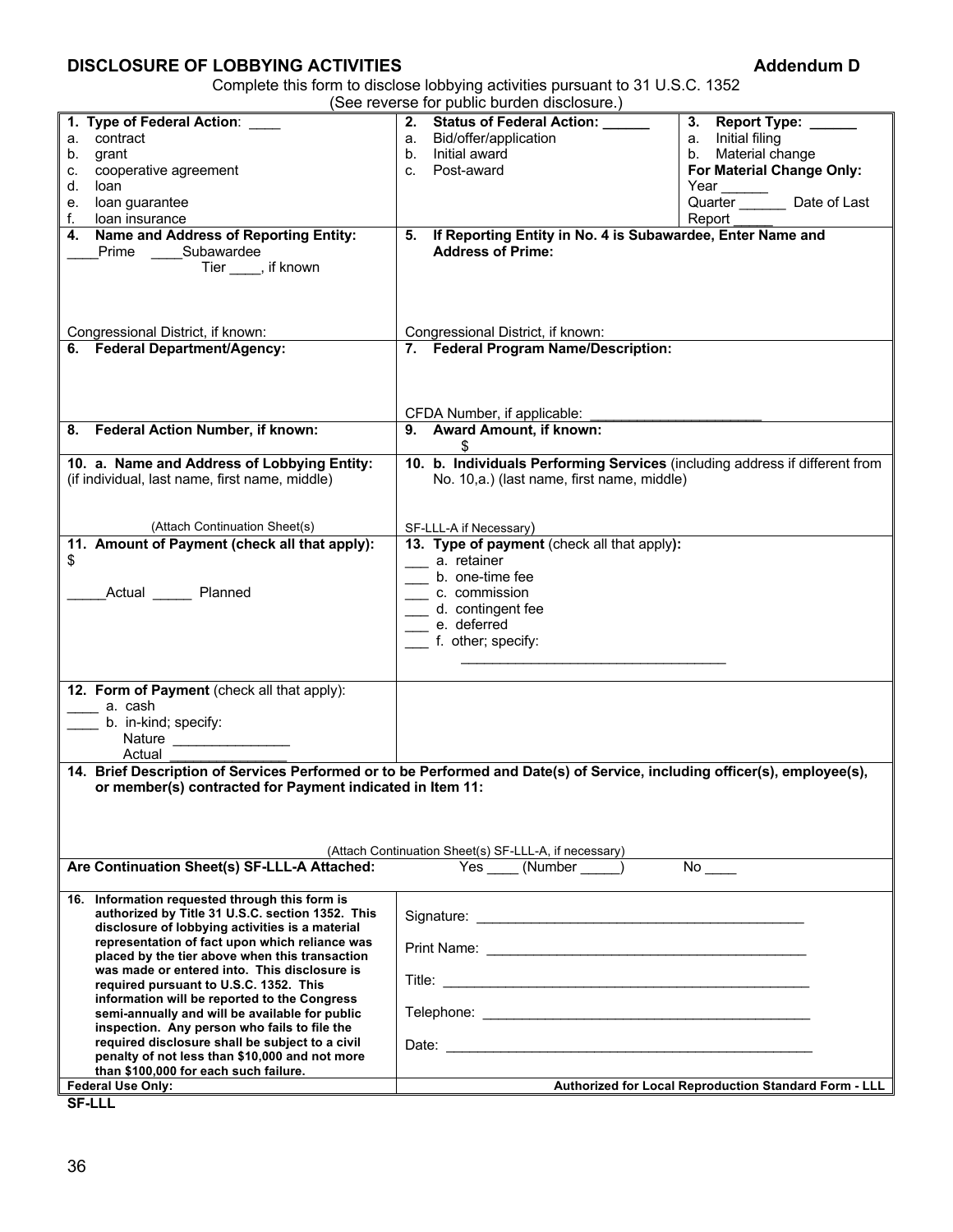### **Addendum D (cont.)**

#### **DISCLOSURE OF LOBBYING ACTIVITIES CONTINUATION SHEET SF-LLL-A**

| $Page$ <sub>_____</sub> of ____ |  |
|---------------------------------|--|
|                                 |  |
|                                 |  |
|                                 |  |
|                                 |  |
|                                 |  |
|                                 |  |
|                                 |  |
|                                 |  |
|                                 |  |
|                                 |  |
|                                 |  |
|                                 |  |
|                                 |  |
|                                 |  |
|                                 |  |
|                                 |  |
|                                 |  |
|                                 |  |
|                                 |  |
|                                 |  |
|                                 |  |

П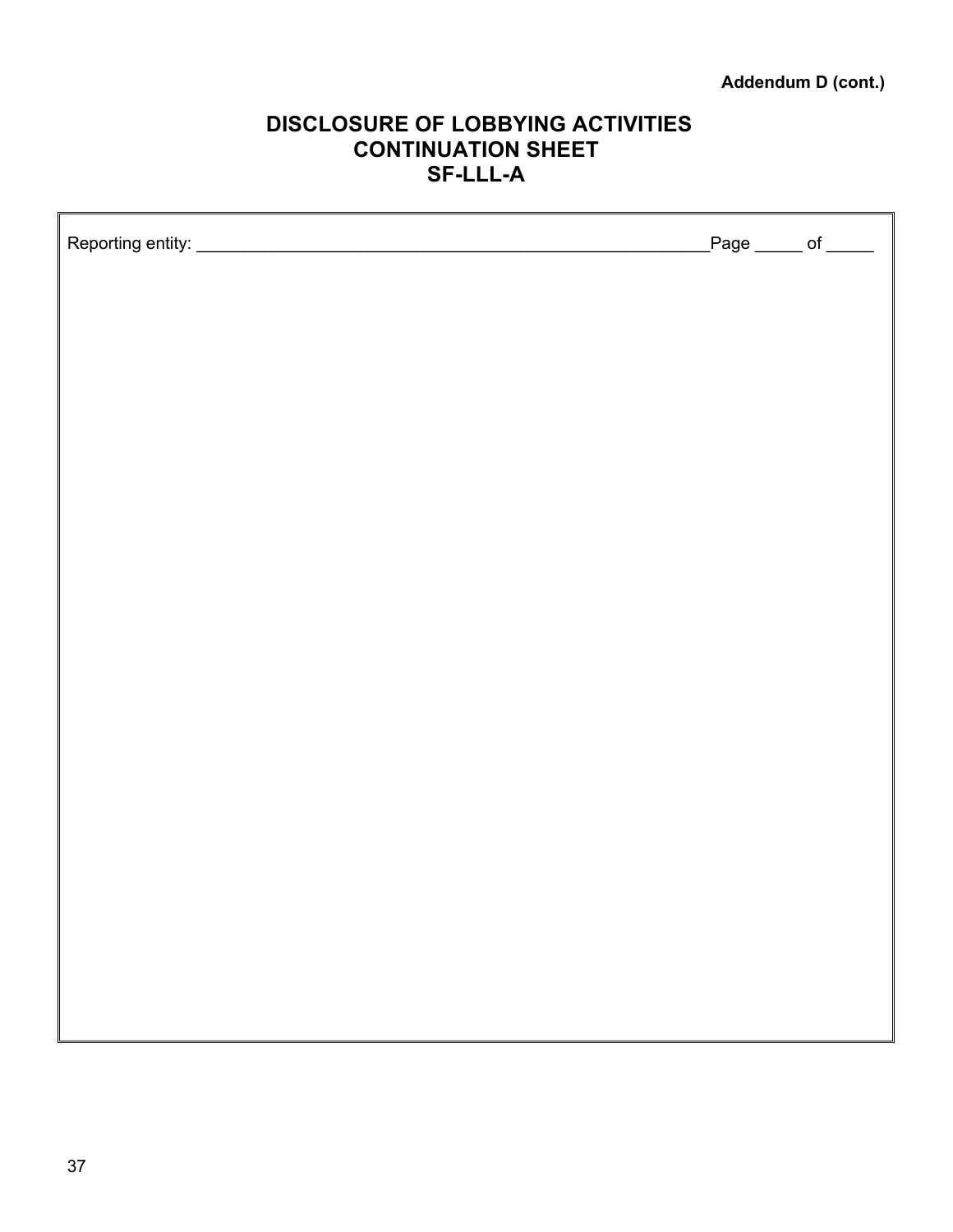#### INSTRUCTIONS FOR COMPLETION OF SF-LLL, DISCLOSURE OF LOBBYING ACTIVITIES

**This disclosure form shall be completed by the reporting entity, whether subawardee or prime Federal recipient, at the initiation or receipt of a covered Federal action, or a material change to a previous filing, pursuant to title 31 U.S.C. section 1352. The filing of a form is required for each payment or agreement to make payment to any lobbying entity for influencing or attempting to influence an officer or employee of any agency, a Member of Congress, an officer or employee of Congress, or an employee of a Member of Congress in connection with a covered Federal action. Use of SF-LLL-A Continuation Sheet for additional information if the space on the form is inadequate. Complete all items that apply for both the initial filing and material change report. Refer to the implementing guidance published by the Office of Management and Budget for additional information.**

- 1. Identify the type of covered Federal action for which lobbying activity is and/or has been secured to influence the outcome of a covered Federal action.
- 2. Identify the status of the covered Federal action.
- 3. Identify the appropriate classification of this report. If this is a follow-up report caused by a material change to the information previously reported, enter the year and quarter in which the change occurred. Enter the date of the last previously submitted report by this reporting entity for this covered Federal action.
- 4. Enter the full name, address, city, state and zip code of the reporting entity. Include Congressional District, if known. Check the appropriate classification of the reporting entity that designates if it is, or expects to be, a prime or subaward recipient. Identify the tier of the subawardee, e.g., the first subawardee of the prime is the  $1<sup>st</sup>$  tier. Subawards include but are not limited to subcontracts, subgrants and contract awards under grants.
- 5. If the organization filing the report in item 4 checks "Subawardee", then enter the full name, address, city, state and zip code of the prime Federal recipient. Include Congressional District, if known.
- 6. Enter the name of the Federal agency making the award or loan commitment. Include at least one organizational level below agency name, if known. For example, Department of Transportation, United States Coast Guard.
- 7. Enter the Federal program name or description for the covered Federal action (item 1). If known, enter the full Catalog of Federal Domestic Assistance (CFDA) number for grants, cooperative agreements, loans, and loan commitments.
- 8. Enter the most appropriate Federal identifying number available for the Federal action identified in item 1 (e.g., Request for Proposal (RFP) Number, invitation for Bid (IFB) Number; grant announcement number; the contract, grant or loan award number; the application/proposal control number assigned by the Federal agency). Include prefixes, e.g., "RFP-DE-90-001."
- 9. For a covered Federal action where there has been an award or loan commitment by the Federal agency, enter the Federal amount of the award/loan commitment for the prime entity identified in item 4 or 5.
- 10. (a) Enter the full name, address, city, state and zip code of the lobbying entity engaged by the reporting entity identified in item 4 to influence the covered Federal action. (b) Enter the full names of the individual(s) performing services, and include full address if different from 10(a). Enter Last Name, First Name, and Middle initial (MI).
- 11. Enter the amount of compensation paid or reasonably expected to be paid by the reporting entity (item 4) to the lobbying entity (item 10). Indicate whether the payment has been made (actual) or will be made (planned). Check all that apply. If this is a material change report, enter the cumulative amount of payment made or planned to be made.
- 12. Check all that apply. If payment is made through an in-kind contribution, specify the nature and value of the in-kind payment.
- 13. Check all that apply. If other, specify nature.
- 14. Provide a specific and detailed description of the services that the lobbyist has performed, or will be expected to perform, and the date(s) of any services rendered. Include all preparatory and related activity, not just time spent in actual contact with Federal officials. Identify the Federal official(s) or employee(s) contracted or the officer(s), employee(s), or Member(s) of Congress that were contacted.
- 15. Check whether or not a SF-LLL-A Continuation Sheet(s) is attached. List number of sheets if yes.
- 16. The certifying official shall sign and date the form, print his/her name, title, and telephone number.

Public reporting burden for this collection of information is estimated to average 30 minutes per response, including time for reviewing instructions, searching existing data sources, gathering and maintaining the data needed, and completing and reviewing the collection of information. Send comments regarding the burden estimate or any other aspect of this collection of information, including suggestions for reducing this burden, to the Office of Management and Budget. Paperwork Reduction Project (0348- 00046), Washington, D.C. 20503.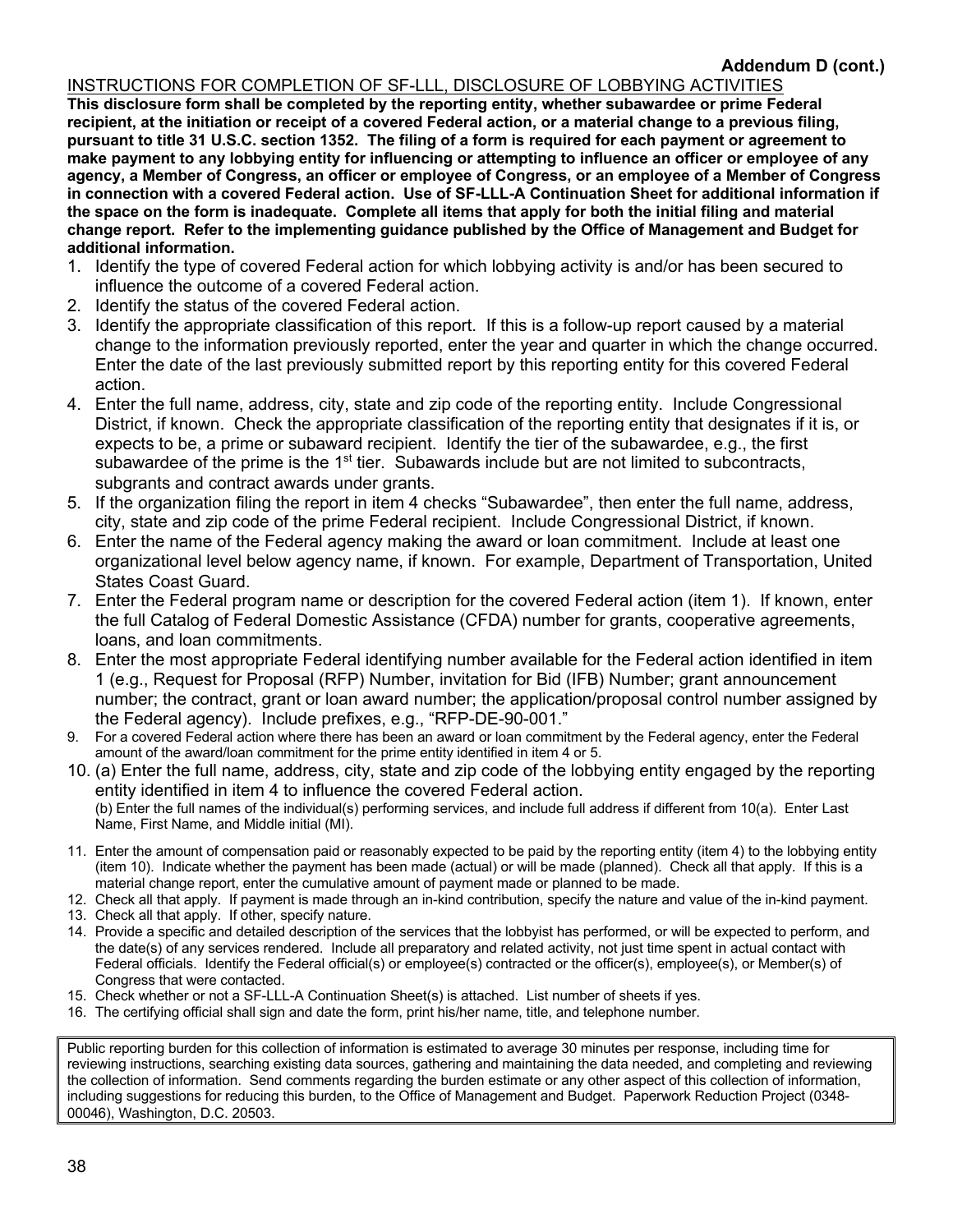Certification Regarding Debarment, Suspension, Ineligibility and Voluntary Exclusion – Lower Tier Covered Transactions

This certification is required by regulations implementing Executive Order 12549, Debarment and Suspension. 2 CFR 200.212 Suspension and Debarment. The regulations were published as Part III of the December 26, 2013, Federal Register (pages 78590-78691). Copies of the regulations may be obtained by contacting the Department of Agriculture agency with which this transaction originated.

(BEFORE COMPLETING CERTIFICATION, READ INSTRUCTIONS OF REVERSE)

- 1. The prospective lower tier participant certifies, by submission of this proposal, that neither it nor its principals is presently debarred, suspended, proposed for debarment, declared ineligible, or voluntarily excluded from participation in this transaction by any Federal department or agency.
- 2. Where the prospective lower tier participant is unable to certify to any of the statements in this certification, such prospective participant shall attach an explanation to this proposal.

SFAs are required to ensure that all sub-contractors and sub-grantees are neither excluded nor disqualified under the suspension and debarment rules found at 2 CFR 200.212 by doing any **one** of the following:

- Checking the Excluded Parties List found at the System for Award Management www.SAM.gov;
- Collecting a certification that the entity is neither excluded nor disqualified. Since a Federal certification form is no longer available, the grantee or sub-grantee electing this method must devise its own;
- Including a clause to this effect in the sub-grant agreement and in any procurement contract expected to equal or exceed \$25,000, awarded by the grantee or a sub-grantee under its grant or sub-grant;
- Sub-grantee and contractors must obtain a DUNS Number. All Federal Government awards are required to have a DUNS number. To obtain a DUNS number, contact Dun and Bradstreet at 1- 866-705-5711 or visit their website at https://eupdate.dnb.com/requestoptions.asp . There is no charge for a DUNS number. The DUNS number serves as a means of tracking and identifying applications for Federal assistance and is required on all applications for Federal assistance.

Organization Name

PR/Award Number or Project Name

Name and Title(s) of Authorized Representative(s)

Signature(s) Date

Appendix –E – Debarment/Suspension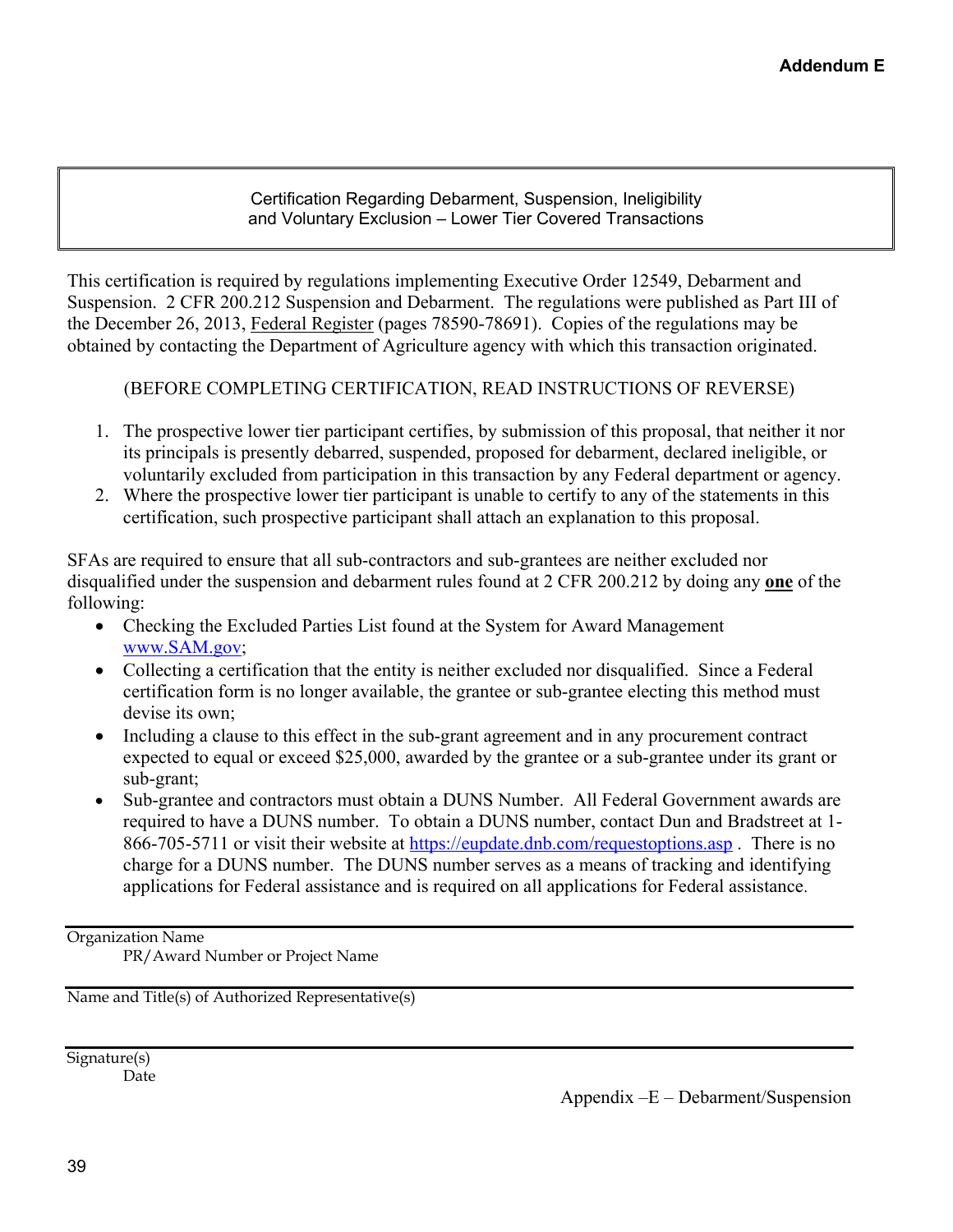#### **Instructions for Certification**

- 1. By signing and submitting this form, the prospective lower tier participant is providing the certification set out on the reverse side in accordance with these instructions.
- 2. The certification in this clause is a material representation of fact upon which reliance was placed when this transaction was entered into. If it is later determined that the prospective lower tier participant knowingly rendered an erroneous certification, in addition to other remedies available to the Federal Government, the department or agency with which this transaction originated may pursue available remedies, including suspension and/or debarment.
- 3. The prospective lower tier participant shall provide immediate written notice to the person to which this proposal is submitted if at any time the prospective lower tier participant learns that its certification was erroneous when submitted or has become erroneous by reason of changed circumstances.
- 4. The terms "covered transaction," "debarred," "suspended," "ineligible," 'lower tier covered transaction," "participant," "person," "primary covered transaction," "principal," "proposal," and "voluntarily excluded," as used in this clause, have the meanings set out in the Definitions and Coverage sections of rules implementing Executive Order 12549. You may contact the person to which this proposal is submitted for assistance in obtaining a copy of those regulations.
- 5. The prospective lower tier participant agrees by submitting this form that, should the proposed covered transaction be entered into, it shall not knowingly enter into any lower tier covered transaction with a person who is debarred, suspended, declared ineligible, or voluntarily excluded from participation in this covered transaction, unless authorized by the department or agency with which this transaction originated.
- 6. The prospective lower tier participant further agrees by submitting this form that it will include this clause titled "Certification Regarding Debarment, Suspension, Ineligibility and Voluntary Exclusion – Lower Tier Covered Transactions," without modification, in all lower tier covered transactions and in all solicitations for lower tier covered transactions.
- 7. A participant in a covered transaction may rely upon a certification of a prospective participant in a lower tier covered transaction that it is not debarred, suspended, ineligible, or voluntarily excluded from the covered transaction, unless it knows that the certification is erroneous. A participant may decide the method and frequency by which it determines the eligibility of its principals. Each participant may, but is not required to, check the Nonprocurement List.
- 8. Nothing contained in the foregoing shall be construed to require establishment of a system of records in order to render in good faith the certification required by this clause. The knowledge and information of a participant is not required to exceed that which is normally possessed by a prudent person in the ordinary course of business dealings.
- 9. Except for transactions authorized under paragraph 5 of these instructions, if a participant in a covered transaction knowingly enters into a lower tier covered transaction with a person who is suspended, debarred, ineligible, or voluntarily excluded from participation in this transaction, in addition to other remedies available to the Federal Government, the department or agency with which this transaction originated may pursue available remedies, including suspension and /or debarment.

Appendix E – Debarment/Suspension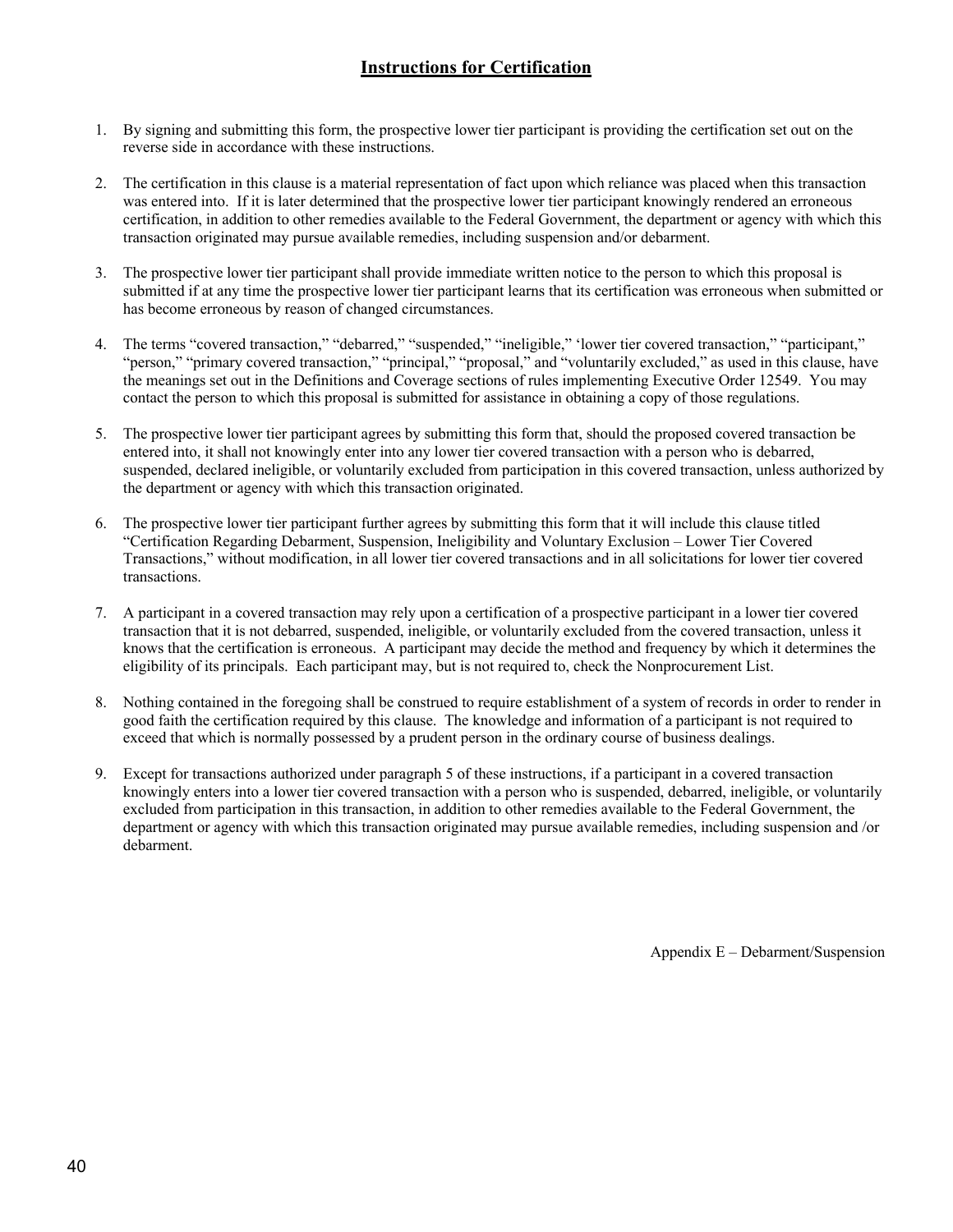#### **CLEAN AIR AND WATER CERTIFICATE**

Applicable if the contract exceeds \$100,000 or the Contracting Officer has determined that the orders under an indefinite quantity contract in anyone year will exceed \$100,000 or a facility to be used has been the subject of a conviction under the Clean Air Act (41 U.S.C. 1857c-8©(1) or the Federal Water Pollution Control Act 33 1319(d) and is listed by EPA or the contract is not otherwise exempt. Both the CCA and Food Service Management Company (offeror) shall execute this Certificate.

#### (*NAME OF FOOD SERVICE MANAGEMENT COMPANY*)

#### COMPASS CLASSICAL ACADEMY

THE FOOD SERVICE MANAGEMENT COMPANY AGREES AS FOLLOWS:

- A To comply with all the requirements of Section 114 of the Clean Air Act, as amended (41 U.S.C. 1857, et seq., as amended by Public Law 91-604) and Section 308 of the Federal Water Pollution Control Act (33 U.S.C. 1251, et seq., as amended by Public Law 92-500), respectively, relating to inspection, monitoring, entry, reports and information as well as other requirements specified in Section 114 and Section 308 of the Air Act and the Water Act, respectively, and all regulations and guidelines issued thereunder before the award of this contract.
- B That no portion of the work required by this prime contract will be performed in a facility listed on the Environmental Protection Agency List of Violating Facilities on the date when this contract was awarded unless and until the EPA eliminates the name of such facility or facilities from such listing.
- C To use his/her best efforts to comply with clean air standards and clean water standards at the facilities in which the contract is being performed.
- D To insert the substance of the provisions of this clause in any nonexempt subcontract, including this paragraph.

THE TERMS IN THIS CLAUSE HAVE THE FOLLOWING MEANINGS:

- A The term "Air Act" means the Clean Air Act, as amended (41 U.S.C. 1957 et seq., as amended by Public Law 91- 604).
- B The term "Water Act" means Federal Water Pollution Control Act, as amended (33 U.S.C. 1251 et seq., as amended by Public Law 92-500).
- C The term "Clean Air Standards" means any enforceable rules, regulations, guidelines, standards, limitations, orders, controls, prohibitions, or other requirements which are contained in, issued under, or otherwise adopted pursuant to the Air Act or Executive Order 11738, an applicable implementation plan as described in section 110(d) of the Clean Air Act (42 U.S.C. 1957c-5(d)), an approved implementation procedure or plan under Section 111© or Section 111(d), respectively, of the Air Act (42 U.S.C. 1857c-6© or (d)), or approved implementation procedure under Section 112(d) of the Air Act (42 U.S.C. 1857c-7(d)).
- D The term "Clean Air Standards" means any enforceable limitation, control, condition, prohibition, standard, or other requirement which is promulgated pursuant to the Water Act or contained in a permit issued to a discharger by the Environmental Protection Agency or by a State under an approved program, as authorized by Section 402 of the Water Act (33 U.S.C. 1342) or by local government to ensure compliance with pretreatment regulations as required by Section 307 of the Water Act (33 U.S.C. 1317).
- E The term "Compliance" means compliance with clean air or water standards. Compliance shall also mean compliance with a schedule or plan ordered or approved by a court of competent jurisdiction, the Environmental Protection Agency or an Air or Water Pollution Control Agency in accordance with the requirements of the Air Act or Water Act and regulations issued pursuant thereto.
- F The term "facility" means any building, plant, installation, structure, mine, vessel, or other floating craft, location or sites of operations, owned, leased or supervised by the Food Service Management Company.

| SIGNATURE OF FOOD SERVICE MANAGEMENT                                | TITI F | DATE        |
|---------------------------------------------------------------------|--------|-------------|
| COMPANY'S AUTHORIZED REPRESENTATIVE                                 |        |             |
| SIGNATURE OF COMPASS CLASSICAL ACADEMY<br>AUTHORIZED REPRESENTATIVE | TITI F | <b>DATE</b> |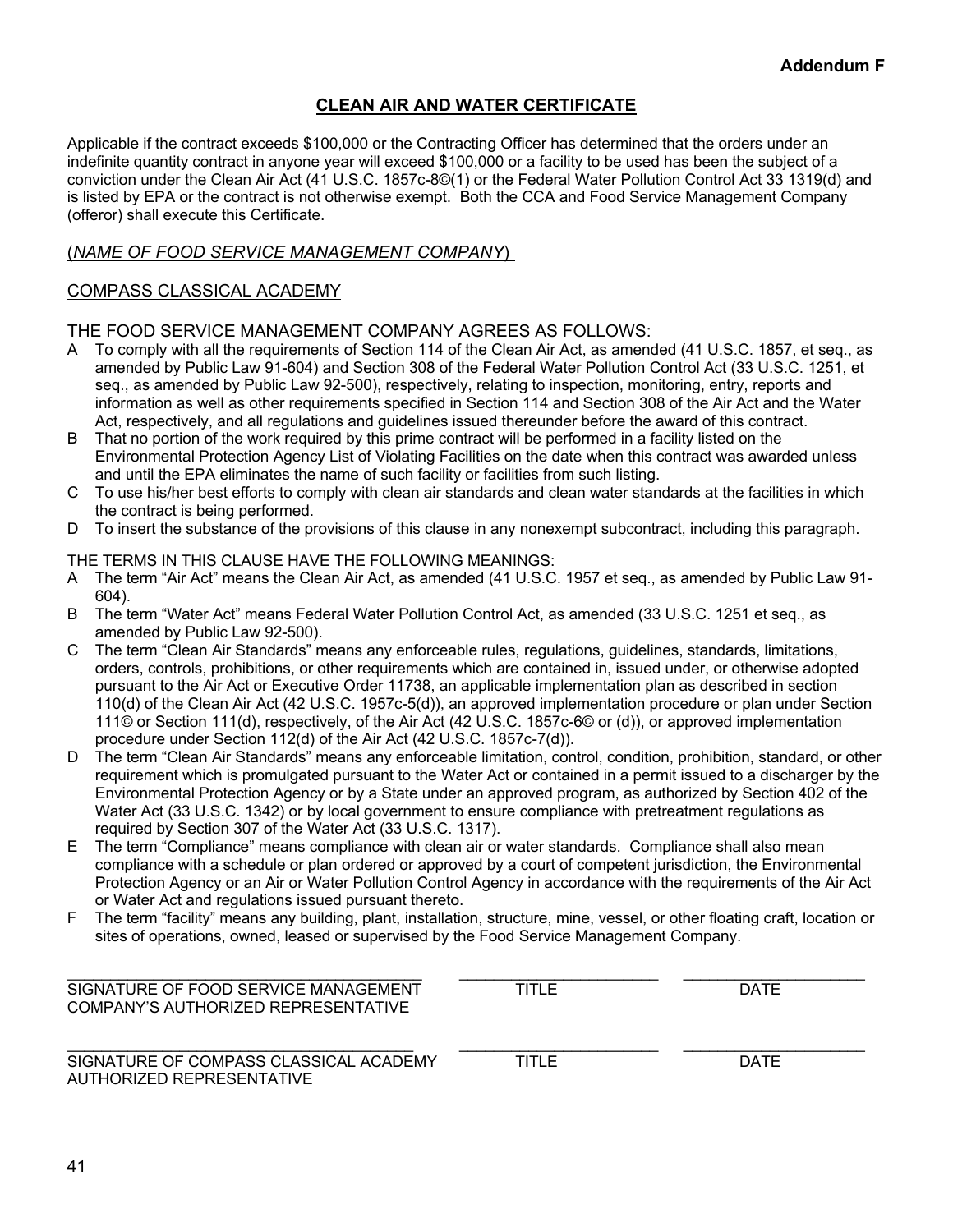42

#### ENERGY POLICY AND CONSERVATION ACT CONTRACT ADDENDUM

Food Service Management Company (FSMC)

Energy Policy and Conservation Act (P.L. 94-163) for the duration of the contract.

*For (Name of FSMC) For the Compass Classical Academy*

Signature Signature Signature

agrees to comply with the

 $\_$  , and the set of the set of the set of the set of the set of the set of the set of the set of the set of the set of the set of the set of the set of the set of the set of the set of the set of the set of the set of th Title **The Time Islam Title** Title

Date **Date Date Date Date Date** 

 $\mathcal{L}_\text{max}$  , and the contract of the contract of the contract of the contract of the contract of the contract of the contract of the contract of the contract of the contract of the contract of the contract of the contr